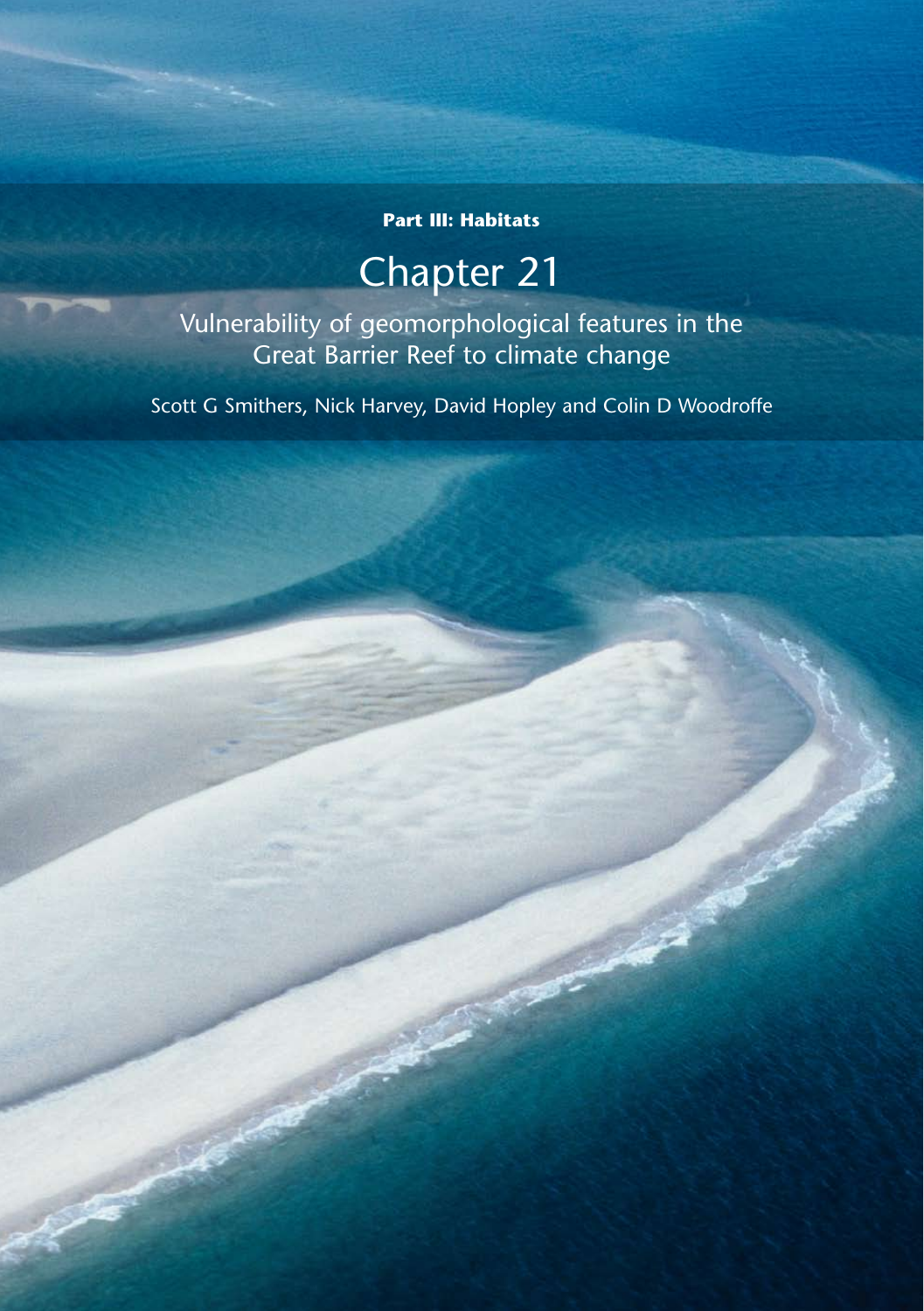# **21.1 Introduction**

The Great Barrier Reef (GBR) is the largest contiguous coral reef ecosystem in the world81,49. That it is possibly the largest geomorphological structure ever created by living organisms is less widely appreciated. The GBR extends through approximately 15 degrees of latitude and more than 2100 km along the northeast Queensland coast, covering an area of 344,500 km<sup>282</sup>. It includes more than 2900 reefs of varying types (eg fringing, patch, cresentic, lagoonal, planar), dimensions and stage of growth, which together occupy greater than 20,000 km<sup>2</sup>, or about 5.8 percent of the total area of the GBR81,82. Three hundred or so coral cays, and more than 600 continental or high islands occur within the GBR. The mainland coast, which can be broadly separated into sandy shorelines and mangrovelined muddy coasts and estuaries (rocky coasts are far less common) $80$ , is another important and dynamic geomorphological component of the GBR.

The geomorphology and ecology of the GBR are strongly interdependent – the reefs are almost entirely the skeletal remains of a myriad of calcium carbonate secreting fauna and flora. A suite of organisms and ecological processes are involved in the production, consolidation, modification and redistribution of these products to form many of the GBR's geomorphological features. Conversely, geomorphological features are important to reef ecology. They physically structure habitats for various biota and influence the distribution of physical processes (such as waves and currents) important to many reef organisms. At a larger scale, outer reefs separate the inner lagoon and open ocean, and control cross-shelf hydrodynamic energy gradients important for many species. Biogeographic and other influences are important156, but the extraordinary habitat complexity and biological diversity found on the GBR can be largely attributed to the geographical opportunities of latitudinal and crossshelf gradients provided by its impressive scale.

This chapter provides an overview of the vulnerability to climate change of five of the GBR's major geomorphological features: i) coral reefs, ii) reef islands, iii) high island beaches and spits, iv) mainland sandy coasts, and v) mainland muddy coasts. The vulnerability of biota associated with these features is assessed in other chapters (Lovelock and Ellison chapter 9, Hoegh-Guldberg et al. chapter 10, Congdon et al. chapter 14, Fabricius et al. chapter 17, Sheaves et al. chapter 19 and Turner and Batianoff chapter 20). Vulnerability is defined as the degree to which a system or species is susceptible to, or unable to cope with, the adverse effects of climate change<sup>1</sup>.

Vulnerability assessments for geomorphological features are complicated because exposure to different climate change stressors varies geographically, and sensitivity can differ according to the rate and nature of predicted changes relative to contemporary and past patterns of exposure (Table 21.1). For example, a reef island's sensitivity to sea level rise would vary according to tidal range, late Holocene relative sea level history, and exposure to other sea level fluctuations such as those associated with El Niño–La Niña cycles. Complex feedbacks throughout the system present additional challenges, as do the differing timescales at which many ecological and geomorphological processes operate, and the variable significance of changes at different spatial scales. Our evaluations of the potential impacts, adaptive capacity and the vulnerability of geomorphological features are thus by necessity rather generalised, speculative, and have varying application across the GBR.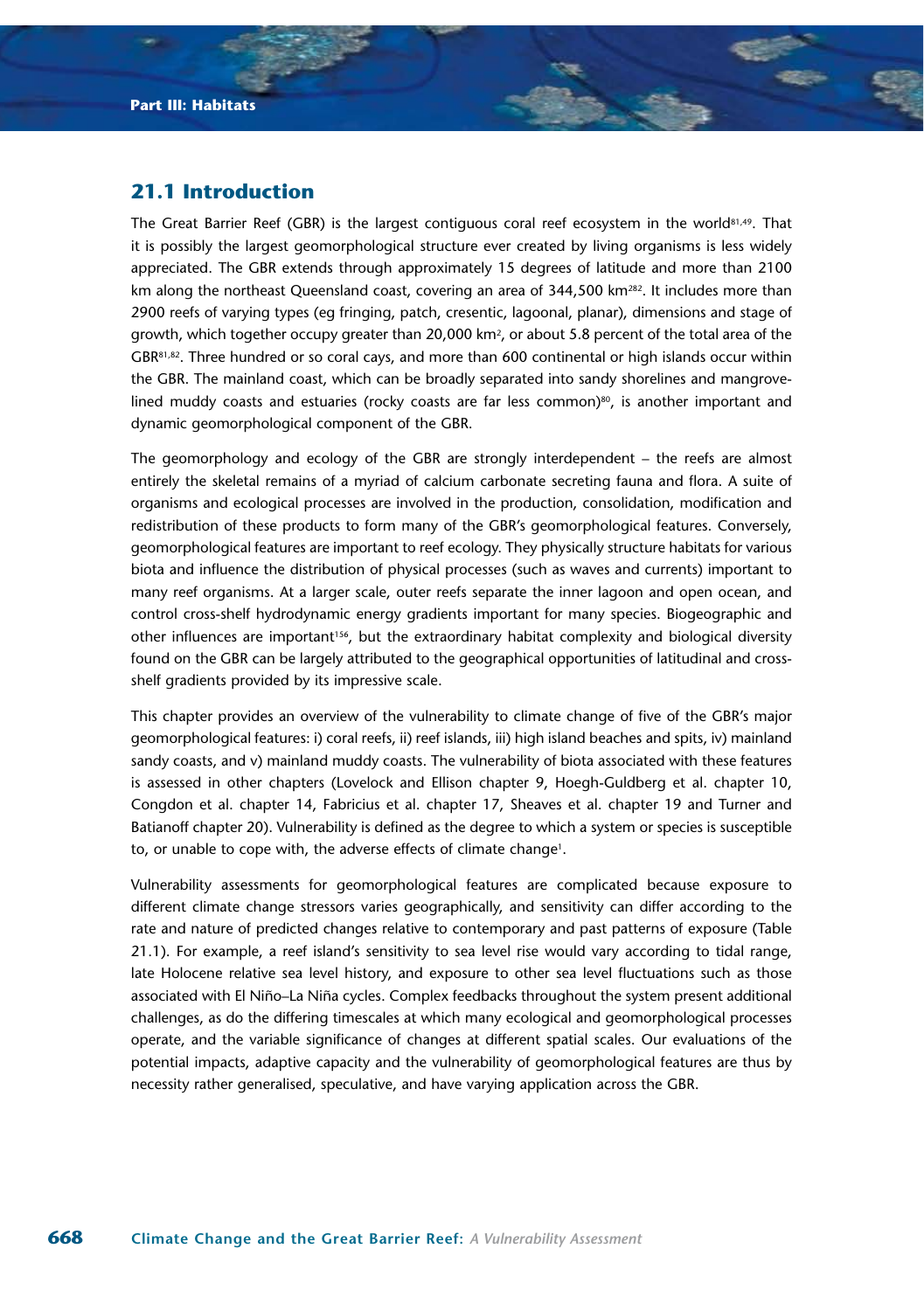| change factor           |                                                                                                                                                                                                                                    |
|-------------------------|------------------------------------------------------------------------------------------------------------------------------------------------------------------------------------------------------------------------------------|
|                         | Late Holocene relative sea level history:<br>Has late Holocene relative sea level fall and emergence provided a buffer?                                                                                                            |
|                         | Rate of relative sea level change:<br>Is rate of rise faster than vertical accretion rate or can the feature keep up with sea<br>level rise?                                                                                       |
| Rising<br>sea level     | What are the consequences of increased depth (eq increased wave penetration,<br>remobilisation of surficial sediments)?                                                                                                            |
|                         | Tide range:<br>How do projected rates of rise compare with tidal fluctuations? Are changes of mm<br>per year significant where tidal ranges can be more than 7 metres?                                                             |
|                         | Total depth range:<br>What depth range can the feature survive in, and how precisely are these limits<br>constrained?                                                                                                              |
|                         | Late Holocene relative sea level history:<br>Has late Holocene relative sea level fall and emergence already exposed shallows to<br>higher temperatures via ponding, etc?                                                          |
| Rising sea              | Exposure to ameliorating phenomena such as mixing, upwelling etc:<br>Mixing by currents, turbulence or upwelling with cooler waters will reduce potential<br>for thermostratification and excessive heat build-up                  |
| surface<br>temperatures | Existing thermal regime:<br>What is the magnitude of critical temperature change compared to the existing<br>thermal regime, and how will changes influence critical sediment production,<br>stabilisation or transport processes? |
|                         | Tide range:<br>Areas of higher tide range and tidal currents will generally be better mixed and less<br>vulnerable to excessive temperatures                                                                                       |
|                         | Late Holocene relative sea level history:<br>Is the feature emergent and lithified?<br>Tide range:                                                                                                                                 |

*Table 21.1 Possible conditions affecting the exposure and sensitivity of different geomorphological features of the GBR to climate change factors*

**Exposure and sensitivity affected by:**

**Climate** 

Increased tropical cyclone activity and surge How does projected surge compare with tidal range? *Existing exposure to cyclone impacts:* Is the geomorphological feature already adjusted to high-energy conditions? *Position across shelf:* Outer shelf reefs are generally more exposed to higher wave energy than inner reefs, but variations in this pattern do occur *Coastal configuration, shelf gradient and depth:* Are coastal configuration and shelf bathymetry likely to enhance storm surge potential?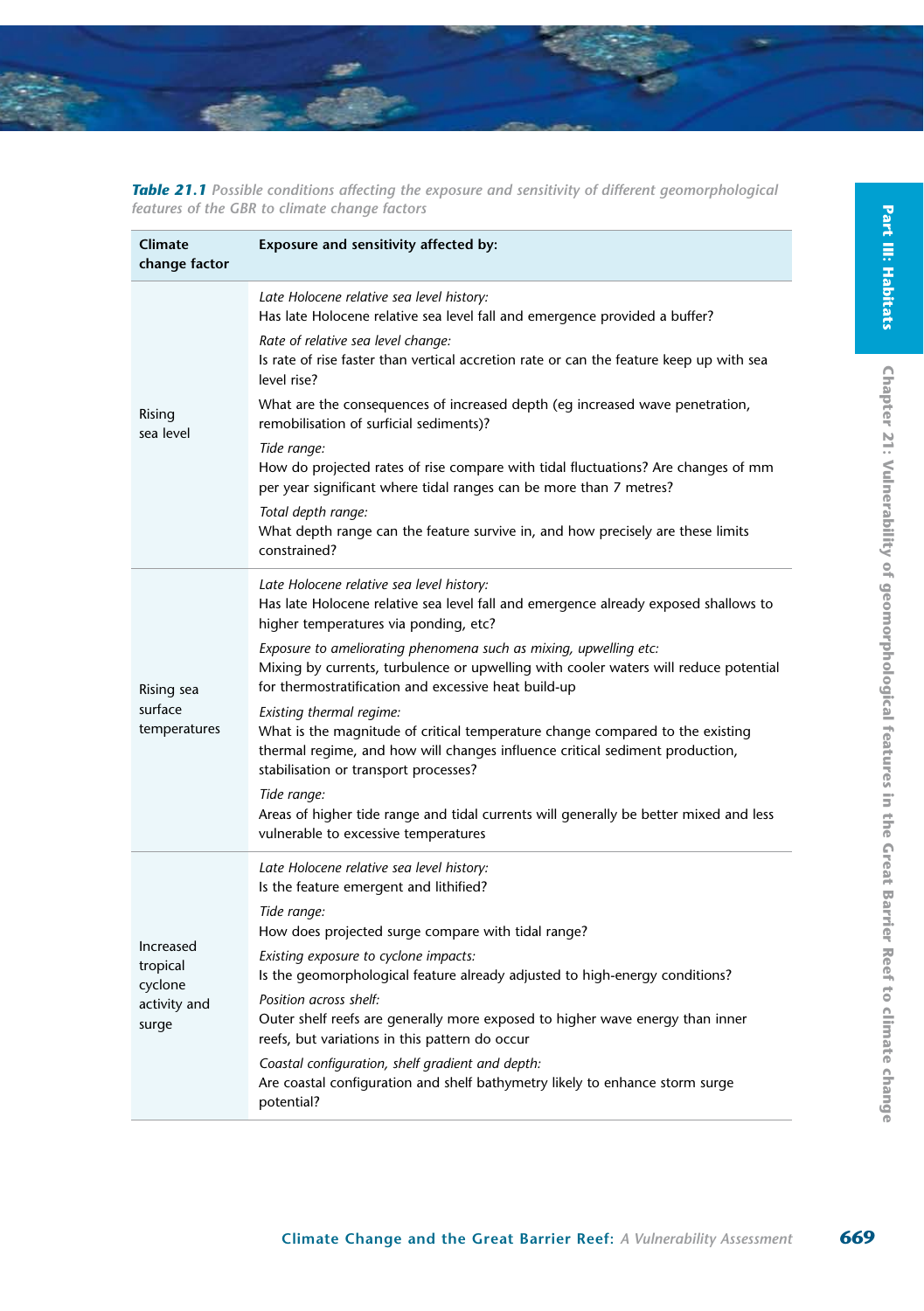# **Part III: Habitats**

| Climate<br>change factor           | Exposure and sensitivity affected by:                                                                                                                         |
|------------------------------------|---------------------------------------------------------------------------------------------------------------------------------------------------------------|
|                                    | Proximity to the coast:<br>Inshore areas are more exposed to flood impacts and changed sediment/<br>contaminant delivery to the GBR lagoon                    |
| Enhanced<br>or reduced<br>rainfall | Degree of enclosure:<br>Enclosed settings with poor mixing more exposed to lowered salinities                                                                 |
|                                    | Nature of rainfall pattern change:<br>How do projected changes compare with existing rainfall patterns?                                                       |
|                                    | Degree of oceanic mixing:<br>Influence ameliorated where waters well mixed                                                                                    |
| Ocean<br>acidification             | Temperature and aragonite saturation state:<br>Acidification is likely to vary within the GBR as a function of temperature and<br>alkalinity (see chapter 17) |

An appreciation of the nature and rates of past environmental changes on the GBR provides an important starting point for assessments of how it might respond to climate change and of the significance of any adjustments. The geological record documents numerous cycles of sea level change of greater magnitude and pace than those predicted for the future, through which corals have survived and the GBR has repeatedly re-established<sup>158</sup>. Of course, optimistic assessments of coral reef resilience to predicted environmental changes based on past survival must be tempered by acknowledgement of the extra pressures most now endure85,124,45. These issues are central to a longstanding debate about whether reefs are robust (a geological perspective) or fragile (an ecological position). Reviews of this debate generally conclude that both positions are valid, with each having merit at appropriate temporal and spatial scales (eg Done<sup>38</sup>, Grigg<sup>57</sup>). Geomorphology is uniquely positioned to offer an integrative perspective of reef condition that is at a scale appropriate for many climate change assessments.

# **21.2 Geomorphological features discussed in this chapter**

# **21.2.1 Coral reefs**

Numerous definitions of a coral reef exist, with varying emphasis on ecological and geomorphological attributes<sup>132,92</sup>. Coral reefs are commonly defined geomorphologically as biologically influenced, wave-resistant structures composed of coral framework and carbonate sediments<sup>70</sup>. Most coral reefs are dominated by calcium carbonate produced by corals, although coralline algae, molluscs, foraminiferans and various other organisms can be significant contributors. For a 'true' coral reef to develop the skeletal remains of these organisms must accumulate to form a deposit stable enough to resist dispersion by waves and currents. Biological influence on coral reef geomorphology is not limited to skeletal carbonate production – reef organisms also erode, transport, bind and consolidate reef materials<sup>51,84</sup>. The above definition emphasises coral framework as an important structural element, but detrital facies are recognised as volumetrically more important on many reefs<sup>110,82</sup>. The production and transport of detrital materials during storms is an important constructive geomorphological process for many reefs<sup>109,136</sup>, including those on the GBR<sup>30,142,82</sup>.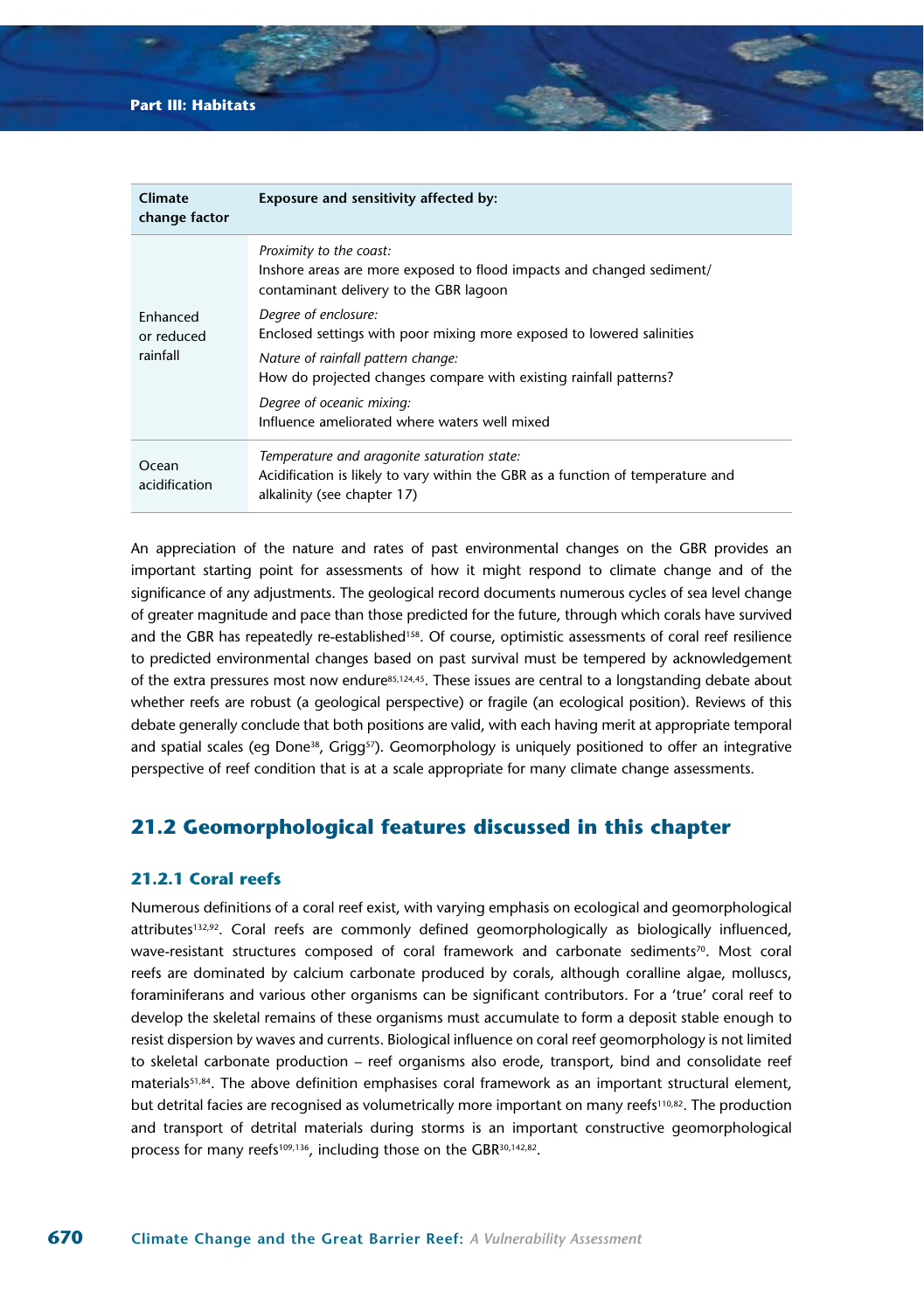The modern GBR began to grow after the last ice age when rising seas flooded the continental shelf. For many years it was believed that modern reef growth on the GBR started within a 'narrow take-off envelope' between 8300 and 7500 years ago<sup>31</sup>, but re-interpretation of detrital sediments at the base of reef cores suggests a much broader initiation interval beginning as early as 9900 years ago<sup>82</sup>. Outerand mid-shelf reefs typically established on the limestone remnants of reefs formed during previous sea level highstands, the last of which occurred around  $125,000$  years ago<sup>94</sup>. Significantly, conditions amenable for reef growth have existed on the central GBR shelf for about 15 million years<sup>32</sup>, but reef cores suggest that coral growth began on the northern GBR only 600,000 years ago, and growth equivalent to modern reef growth did not begin until 450,000 to 360,000 years ago<sup>158</sup>. As reviewed by Pandolfi and Greenstein (chapter 22), conditions suitable for reef growth have been the exception rather than the rule for much of the GBR's history. For most of the time, reef growth was restricted to the deeper shelf edge by low glacial sea levels<sup>70,82</sup>. Just five or six highstands (each lasting less than 10,000 years) during which reef growth comparable to present could flourish have occurred during the GBR's history158. Fluctuating sea level and associated environmental changes (often rapid and abrupt) have dominated the GBR's past (see chapter 22).

Comprehensive accounts of the tremendous geomorphological diversity observed across and between individual reefs within the GBR are available in Hopley<sup>70</sup> and Hopley et al.<sup>82</sup>. This variety largely reflects the ecological and geomorphological zonation of environmental parameters across reefs, and across the shelf and latitudinally74,36,37. Reef zonation is dynamic, changing as reefs grow or conditions change. The concept of reef geomorphology progressing through an evolutionary sequence was introduced by Darwin<sup>29</sup> for mid-ocean reefs, and was offered as a reason for the 'gradational nature' of GBR shelf reefs by Maxwell<sup>114</sup>. Hopley<sup>70,72</sup> extended Maxwell's work and developed a morphogenetic classification that explains differences in reef morphology as a function reef evolutionary stage. At the simplest level three broad classes were identified, each largely determined by the depth and size of a reef's foundations, and its relative sea level history:

- Juvenile reefs: reefs not yet at sea level, perhaps because they have risen from deep foundations or started growing late.
- Mature reefs: reefs with established reef flats but retaining a lagoon, possibly because reef foundations were larger or deeper than for senile reefs.
- Senile reefs: reefs with infilled lagoons and planar reef tops, usually formed over small and shallow foundations subject to late-Holocene sea level fall (Figure 21.1).

Under stable sea level conditions reefs will develop through this sequence to a natural point of senescence. Approximately 2080 of the GBR's 2900 named reefs are easily classified with this morphogenetic scheme (ribbon and fringing reefs cannot), with around half at the juvenile stage (submerged and patches), and 25 percent at both the mature (crescentic and lagoonal) and senile (planar) stages. The spread of reef types at various stages in the evolutionary sequence is therefore suitable for the continued maintenance and development of habitat diversity and function. However, broad regional patterns in foundation depth, relative sea level history, and thus reef stage and morphology occur<sup>70,81,82</sup>. Therefore some reef types are spatially concentrated and are vulnerable to critical changes in these geographic areas (see section 21.3.1.1).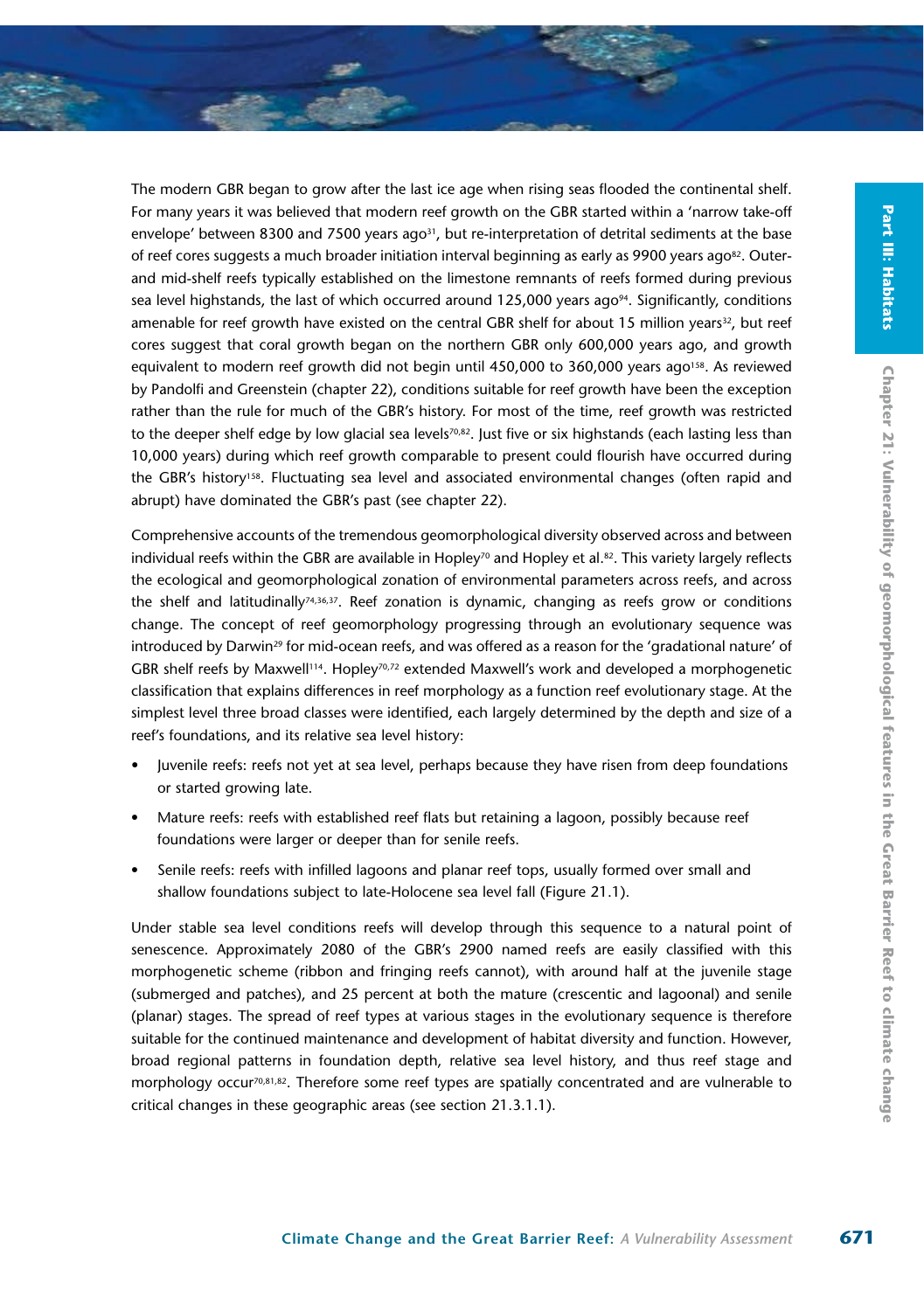

*Figure 21.1 Shelf reef classification and summary statistics (after Hopley et al.82)*

Radiocarbon ages from reef cores and reef flat microatolls indicate that reefs can rapidly move through the evolutionary sequence. For example, many inner northern GBR reefs progressed from submerged reef patches to planar reef tops in a few thousand years<sup>153,137</sup>. Simple models using present-day carbonate production rates suggest very small lagoonal reefs may become planar reefs in under 500 years, and larger reefs of 20 km diameter (greater than 300 km<sup>2</sup> area) with 10 metre deep lagoons can reach senility in less than 6000 years<sup>82</sup>. Significant environmental and ecological change would accompany this intrinsic geomorphological development. Well-flushed submerged 'catch-up' reefs116 with luxuriant growth over the platform would become increasingly enclosed and dominated by detrital sediments. The outer reefs had their most vigorous period of growth between approximately 8500 and 5500 years ago, since then their structural and ecological diversity has progressively declined<sup>82</sup>. As noted above, about 25 percent of GBR shelf reefs are near the end of this sequence.

Fringing reefs cannot be easily classified using Hopley's<sup>70</sup> evolutionary scheme, and due to their proximity to land are widely perceived as especially vulnerable to changes in terrestrial conditions. Clearly, however, many fringing reefs on the GBR have long been exposed to a range of terrestrial influences, and their sensitivity to these may actually be relatively low. Smithers et al.<sup>143</sup> noted that the many fringing reefs in the GBR underwent a period of active growth between about 7500 and 5500 years ago, but later 'turned off' as accommodation space was exhausted. The histories of these reefs are relevant to assessments of future vulnerability in several ways. First, they 'turned off' due to intrinsic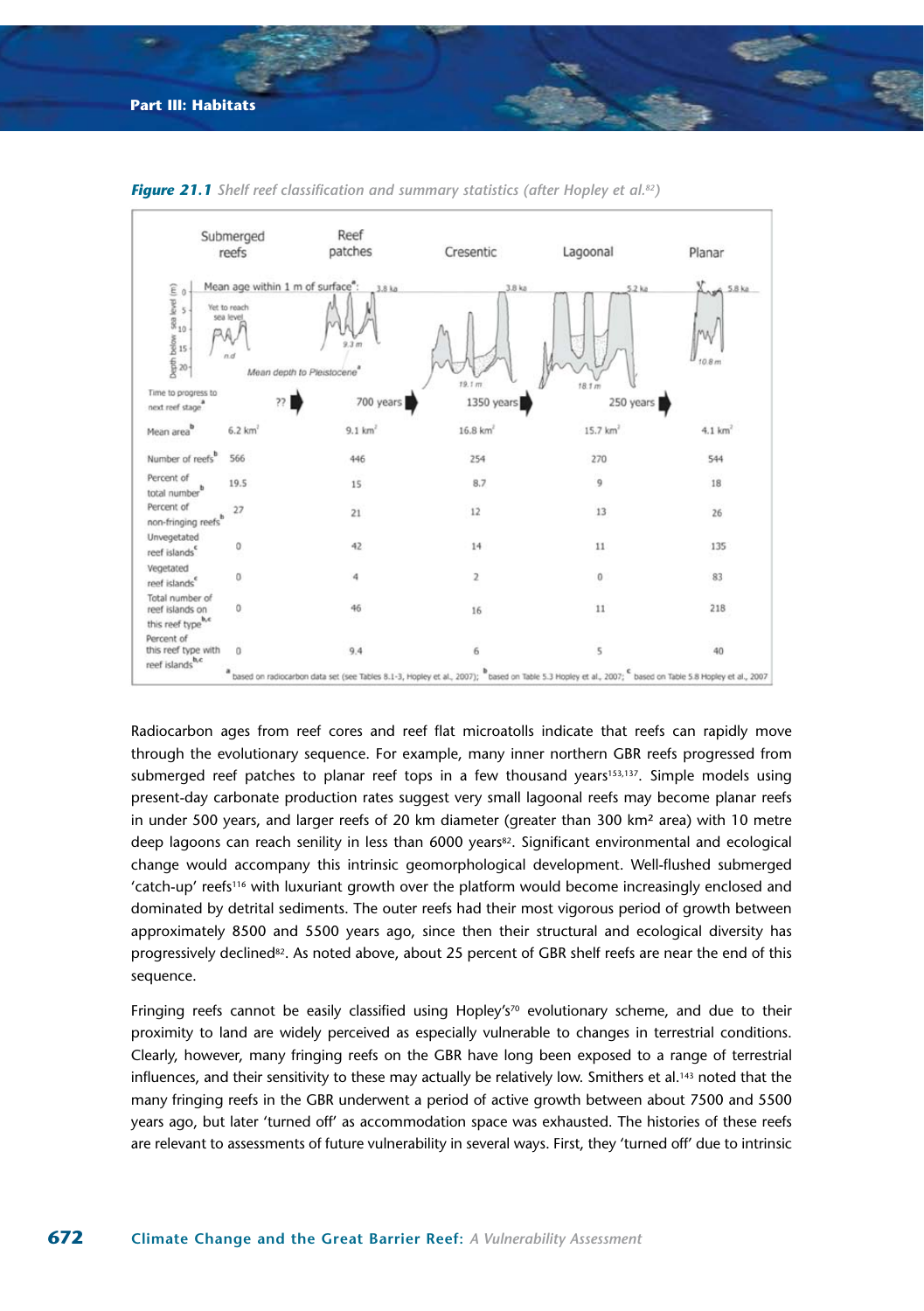factors, although climate fluctuations were argued to modulate reef growth rates. Second, several of these senile reefs have not significantly changed size for thousands of years despite supporting healthy coral communities in historical times. These results demonstrate the long-term resilience of coral reef structures through prolonged periods of diminished carbonate production, and the pitfalls of assuming simple relationships between coral community condition and reef growth and maintenance.

# **21.2.2 Reef islands**

Reef islands (cays) are low-lying accumulations of reef-derived sediments, portions of which may be lithified, deposited on reef platforms at or close to sea level. They form where waves refract around and over reefs and converge at a focal point on the reef platform where sediments are deposited<sup>54,79</sup>. Cays are generally absent from larger reefs or those with a geometry that impedes centripetal wave refraction. The long-term development of reef islands in areas of dense reef network is similarly constrained, as low ambient wave energy cannot effectively concentrate sediment deposition<sup>54</sup>. Sand cays formed under ambient wave and climate conditions typically accumulate near the leeward edge of the reef platform, whereas those composed of coarser sediments moved during storms usually form closer to the windward reef edge. Gourlay<sup>54</sup> presents an excellent summary of reef island formation processes.

The geomorphology of reef islands on the GBR is varied, reflecting the range of latitude and climate, the variable geometries and relative sea level histories of the reefs on which they form, and the diversity of sediments of which they are composed<sup>79,82</sup>. Detailed descriptions of the reef islands found on the GBR are presented in Hopley<sup>70,79</sup> and Hopley et al.<sup>82</sup>. Unvegetated sand or shingle cays are the simplest reef islands geomorphologically, and usually the youngest and most dynamic. The complex low wooded islands composed of a windward shingle island, a leeward sand cay, and varying degrees of mangrove development over the intervening reef platform, are typically the most complex and stable. Surprisingly few reef islands on the GBR have been subject to detailed geomorphological investigations.

Most (72.7%) reef islands on the GBR occur on planar reefs that are concentrated north of 16° S and between 21 and 22° S, including almost all (97.6%) vegetated cays and low wooded islands. Importantly, approximately 60 percent of planar reefs presently do not support reef islands, and reef islands are not restricted to planar reefs. For example, 42 unvegetated cays occur on reef patches. Figure 21.2 shows the distribution of the major types of reef island on the GBR. More than 70 percent of reef islands on the GBR are unvegetated cays, with most located north of Cairns. They are also particularly common on the Swain Reefs between 21 and 22° S. A few unvegetated cays are located on the outer reefs (eq Sand Bank numbers 7 and 8), but only where protection exists<sup>70</sup>. Unvegetated cays are not found between Wheeler Reef in the central GBR south to the northern Pompey Reefs (a distance of 315 km). This absence probably reflects the high tidal range (approximately eight metres near Broad Sound; see section 21.3.1), and greater exposure to both normal and cyclonic waves on this section of the reef<sup>70,127</sup>.

There are fewer vegetated cays than unvegetated cays on the GBR, but their distribution is similar. Most occur on planar reefs in the northern GBR, with a group of mostly larger vegetated cays located in the southern GBR (Capricorn Bunker Group). Vegetated cays also occur in the Swain Reefs and inner reefs in this area (Bell Cay and Bushy Island). No vegetated cays exist between Bushy Island, around 70 km east of Mackay, and Green Island offshore from Cairns, more than 600 km north.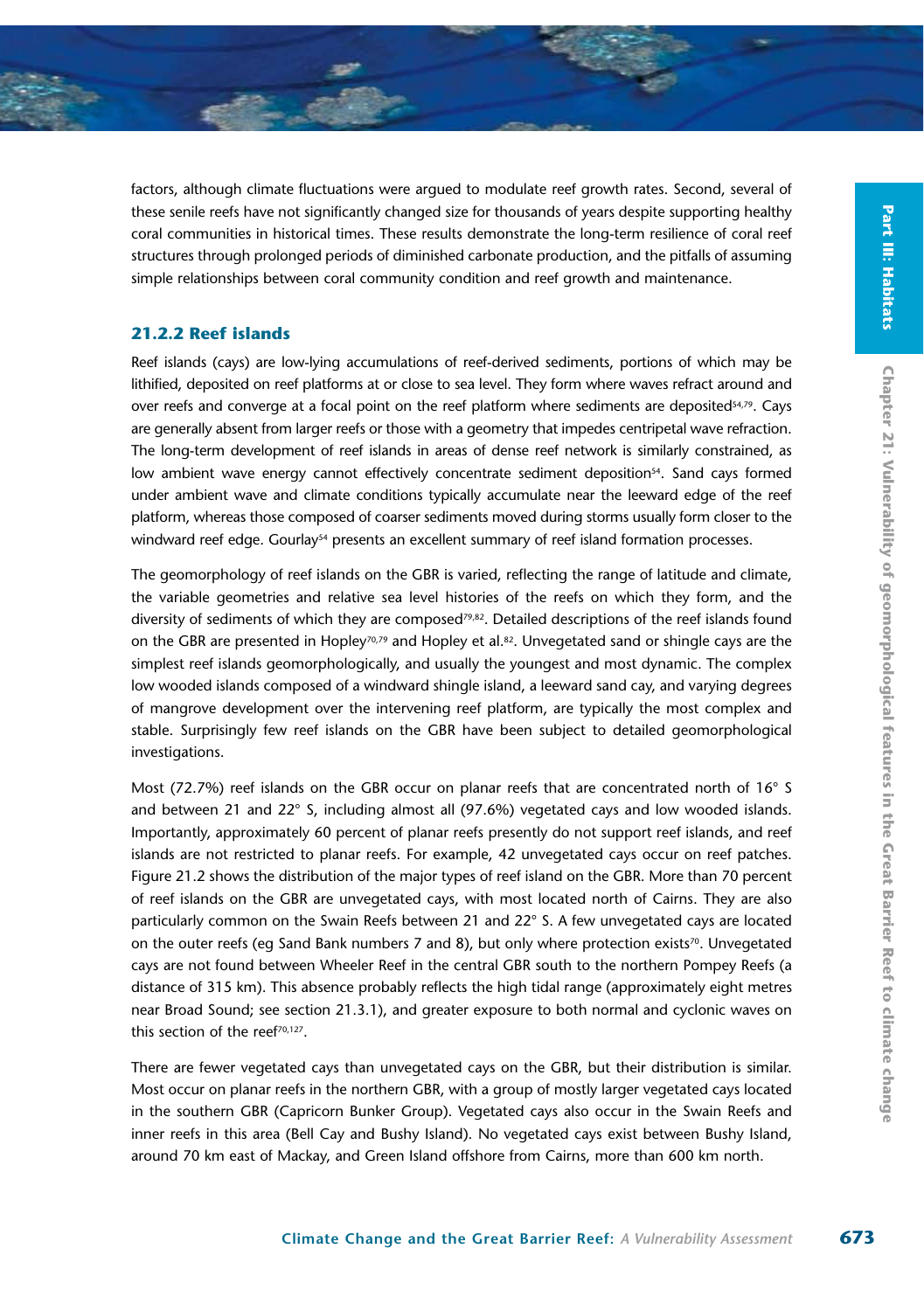

*Figure 21.2 Distribution of different types of reef islands in the GBR (after Hopley et al.82). Isobase lines indicate approximate time when modern sea level was reached in panel a, and approximate tidal range in panel c.*

Several vegetated cays are located on the far northern outer barrier (Tydeman Cay, an unnamed cay on a reef at 13° 22' S, Moulter Cay and Raine Island), but none exist on outer barrier islands outside this province. The distribution of complex low wooded islands is strongly associated with the location of smaller planar reefs with emergent reef flats that are concentrated on the inner shelf north of Cairns. Ninety-four percent are within 20 km of the mainland, and all lie west of (inside) the zero hydro-isostatic isobase and have experienced relative sea level fall since the mid-Holocene<sup>21,71</sup> (see section 21.3.1).

The confinement of GBR reef islands inside the zero hydro-isostatic isobase raises the question of whether relative sea level fall is required for reef islands to form. Kench et al.89 suggested that some Maldivian cays began to accumulate prior to reef flats reaching sea level, and West Indian cays have formed where sea level has risen gradually to present since the mid Holocene and continues to rise<sup>167</sup>.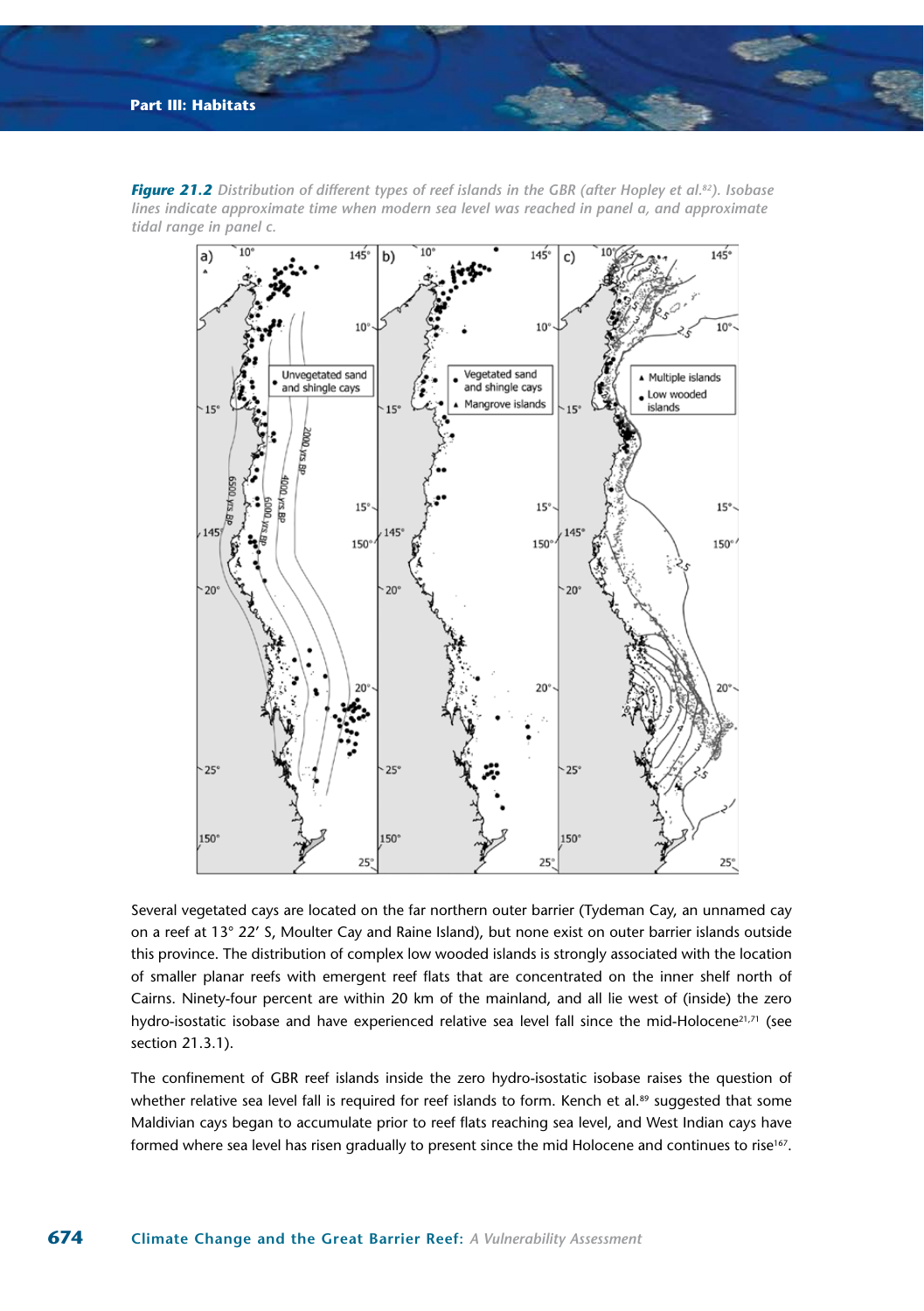Radiocarbon-dated fossil microatolls underlie many of the reef islands investigated on the GBR<sup>106,147</sup>, suggesting that most developed after the reefs had reached sea level<sup>18,21</sup>. Reef islands on the Cocos (Keeling) Islands, Indian Ocean, similarly exist over fossil reef flat foundations that became emergent as sea levels fell during the late Holocene<sup>170</sup>. Dickinson<sup>35</sup> proposed that wave-resistant emergent palaeoreef flats strongly influenced the development of stable reef islands on many Pacific atolls, but acknowledged that less stable 'unpinned' reef islands are common on reef flats that remain flooded by lower tides.

If radiocarbon chronologies are correct, rapid sand production, delivery, and cay deposition occurred on many planar reefs of the GBR between 4000 and 3000 years ago, with only relatively minor modifications since. However, AMS radiocarbon dating of a sandy reef island in Torres Strait indicates that mid-Holocene ages may be an artefact of age determination on bulk sand samples; ages of molluscs indicate sustained incremental accretion of Warraber Island over the past 3000 years<sup>172</sup>. Island nuclei deposited during this earlier accumulation phase are often indicated by the presence of mature vegetation and greater soil development (eg Douglas Island and Masthead Island63), although Woodroffe and Morrison<sup>169</sup> found no clear relationship between soil development and age at Makin Island, Kiribati. Significantly, most stable reef islands form over reefs in or entering the *senile* stage of geomorphological development. Factors that promote reef advance through the evolutionary sequence are therefore important drivers of reef island formation. Reef island formation has not ceased on the GBR, and new reef islands will form if reef growth and sediment production continues. Excluding the ribbon, incipient fringing and true fringing reefs (which are not easily accommodated in Hopley's<sup>70</sup> morphogenetic classification), about 26 percent of reefs on the GBR are planar, 13 percent are lagoonal, 12 percent are cresentic, 21 percent are patches and 27 percent are submerged (Figure 21.1). Average estimates of the time required to progress through this sequence were discussed in the preceding section, but we emphasise that small shallow lagoonal reefs can transform into planar reefs in as few as 250 years<sup>82</sup>. Thus, where sediment supply is adequate and reefs are of suitable elevation, geometry and energy exposure exist, reef islands may form quite rapidly.

Reef island morphology and location on a reef platform can be sensitive to changes in wave energy and direction, associated with both normal variability in ambient conditions and infrequent extreme events such as cyclones<sup>47,48</sup>. Island responses vary from total obliteration, shifts in size, shape and position, or shifts between predictable morphological states. Changes in sediment type, supply or erosion, and in the extent of lithification, may also modify reef island morphology<sup>149,178</sup>. Almost all descriptions of unvegetated cays on the GBR note that they can rapidly and markedly change shape, size, elevation and position<sup>152,69,70,3</sup>. Compact unvegetated sand cays are especially dynamic, with several disappearing in historical time. Hopley<sup>70</sup> reported the example of a cay on Pixie Reef, near Cairns that was about 45 metres in diameter in 1928, but had split into two cays 65 metres apart by 1929. Reef top sediments at Pixie Reef in the early 1980s were completely dispersed, with not even a discrete sand bar visible.

The most detailed account of compact unvegetated cay behaviour on the GBR exists for Wheeler Cay<sup>69</sup>, a normally oval cay, around 80 by 50 metres in size, located over an area of sanded reef flat (170 by 250 metres). Between 1969 and 1977, including 1971 when Tropical Cyclone Althea struck, Wheeler Cay varied markedly in shape, size and location, moving over 11,000 square metres of reef flat during this period. The highest point on Wheeler Cay migrated as much as 13 metres in a day that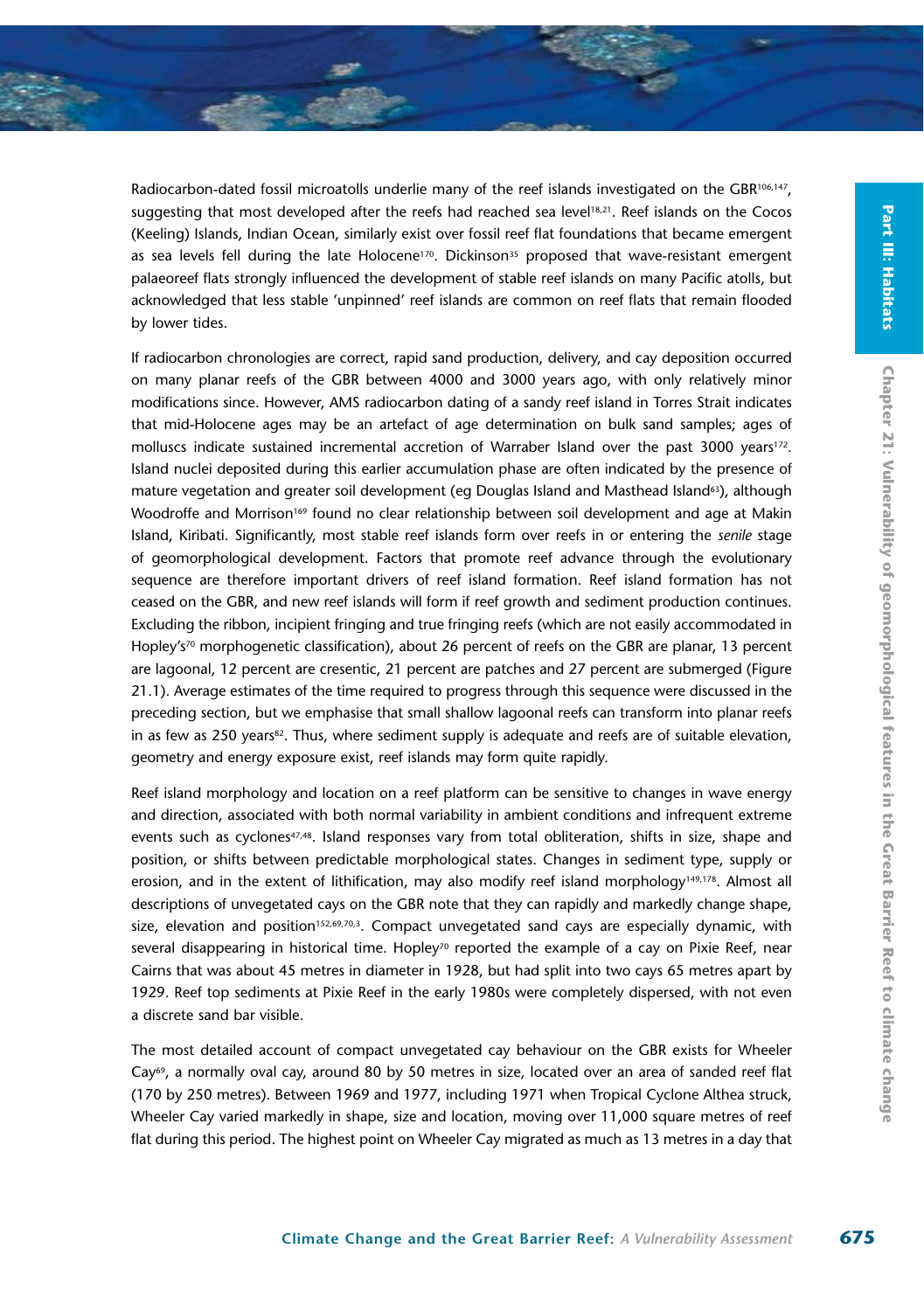included a three-hour storm with gusts to 60 knots, and the whole cay moved six metres on another day under light winds of less than 10 knots. Wheeler Cay had moved and changed shape again by 1980, but remained within the original sanded reef flat area<sup>3</sup>.

The most stable reef islands typically occur on small to medium-sized reefs, with larger cays usually more stable than smaller ones. Vegetation is indicative of some stability and may also improve or maintain stability in various ways. Relatively large cays on the GBR are unvegetated compared to other reef areas in the world. For example, Waterwitch Cay is 2.8 hectares was unvegetated when visited in 1973, but all cays larger than 0.1 hectare on the Belize barrier are vegetated, and at Kapingamarangi Atoll all islets greater than 0.01 hectare support terrestrial plants<sup>146</sup>. This difference may reflect the larger tidal ranges, cyclone exposure, and possibly greater mobility of reef islands on the GBR. These constraints are particularly limiting on the central GBR.

Many stable reef islands are partially lithified, a process requiring at least temporary stability to occur<sup>145,147</sup>, and which may impart improved stability in the longer term<sup>137</sup>. Beach rock is common on GBR reef islands, and forms a hard shoreline resistant to erosion. However, even large islands with extensive beach rock can be destabilised. For example, at Waterwitch Cay massive beach rock outcrops suggest previous periods of moderate stability, but at present the cay is barren, undoubtedly mobile, and disjunct from these lithified former shorelines. The cementation of cay sediments by phosphate solutions derived from guano to form phosphate rock is another lithification process that can improve reef island stability. Phosphate rocks mainly form above the high tide mark and in island interiors where birds may congregate. Where phosphate rock is well developed, such as at Raine Island, the island core becomes hardened and prospects for enduring island stability are improved, although unconsolidated beaches may remain dynamic.

#### **21.2.3 High island beaches and spits**

More than 600 high islands – continental outcrops separated from the mainland when the sea flooded the continental shelf after the last ice age – occur within the GBR. Many high islands have beaches, particularly in leeward embayments. Some of these beaches are fringed by reef and dominated by carbonate sediments (eg northwest end of Curacoa Island). Others are dominated by terrigenous sediments and have no fringing reef offshore (eg Horseshoe Bay, Magnetic Island). Beach rock is common on carbonate rich beaches, with lithified sediments varying from sands through to coarser shingle and rubble.

Many high islands, especially in the central GBR, have large leeside spits, many features of which are similar to the low wooded islands. The spit at Dunk Island, for example, extends more than 1200 metres along its central axis. Spit morphology is generally consistent with wave refraction around the islands and surrounding reefs. Most spits are dominated by terrigenous sediments, including boulders deposited during high-energy events. Hopley<sup>73</sup> concluded that larger spits were not Holocene deposits, but were multi-generational features formed over several previous sea level highstands. The soil development and elevated interiors of many spits are compatible with greater antiquity and formation during previous highstands when sea levels were higher than at present94. Many of these higher surfaces are well vegetated, and phosphatised (eg Dunk Island). Holocene carbonate deposits are also associated with several spits, with some developing prograding sequences of shingle ridges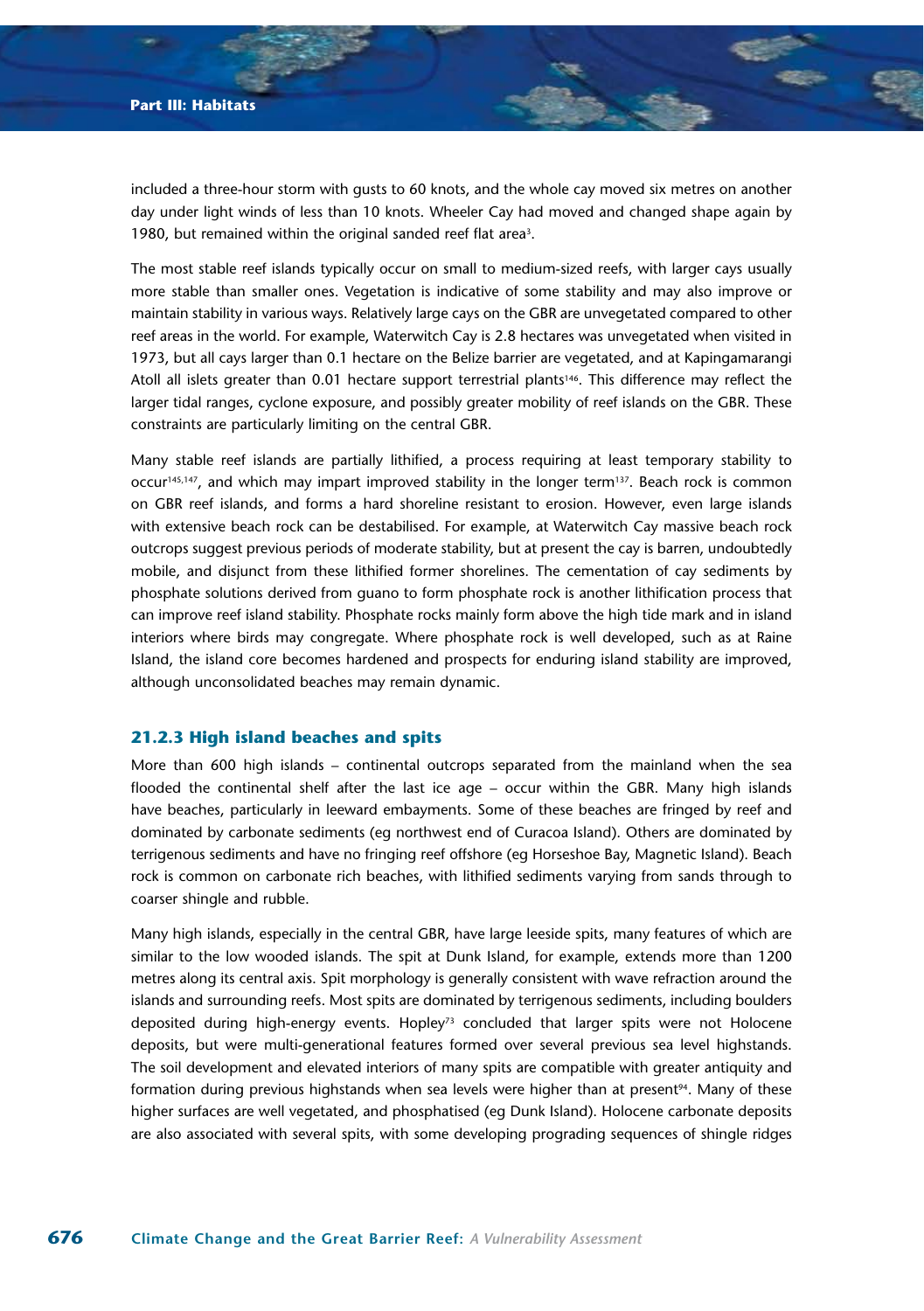(eg Curacoa Island and Rattlesnake Island). These ridges preserve a history of severe (greater than category 3) cyclone impact extending back to the mid-Holocene. These records show that severe storms affect most places on the GBR on average every 200 to 300 years, and that this recurrence interval has not significantly varied for the past 6000 or so years<sup>61</sup>. Nott and Hayne<sup>120</sup> have argued that this recurrence interval is significantly shorter than that calculated from instrumental records (and used in IPCC climate change projections), and suggests severe storms occur frequently enough to significantly influence coral communities and reef development.

#### **21.2.4 Mainland sandy coastlines**

Much of the mainland coast inside the GBR is sandy, composed of siliciclastic sediments derived from coastal catchments. Most of the sandy coastline may be geomorphologically described as either beach ridge plain or coastal sand barrier, with coastal dunes locally associated with both. Beach ridges are coastal sand ridges emplaced by waves, with sequences developing as successive ridges are emplaced on a prograding coast<sup>150,151</sup>. The mechanisms of beach ridge formation are debated, with pulsed sediment supply<sup>2</sup> and storm emplacement<sup>119</sup> the two main theories. Barrier systems may be broadly described as coastal sand deposits worked onshore by the transgression, but separated from the hinterland by an estuary or wetlands.

Beach ridges trail north from the mouth of almost every stream along the coast, typically forming a plain around 500 metres wide of up to 10 ridges. Much wider sequences have developed adjacent to major rivers. At the Haughton River, for example, a beach ridge plain of greater than 100 ridges is more than five kilometres wide. Beaches on exposed parts of the central Queensland coast typically develop a steep, coarse-grained, reflective upper profile and a lower gradient, fine-grained, dissipative lower profile. North of Cairns, wave energy is reduced because the barrier reef is closer. Sandy beaches with narrow beach ridge plains (generally less than one km) separated by rocky headlands occur along this coast. Most beach ridges on the GBR coast are Holocene in age, but some remnants of Pleistocene barriers exist<sup>65</sup>.

High wave energy and lower tidal ranges are normally associated with barrier development, but more than 30 barrier systems occur on macrotidal sections of the central Queensland coast. Further north, near Kurrimine, a multiple barrier system up to 12 km wide occurs, in which at least three phases of progradation can be recognized from the orientation of ridge crests<sup>56</sup>. Ridges exposed to prevailing south-easterly winds commonly develop a dune cap, with higher ridges developing at the north of exposed beaches.

Several of the largest coastal dune fields in tropical Australia occur on Cape York, especially at Newcastle Bay, Orford Bay, Cape Grenville (400 km<sup>2</sup>), Cape Flattery (700 km<sup>2</sup>), and Cape Bedford. These dune fields are located where weathering of Mesozoic sandstone yields abundant sand, and the coast is exposed to south-easterlies that mobilise them during the dry season. Elongate parabolic dunes up to 5 kilometres long and over 100 metres high have developed which are now largely, but not fully, stabilised beneath heath or rainforest. Large dunes, rising to 60 metres, also occur on the northern end of Hinchinbrook Island. Smaller dune fields occur further south on Whitsunday Island, Curtis Island, and north of Yeppoon. Weathering features indicate that larger dune fields are of considerable age, formed during previous sea level lowstands<sup>128,101</sup>.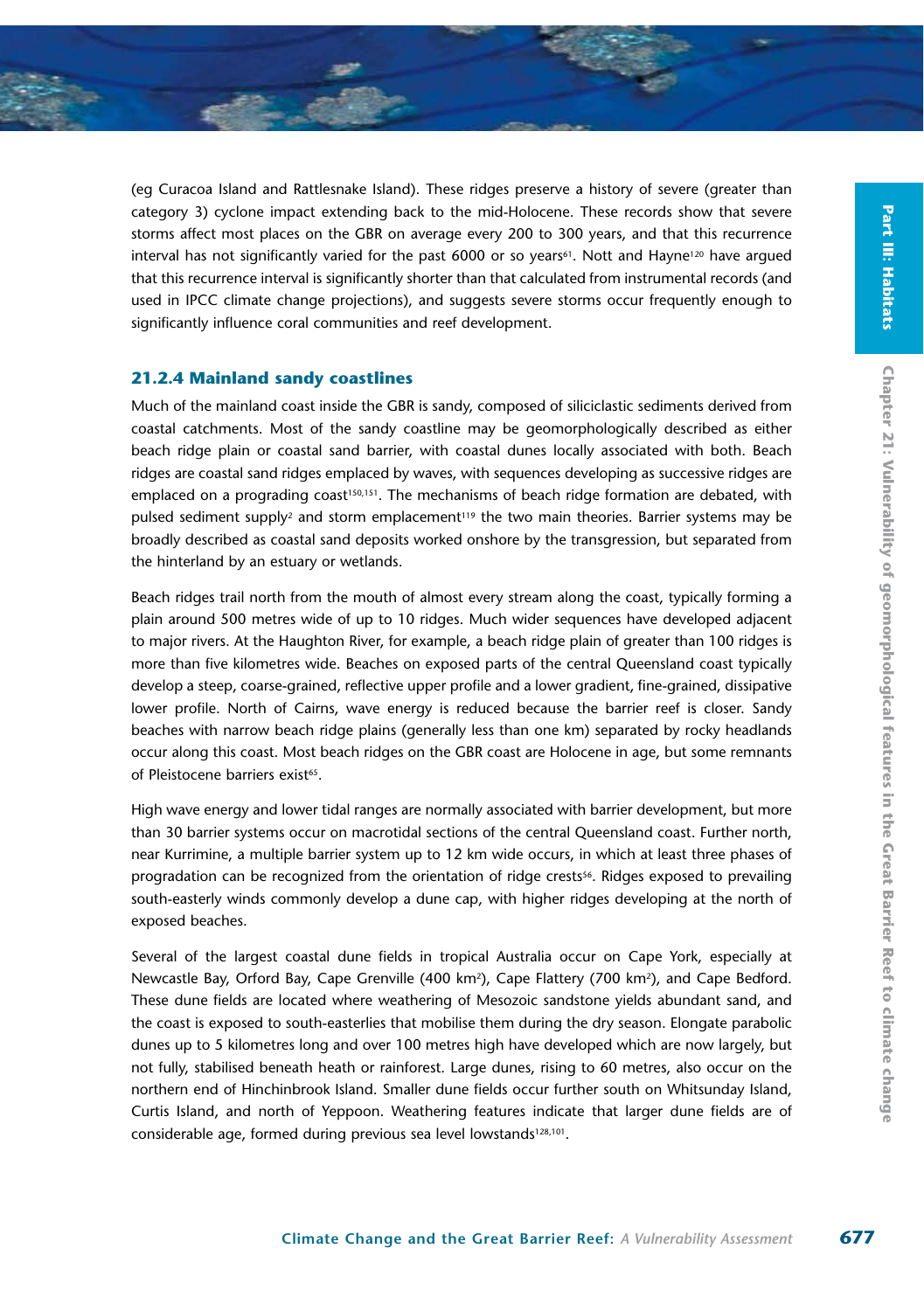Most of the beach ridge and barrier systems on the mainland GBR coast underwent a phase of active accretion and progradation during the late-Holocene<sup>56</sup>, which did not continue to present in some locations. For example, mangrove muds of 2000 to 3000 years age interpreted as being originally deposited in the lee of seaward beach ridges now locally outcrop on exposed sections of the central and northern GBR coasts<sup>175</sup>. These muds have been uncovered by coastal retreat, which clearly should not be assumed to be a recent phenomenon, or anthropogenically forced.

Carbonate sediments occur on beaches adjacent to mainland fringing reefs, which are mainly concentrated around the Whitsunday Islands and further north around Cape Tribulation. Carbonates are subordinate to siliciclastic sediments even at these locations. Massive beach rock like that on offshore reefs and high islands may form where carbonates are well represented, such as at Hydeaway Bay in the Whitsunday region, but is relatively uncommon.

# **21.2.5 Mainland muddy coastlines**

Muddy shorelines on the mainland coast are most common in north-facing bays protected from the prevailing south-easterly winds. In these areas the inshore sediment prism, a body of fine sediment trapped in the nearshore zone, can encroach onto the shoreline. On exposed coasts resuspension prevents the landward edge of the prism extending further inshore than the five metre isobath<sup>97</sup>. A series of characteristic geomorphological zones develop on these muddy coasts<sup>42</sup> (see chapter 9). Broad salt flats usually dominate the supratidal and upper intertidal, with freshwater marshes developing in higher rainfall areas. Sequences of shelly or coarse sandy ridges (known as cheniers) occur on many salt flats, a legacy of episodic cyclones in these normally low-energy environments<sup>19,8</sup>. At Princess Charlotte Bay, Chappell et al.<sup>21</sup> estimated that storms capable of depositing a chenier have occurred about every 80 years since the mid-Holocene. Near Sandfly Creek in Cleveland Bay (central GBR) at least four ridges can be identified within one kilometre of the active mangrove muds. The rear ridge is around 3700 years old and the most seaward 1400 years old, yielding a late Holocene progradation rate of about 0.5 metres per year<sup>17</sup>. Seaward of the salt flats a mangrove fringe usually occurs, the exact elevation of which varies locally. At Cocoa Creek, near Townsville, it lies between the mean low and high water spring tide levels<sup>173</sup>. Seaward of the mangroves are broad bioturbated mudflats, often with significant seagrass meadows. Tidal creeks incise back into the salt flats in many areas. Heap et al.<sup>62</sup> provide excellent descriptions of many of these systems on the GBR coast.

Chronostratigraphic studies suggest that these environments have typically developed as mangroves colonised the shoreline in the later part of the transgression and migrated landward with sea level until the mid-Holocene highstand. Seaward migration of the living mangrove fringe and salt flat development over the earlier mangrove deposits then occurred as sea levels fell to present during the late Holocene. Muddy shorelines are impressive sinks of fine sediment on the inner GBR, and as discussed by Lovelock and Ellison (chapter 9), they are major nutrient stores. Sedimentation patterns on muddy coastlines may vary according to the relative importance of tidal currents and terrestrial runoff in sediment supply, and thus climate and sea level changes may significantly affect sedimentation in mangrove forests and adjacent salt flats<sup>162</sup>.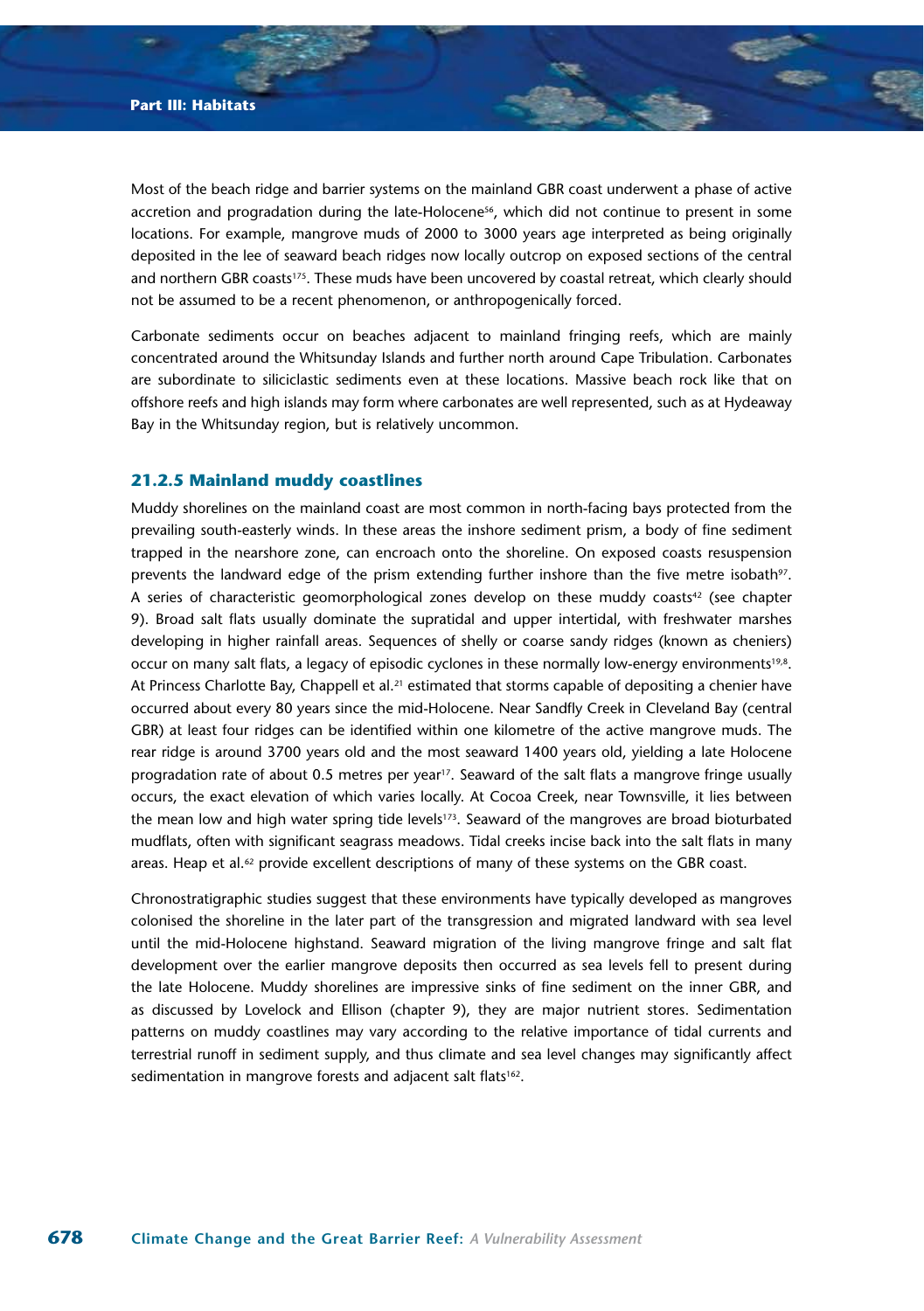# **21.3 Exposure and sensitivity to major climate change stressors**

#### **21.3.1 Sea level rise**

### *21.3.1.1 Post glacial sea level history.*

Understanding sea level history is important for evaluating the vulnerability of the GBR to climate change for several reasons. First, detailed sea level histories can inform interpretations of how future sea level changes on the GBR might differ from predicted average global rates. Second, they provide a context for interpreting previous reef development and how reefs may respond to future change. Third, identification of features formed at higher sea levels, such as emergent palaeoreef flats<sup>35</sup> (section 21.2.2), allows recognition and consideration of physiographic regions and possibly process thresholds for inclusion in climate or sea level change response models. Reported rates of historical and future sea level change are generally global averages derived from a globally aggregated instrumental data set. A rate of rise around 1.7 mm per year is typically quoted for the past century, accelerating since 1993 to around 3 mm per year<sup>25</sup>. Assessments of the exposure and sensitivity of geomorphological features of the GBR to possible future sea level changes should consider the regional pattern of relative sea level change as this is the sea level signal to which the system will respond. Regional and global signals may differ due to a variety of mostly dynamic earth (isostatic) and ocean (temperature, density, wind and atmospheric pressure) factors.

The precise details of elevation and chronology vary spatially, but sea level was close to present by around 6500 years ago along much of the inner GBR, before rising a further metre or so by 6000 years ago and then falling to its present level<sup>68,21</sup>. Subtle flexure of the continental shelf in response to loading with seawater during the postglacial transgression (hydro-isostasy) produces this pattern<sup>115</sup>. Hydro-isostatic flexure occurs about a hinge line (the zero isobase<sup>20</sup>), to the east of which the shelf has subsided and relative sea level has risen, and to the west of which the shelf has flexed upward and relative sea level has fallen. This history has two major implications for assessments of future vulnerability. First, the inner GBR has experienced relative sea level fall for several thousand years, with intertidal communities formed in the mid-Holocene often elevated around a metre above their modern equivalents21. Second, different locations across the shelf have different sea level histories that may affect their response to future climate changes<sup>71,115</sup>.

Geomorphological responses to postglacial sea level changes prior to the mid-Holocene highstand are also relevant to vulnerability assessments. During the last deglaciation at least two periods of rapid and sustained sea level rise forced by ice-sheet decay and melt-water discharge occurred. The two best-known events are melt-water pulse 1A (MWP-1A) and melt-water pulse 1B (MWP-1B)<sup>46,4</sup>. MWP-1A is accepted as 'a real feature of the postglacial eustatic sea level history'159, beginning about 14,500 years ago, after which sea level rose by 40 to 55 mm per year for around 500 years<sup>46</sup>. The details of MWP-1B and other melt-water pulses<sup>179,26,10</sup> are less certain<sup>138,6,174</sup>. Reef growth on the GBR was limited to the continental slope during both MWP-1A and 1B by low sea levels, and thus they did not affect the contemporary GBR. Shelf reefs had established by 7600 years ago, but no convincing evidence of the melt-water pulse speculated then exists on the GBR<sup>82</sup>. Although direct evidence from the GBR is lacking, reefs clearly survived rapid sea level rise during MWP-1 events at Barbados and Tahiti<sup>46,5</sup>, confirming the capacity of healthy reefs to endure sustained episodes of sea level rise at rates exceeding those predicted for the next century.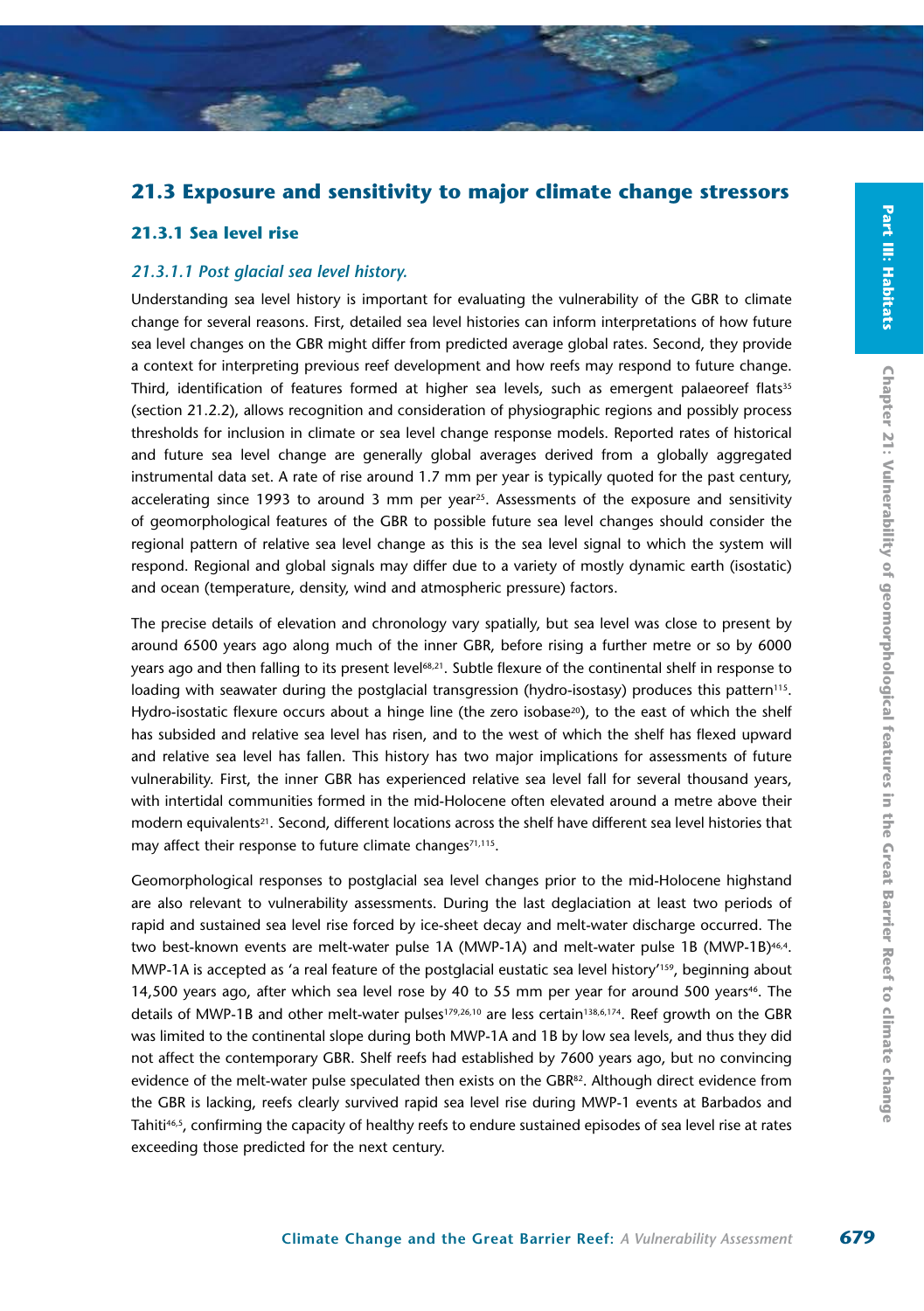#### *21.3.1.2 Tide range and wave exposure*

The sensitivity of geomorphological environments to sea level changes in the order of millimetres per year is influenced by the variability of the ambient water level signal to which they are adjusted. Generally, 'noisy' environments – such as where waves and or tidal range are high – are less sensitive (Lovelock and Ellison chapter 9). Within the GBR, tidal range varies with latitude and across the shelf, ranging between 3.6 and 2.5 metres from Torres Strait to Cairns, but exceeding eight metres at Broad Sound on the southern GBR coast (refer to Figure 21.2c). The spring tidal range at the shelf edge is typically about three metres. The present-day wave climate is similarly variable, with smaller waves where the outer barrier is best developed and where fetch inside the barrier is limited. The hydrodynamics of the GBR are summarised in detail in Hopley et al.<sup>82</sup>. We emphasise that contemporary conditions are not always the same as those that have prevailed in the past, or during important periods of ecosystem or geomorphological development. For example, Hopley<sup>73</sup> suggested that boulder beaches and spits inside the central GBR were reworked by larger waves during the 'Holocene high-energy window' – a short interval in the mid-Holocene when the outer barrier lagged sea level and oceanic waves entered the GBR lagoon. Tidal ranges within the GBR have also been modified as sea level, reef, and coastal configurations changed through time.

#### *21.3.1.3 Other background sea level variability*

Superimposed over longer-term sea level fluctuations, and shorter ones such as tides, are other oceanatmosphere phenomena with a range of frequencies and amplitudes, such as the El Niño-Southern Oscillation (ENSO), the Pacific Decadal Oscillation, and the Interdecadal Pacific Oscillation. For example, sea level in the Western Pacific can oscillate by about 0.5 metres as the ENSO shifts from El Niño to La Niña over cycles as short as four to six years177,60. Such variations are another source of natural variability that may temper sensitivity to slower rates of predicted sea level change.

## *21.3.1.4 Depth range, bathymetric relief and topography*

The exposure and sensitivity of geomorphological features will vary according to the breadth of the depth range in which they form. For example, coral reefs capable of flourishing within a 30 to 50 metre depth window are less sensitive to rising seas than reef islands, which form and persist within a much narrower vertical range. Especially on low gradient parts of the GBR, it is important to recognise that marked lateral shoreline translations may accompany sea level rise. In some areas shorelines may simply migrate across similar deposits emplaced in the late Holocene, but complex re-organisation of the coastal zone may ensue elsewhere.

#### **21.3.2 Rising sea surface temperature**

The exposure and sensitivity of geomorphological features on the GBR to rising sea surface temperature (SST) will mainly be influenced by the thermal regime presently experienced, whether projected increases will be mitigated or made worse at various locations, and the sensitivity of key biota to thermal stress. Broad regional variations in SST within the GBR are summarised in chapters 2 and 17. Rising SSTs may affect some geomorphological processes such as cementation and lithification by increasing the speed of reactions, but thermal stress of key organisms – which will vary between groups, and between and within species – will be the main impact.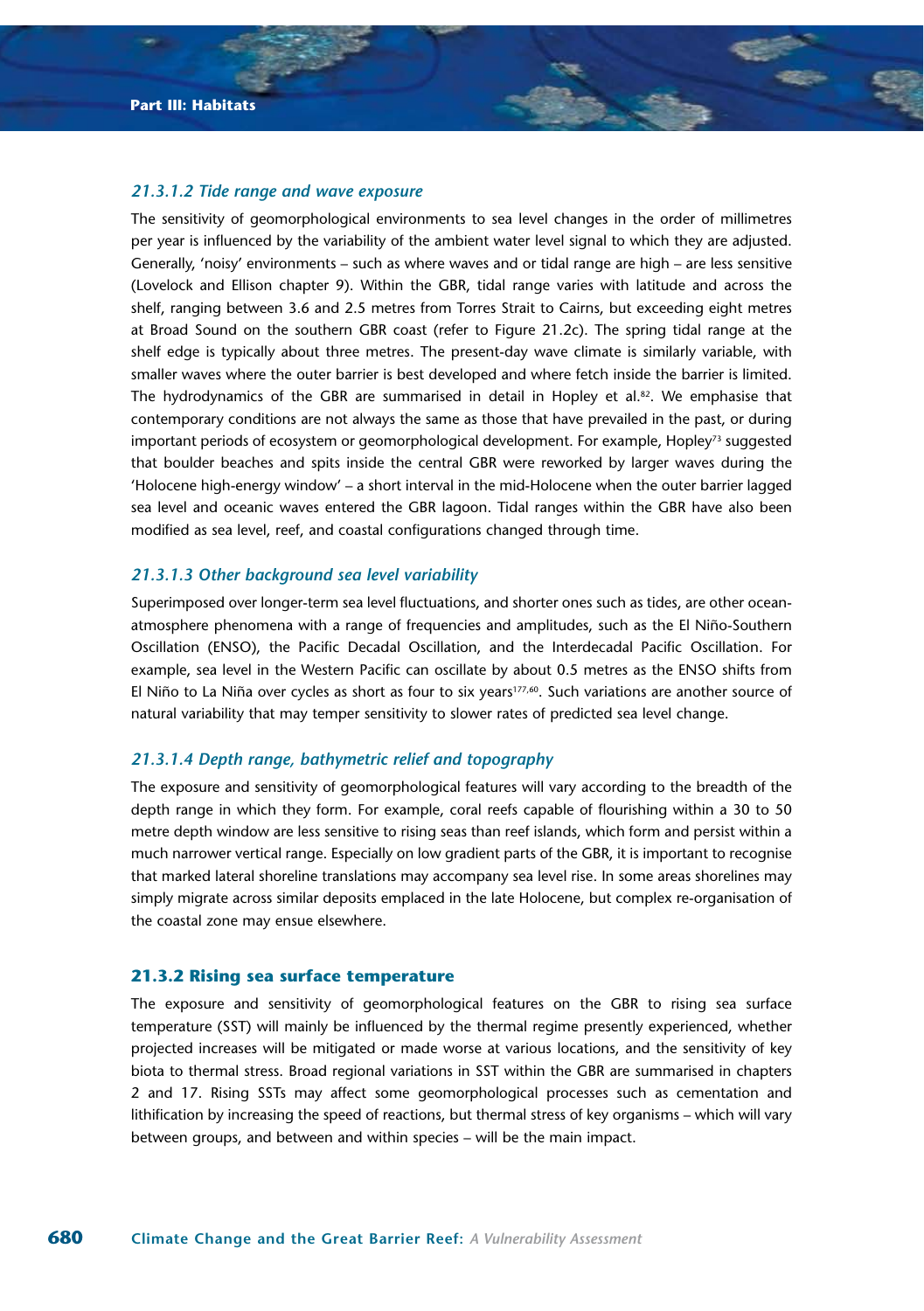Thermal stress will not be uniform across the GBR, or across habitats at smaller scales (eg reef front compared to lagoon). It will vary according to tolerances developed in response to the present-day thermal regime, with tolerance to three–day hot spells most critical for coral bleaching<sup>9</sup>. The magnitude and rate of temperature changes over the past century may also be important (Lough chapter 2, Lovelock and Ellison chapter 9, Fabricius et al. chapter 17), with corals in the south of the GBR experiencing warming by 0.7°C since 1903 – almost double the 0.4°C experienced on the northern GBR<sup>64</sup> (Fabricius et al. chapter 17). This geographic difference is further revealed by comparison of the mean maximum SST for both the northern and southern GBR for 1910 to 1919 and 1990 to 1999. This analysis shows a 0.6°C SST rise on the southern GBR but no change in the northern GBR (Lough chapter 2).

Surface water heating is the main cause of thermal stress, and greatest exposure occurs where surface waters are weakly mixed by waves and currents, have longer residence times, and do not receive cooler upwelling. However, it is important to note that for coral reefs, for example, bleaching is most highly correlated with three–day hot spells rather than mean or median conditions<sup>9</sup>, and thus only short-term exposure is required for significant stress impacts to occur. At smaller scales, organisms living where water may stagnate, such as in enclosed embayments, lagoons or ponded reef flats, may experience more critical stresses than on reef fronts and flanks where active hydrodynamic mixing takes place. The physiologically damaging effects of ultraviolet-A and ultraviolet-B radiation<sup>164</sup> will also vary spatially due to mediation associated with hydrodynamic mixing and water column properties. Inshore turbid zone reefs may be less exposed than those in clearer waters where damaging radiation can penetrate to greater depths<sup>78</sup>.

The sensitivity of different organisms to rising SSTs is a common theme in preceding chapters. Geomorphological features that rely directly or indirectly on 'sensitive' organisms to produce materials, or to undertake or facilitate important geomorphological processes are most exposed and sensitive to these impacts. The sensitivity of most features has not been adequately established, but coral reefs are an obvious example. Corals have bleached repeatedly in recent decades due primarily to elevated SSTs, and projections suggest that the capacity of reefs on the GBR to maintain significant coral communities will be largely lost as SSTs rise<sup>40</sup>. Although this outcome may be catastrophic ecologically, and will inevitably produce some geomorphological modification, the medium- to long-term geomorphological significance of these changes remains unquantified. With other stresses (eg acidification, increased storm frequency) rising SST will probably lead to increased mortality and availability of a new pulse of sediment on many reefs (see Sheppard et al.<sup>139</sup>).

#### **21.3.3 Increased cyclone activity**

Tropical cyclones have two major impacts on geomorphological features of the GBR: i) direct damage through storm waves, and ii) extreme cyclonic rainfall that generates floods delivering freshwater, sediments and nutrients to the GBR (exposure and sensitivity to rainfall are discussed in section 21.3.4). Tropical cyclones can devastate coral and other communities, but they are important constructional events for several geomorphological features. Storm blocks, shingle ramparts, and detrital facies are common geomorphologic features that document a long-history of storm exposure on the GBR136. Cheniers and beach ridges along the mainland coast similarly record episodic cyclone impacts in the recent geological past119. Severe tropical cyclones have occurred about once every 200 to 300 years on average for the last 6000 or so years over most of the GBR<sup>24,61,120</sup>, and these events may be mechanically destructive to depths below 20 metres<sup>155</sup>.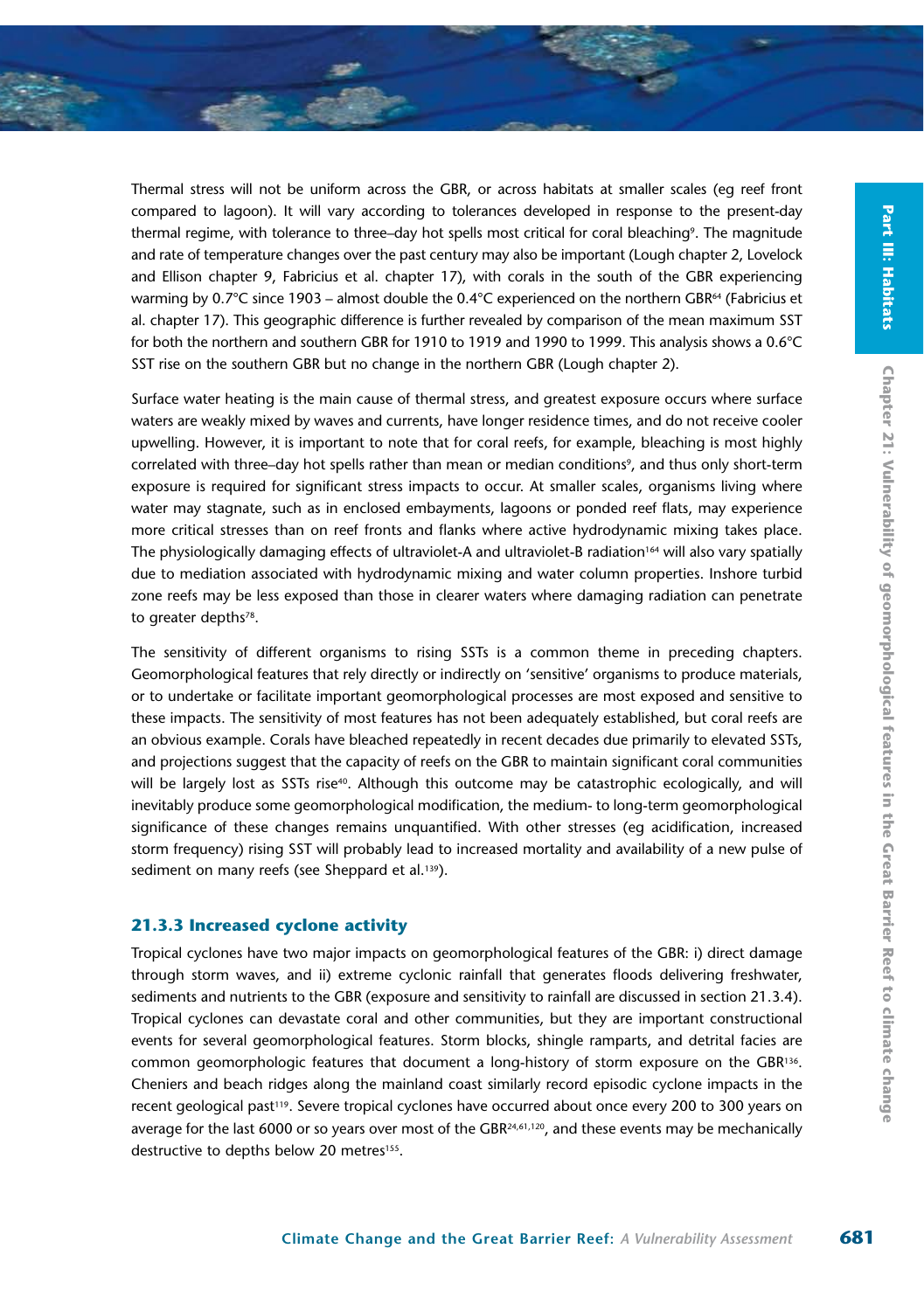Many tropical coastal habitats are adapted to periodic cyclonic disturbances, with robust communities and structures in higher-energy settings better able to physically withstand periodic cyclonic impacts<sup>27</sup>. Exposure to physical destruction by cyclone waves thus tends to show strong cross-shelf variation, being lowest where reef configuration limits fetch and/or attenuates waves as they cross the shelf. However, this decline in exposure occurs against a corresponding increase in sensitivity. Corals on inshore reefs tend to have weaker skeletons and can be less firmly attached to the reef structure. The reef structure may also be weakly consolidated<sup>142,125</sup>, and potentially more sensitive and vulnerable to damage.

An increase in the destructiveness and intensity of cyclones in recent decades has been argued and linked to climate change<sup>44,160</sup>, although the completeness of the underlying data is questioned<sup>95,96</sup>. Increased cyclone activity will raise the exposure of more frequently affected reefs. The physical sensitivity of structures should not vary markedly from the present-day pattern in the short term, but accompanying changes in community structure are predicted which may have variable effects. Reefs dominated by fragile forms will be most sensitive initially, but as community structure changes and massive and encrusting corals with a higher probability of surviving wave damage dominate<sup>39</sup>, this effect may diminish. Geomorphological features reliant on sediments produced by fragile assemblages will be sensitive to this structural transformation. Coral shingle is an important contributor to many geomorphological features (eg ramparts and beaches), and with a high surface area to volume ratio may be a major and relatively dynamic producer of coral sands. Projected general reductions in calcification and simplification of coral communities may significantly modify sediment budgets, especially where post-event community recovery slows and the interval between storms shortens. Under this scenario, geomorphological features that have historically been constructed by cyclones may be eroded in the longer-term future.

Patterns of exposure and sensitivity for inter- and supratidal geomorphological features like reef islands and sandy beaches differ from those of reefs, and are likely to be affected more by factors such as tidal range and late Holocene sea level history. For example, many reef islands on the inner northern GBR are located over emergent reef platforms (see section 21.3.1), and are protected by lithified ramparts. These islands are less exposed and sensitive to changed cyclone activity than unconsolidated cays on lower reef flats. By their very nature, sandy beaches are sensitive to changes in hydrodynamic environment and sediment supply, and move toward an equilibrium profile that is largely a function of these two parameters.

# **21.3.4 Enhanced rainfall**

Climate change projections suggest that increased cyclone activity will produce more frequent high intensity rainfall events against a more general drying of most coastal catchments (Lough chapter 2). This change may expose geomorphological features to three interrelated impacts: i) increased frequency of freshwater flood plumes, ii) increased delivery of sediments to the coast, and iii) increased exposure to elevated nutrients and contaminants. Inshore geomorphological features will be most exposed, however as these environments have been episodically affected by similar events in the past their sensitivity should be relatively low. However, water quality has declined historically in many parts of the inner GBR33,11,45, and it is uncertain whether past resilience to plume impacts has been maintained.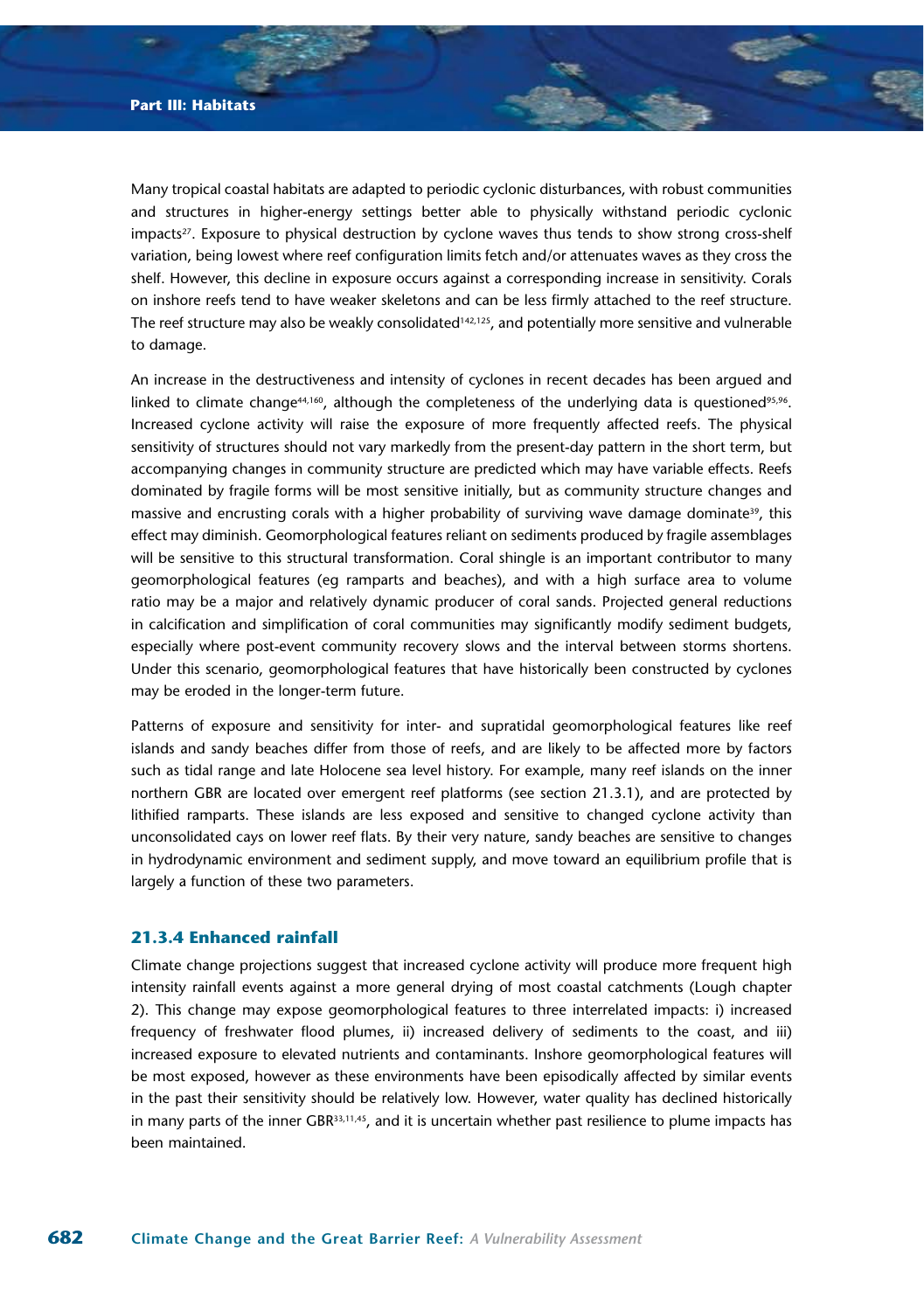More frequent large plumes may extend further offshore and increase the exposure of offshore reefs. Cyclonic rain produced a large flood plume from the Fitzroy River in 1992 that lowered salinity over shallow reefs on the Keppel Islands and reduced live coral cover by 85 percent<sup>155</sup>. The sensitivity of inshore communities other than coral reefs have been discussed in other chapters, and will affect the sensitivity of associated geomorphological features such as sandy or muddy coastlines. As an example, reductions in mangrove or seagrass cover may affect patterns of sediment deposition, erosion and transport<sup>70,154</sup>.

Changes in both sediment availability and transport potential may affect sediment delivery to the coast. Terrestrial and marine records in the region indicate that sediment yields are highest when dry conditions are followed by episodic high intensity rain events, especially where drought reduces vegetation cover and increases catchment vulnerability to erosion $103$ . The sensitivity of inshore communities to increased supply of fine sediments should be low, as they already experience high turbidity due to wind and wave resuspension of the inshore sediment prism<sup>98,99</sup>. Where excessive sediment is delivered, currents may struggle to transport it all away and some smothering may result. This is most likely in sheltered locations, or near stream mouths<sup>163</sup>. Where flood plumes deliver suspended sediments beyond their present range, sensitivities may be higher. Delivery of sand to the coast may also increase, but this will take longer, and the amount of new sediment delivered will still be relatively small compared to the amount accumulated over the last 6000 years<sup>97</sup>. Sands are unlikely to be transported far offshore, but may be redistributed alongshore $7,126$ , possibly renewing beach ridge progradation in some areas.

#### **21.3.5 Reduced rainfall**

A major impact of reduced general rainfall but episodic high intensity events will be reduced vegetation cover and an increase in terrestrial erosion, with accompanying water quality reductions if nutrient and contaminant yields during floods remain high. The sensitivity of geomorphological features to reduced rainfall will also be influenced by the extent to which attributes such as vegetation that rely on regular freshwater are involved in enhancing stability or other important processes. For example, where insufficient rain falls to replenish aquifers or keep vegetation alive, cays may become more vulnerable to erosion, or less likely to become vegetated with the stability that brings.

#### **21.3.6 Ocean acidification**

Atmospheric carbon dioxide  $(CO<sub>2</sub>)$  concentrations are expected to rise from pre-industrial levels of 280 parts per million to 540 to 970 parts per million by 210086 (Lough chapter 2). Carbon dioxide entering the ocean reduces the capacity of calcifying organisms to produce calcium carbonate skeletons<sup>131</sup>, with obvious potential impacts for geomorphological features reliant on these materials. Future changes in seawater pH are anticipated to reach levels not experienced for several hundreds of millions of years<sup>16</sup>. Critically, carbonate ion availability is estimated to fall below that necessary for calcification by corals when atmospheric concentrations of  $CO<sub>2</sub>$  exceed 500 parts per million<sup>50,58</sup> (Hoegh-Guldberg et al. chapter 10), a level at the lower end of future projections.

It has been argued that negative impacts of ocean acidification on calcification will be offset by positive impacts of temperature increases on the same process<sup>107</sup>. Although calcification is highly correlated with temperature in GBR corals<sup>102</sup>, it is unlikely that this would persist in a warming world<sup>93</sup>.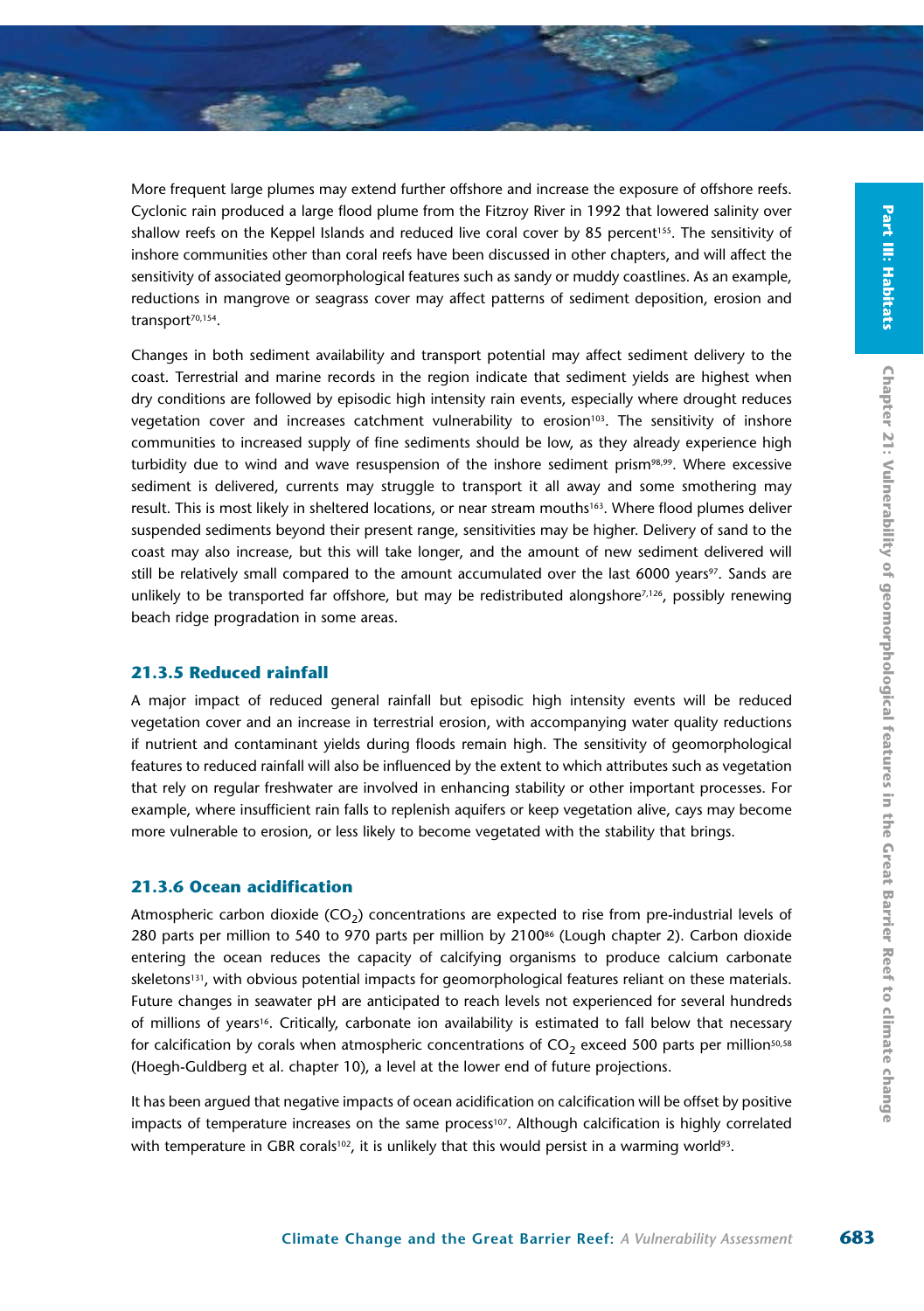# **21.4 Potential impacts, adaptive capacity and vulnerability**

Predictions of the potential impacts, adaptive capacity and vulnerability of projected climate change on geomorphological features of the GBR are complicated by the diversity of each of the major geomorphological features, and uncertainties regarding the nature of projected climate changes, geomorphological responses, and of synergistic effects of climate change, natural variability and human activities. Nonetheless we can be certain that the entire GBR and adjacent coast experienced massive and repeated environmental changes beyond anticipated projections in the recent geological past, as glacial-interglacial cycles forced sea levels through more than 100 metres of vertical range, and forced shorelines to migrate laterally over tens of kilometres. The adaptive capacity of most geomorphological features – even under sub-optimal conditions – is therefore self evident, and the long-term vulnerability of many would appear demonstrably low. However, confidence in this conclusion is reduced where biological productivity is important and the survival of critical organisms is threatened by climate driven changes, compounded by pressures associated with other anthropogenic activities. Coral reefs are clearly in this category.

In this section we infer the adaptive capacity of major geomorphological features from knowledge of their morphological behaviour to natural cycles (some with limits that exceed the extremes of future projections), including those observed from outside the GBR and those that have occurred in the historical and geological past.

#### **21.4.1 Coral reefs**

#### *21.4.1.1 Sea level rise*

Potential impacts of climate change on the geomorphological structure of coral reefs are summarised in Table 21.2 and schematically shown in Figure 21.3. Despite earlier concerns, the consensus is now that rising sea levels alone will not present significant difficulties for healthy reefs, as projected rises are within the range of natural variability and geological precedent. Projected rates of sea level rise are well below published rates of coral growth, which are commonly around 10 to 12 mm per year for massive corals and as high as 180 mm per year for branching species<sup>22</sup>. However, coral and reef growth rates are not synonymous. Reef accretion – the rate at which the reef grows vertically – is not only a product of coral calcification, but is also affected by factors including sediment production by other reef organisms (eg foraminiferans, molluscs, etc), bioerosion, and sediment redistribution<sup>84</sup>. Spencer<sup>144</sup> calculated average rates of vertical accretion for the northern, central and southern GBR at 14, 10, and 12 mm per year respectively, again suggesting that projected sea level rise will not be problematic for healthy reefs.

Many reefs on the GBR reached sea level in the mid-Holocene<sup>82</sup>, after which continued vertical and luxuriant reef growth was 'turned off' by stresses associated with a lack of accommodation space14. Hopley<sup>77</sup> argued that where coral growth rates have not been diminished by human activities, the more rapid projections of future sea level rise (0.5 metres by 2100) may reinvigorate or 'turn on'14 at least some of these reefs by providing new accommodation space into which they may grow. Kinsey and Hopley<sup>90</sup> estimated that the current calcification rate of about 50 million tonnes per year on the GBR may increase to 70 million tonnes per year if presently senescent reef flats are recolonised. Production declines at depth due to rising sea level are unlikely to be significant.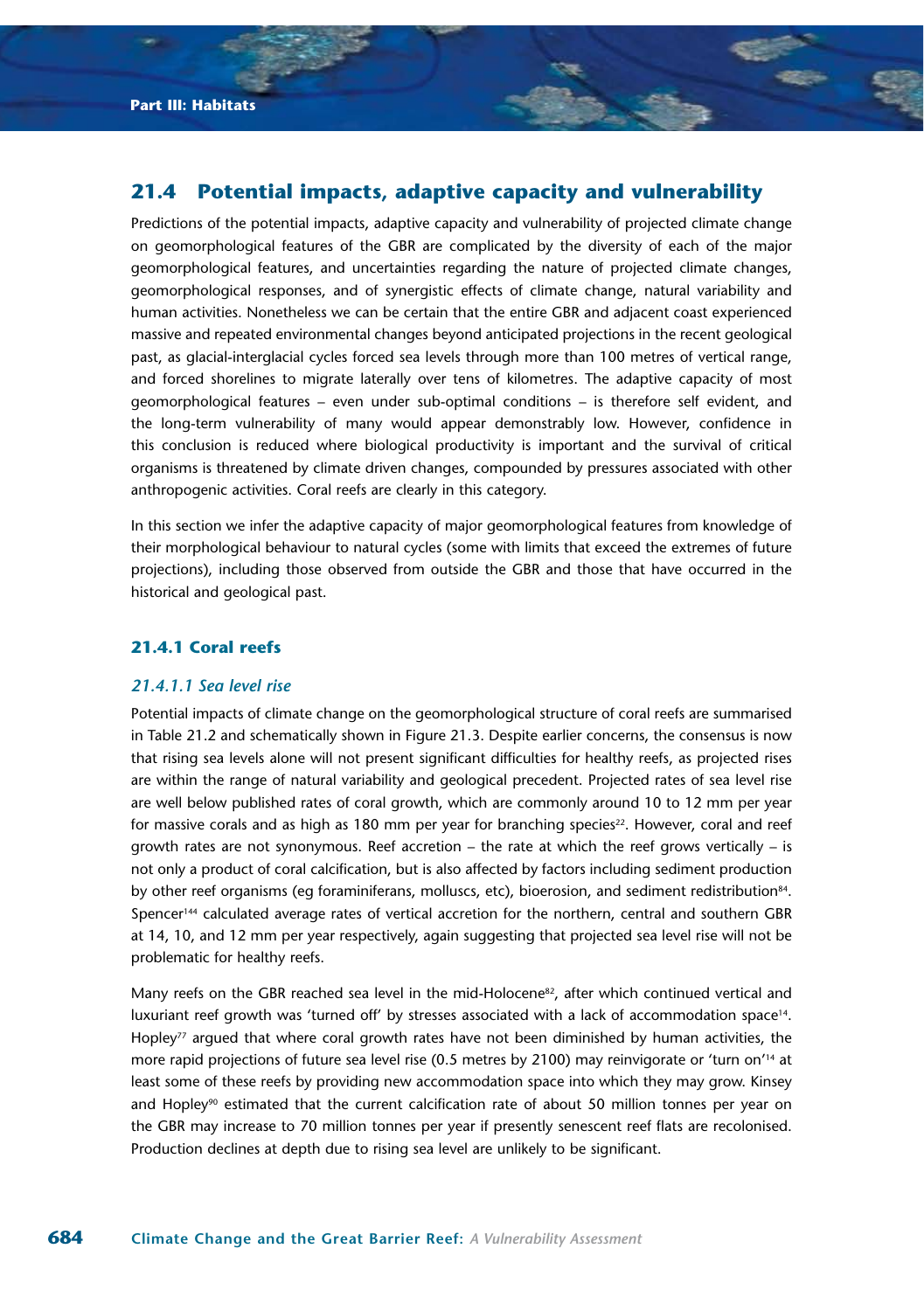

|         |  |  |  | Table 21.2 Potential impacts of global climate change on coral reef geomorphological features of |  |
|---------|--|--|--|--------------------------------------------------------------------------------------------------|--|
| the GBR |  |  |  |                                                                                                  |  |

| Process(es) or<br>Parameter(s) affected                                                                                                                                                                           | <b>Potential impact</b>                                                                                                                                                                                                                                                                                                                                                                                                                                                                                                                                                                                                                 | <b>Important factors</b>                                                                                                                                                                                                                                                                                                                                                |
|-------------------------------------------------------------------------------------------------------------------------------------------------------------------------------------------------------------------|-----------------------------------------------------------------------------------------------------------------------------------------------------------------------------------------------------------------------------------------------------------------------------------------------------------------------------------------------------------------------------------------------------------------------------------------------------------------------------------------------------------------------------------------------------------------------------------------------------------------------------------------|-------------------------------------------------------------------------------------------------------------------------------------------------------------------------------------------------------------------------------------------------------------------------------------------------------------------------------------------------------------------------|
| Rising sea level                                                                                                                                                                                                  |                                                                                                                                                                                                                                                                                                                                                                                                                                                                                                                                                                                                                                         |                                                                                                                                                                                                                                                                                                                                                                         |
| Water depth<br>Inundation extent<br>Sediment transport<br>and deposition<br>Substrate availability<br>Water quality                                                                                               | Lower irradiance for deeper corals and<br>possibly slower growth or even 'drowning'<br>Increase accommodation space into which<br>depth-constrained reef communities may<br>extend<br>Shoreline retreat may present additional<br>habitable substrate<br>Flooding and erosion of terrestrial<br>landforms may elevate inshore turbidity,<br>nutrient and contaminant loads<br>Greater depths and openness on the inner<br>GBR may improve flushing and water<br>quality in some areas<br>Increased depth and potential for wave-<br>generated sediment transport across<br>shallow reefs                                                | Rate of rise critical <sup>77</sup><br>Tidal range relative to rise rate<br>Late Holocene sea level<br>history important<br>Turbidity impacts                                                                                                                                                                                                                           |
| Rising sea surface temperature                                                                                                                                                                                    |                                                                                                                                                                                                                                                                                                                                                                                                                                                                                                                                                                                                                                         |                                                                                                                                                                                                                                                                                                                                                                         |
| Community structure<br>Photosynthesis/<br>Autotrophic activities<br>Calcification rates and<br>contributing calcifiers<br>Primary production<br>Erosion (including<br>bioerosion) and<br>disease<br>Reef strength | Increased coral bleaching and loss of<br>sensitive species<br>Coral reef calcification rate and sediment<br>budget modified (composition, texture,<br>amount, and durability of sediments)<br>Reef growth rate may change<br>– construction may shift more to detrital<br>than framework growth<br>Balance between primary calcification<br>production and secondary sediment yield<br>may be modified<br>Increased bare substratum for colonisation<br>by algae and accessible to disease and<br>bioeroders<br>Physical strength of coral reef structures<br>reduced, and stability as substratum for<br>colonisation possibly altered | 0.8°C rise causes bleaching, 2<br>to 3°C rise causes coral death<br>Three-day hot spells are most<br>critical for corals, not average<br>temperature increases <sup>9</sup><br>Genotypic variation (coral and<br>zooxanthellae) in sensitivity<br>Ameliorating factors (eq<br>upwelling) and warming<br>patterns (enclosed lagoons<br>etc) will affect spatial patterns |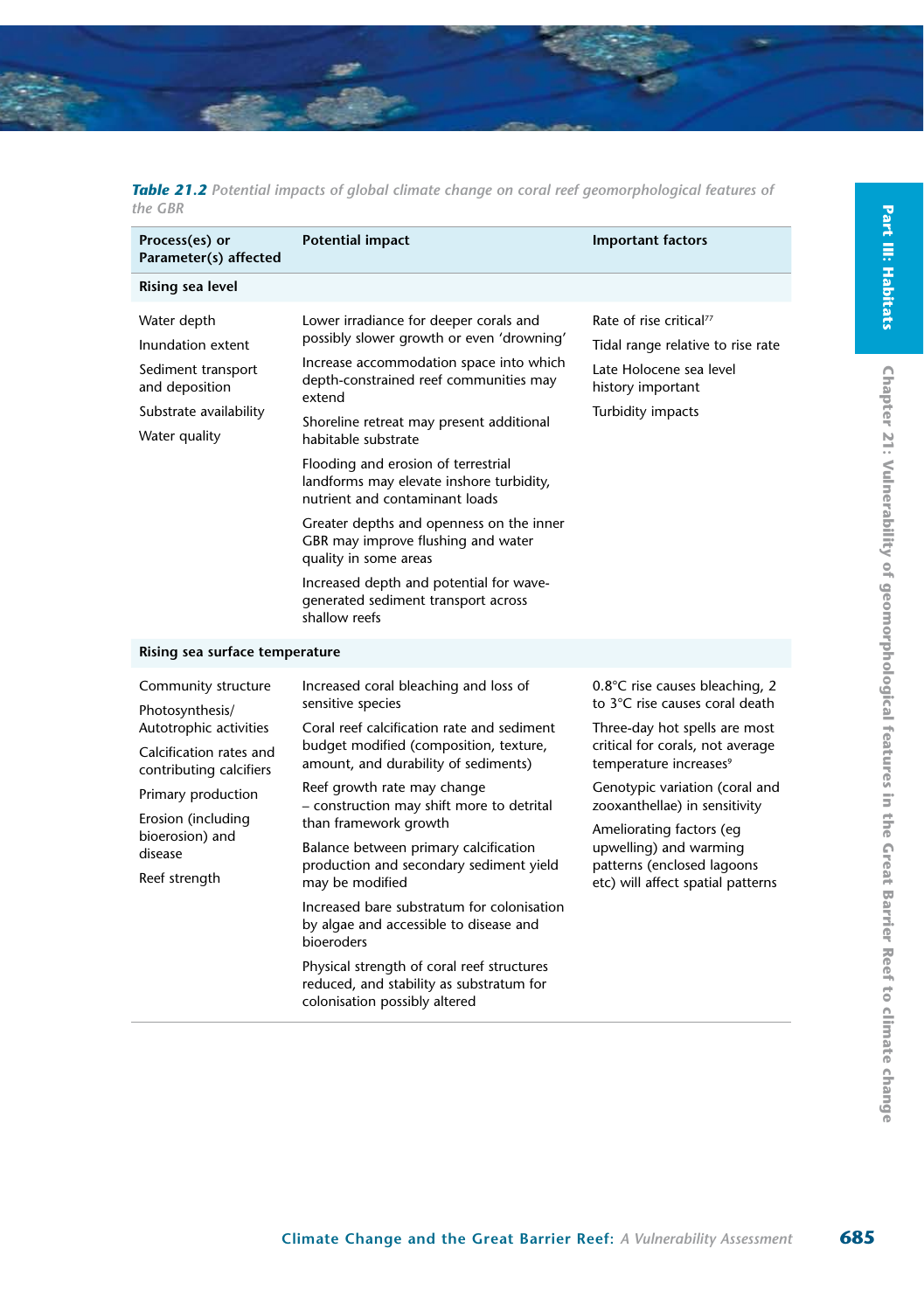| Process(es) or<br>Parameter(s) affected                                                                                          | Potential impact                                                                                                                                                                                                                                                                                                                                                                                                                            | <b>Important factors</b>                                                                                                                                                                                                                  |
|----------------------------------------------------------------------------------------------------------------------------------|---------------------------------------------------------------------------------------------------------------------------------------------------------------------------------------------------------------------------------------------------------------------------------------------------------------------------------------------------------------------------------------------------------------------------------------------|-------------------------------------------------------------------------------------------------------------------------------------------------------------------------------------------------------------------------------------------|
| Increased tropical cyclone activity and surge                                                                                    |                                                                                                                                                                                                                                                                                                                                                                                                                                             |                                                                                                                                                                                                                                           |
| Wave climate and<br>exposure                                                                                                     | Greater exposure to larger waves<br>Physical destruction of corals and other<br>living benthos<br>Shifts toward more storm tolerant taxa and<br>modification of sediment types and rates of<br>production<br>Increased erosion and secondary sediment<br>production<br>Episodic production and transport of coral<br>rubble/shingle<br>Reduced structural complexity, strength<br>and possibly long-term wave resistance                    | Existing exposure to<br>high energy storms and<br>associated geomorphological<br>characteristics<br>Tide range and reef depth<br>relative to wave base<br>Skeletons weakened by<br>bioerosion, crystal poisoning,<br>etc, more vulnerable |
| <b>Enhanced rainfall</b>                                                                                                         |                                                                                                                                                                                                                                                                                                                                                                                                                                             |                                                                                                                                                                                                                                           |
| Fluvial and<br>groundwater inputs<br>into GBR lagoon<br>Runoff quality<br>Inshore water quality<br>Salinity<br>Coral reef growth | Increased number, duration and extent of<br>flood plumes<br>Reefs further offshore affected more often<br>by flood plumes<br>Increased delivery of sediments, nutrients<br>and contaminants by flood plumes<br>Increased benthic algae and reduced coral<br>cover<br>Increased probability of low salinity<br>mortality events in enclosed lagoons,<br>moats and settings with restricted<br>circulation and mixing<br>Increased bioerosion | Proximity to mainland and/or<br>larger high islands<br>Catchment size and land use                                                                                                                                                        |
| <b>Reduced rainfall</b>                                                                                                          |                                                                                                                                                                                                                                                                                                                                                                                                                                             |                                                                                                                                                                                                                                           |
| Inshore and surface<br>water salinity<br>Inshore water quality                                                                   | Reduced number, duration and extent of<br>flood plumes<br>Offshore water conditions occur closer<br>to the coast, possibly causing shifts in<br>community composition and change to<br>fewer heterotrophs<br>Reduced delivery of sediments, nutrients<br>and contaminants by flood plumes<br>Increased coral cover<br>Reduced bioerosion                                                                                                    | Proximity to mainland and/or<br>larger high islands<br>Catchment size and land use                                                                                                                                                        |
| Ocean acidification                                                                                                              |                                                                                                                                                                                                                                                                                                                                                                                                                                             |                                                                                                                                                                                                                                           |
| Calcium carbonate<br>production and fixing                                                                                       | Reduced coral and other biotic calcification                                                                                                                                                                                                                                                                                                                                                                                                | Full ramifications likely to<br>be significant but limited<br>knowledge                                                                                                                                                                   |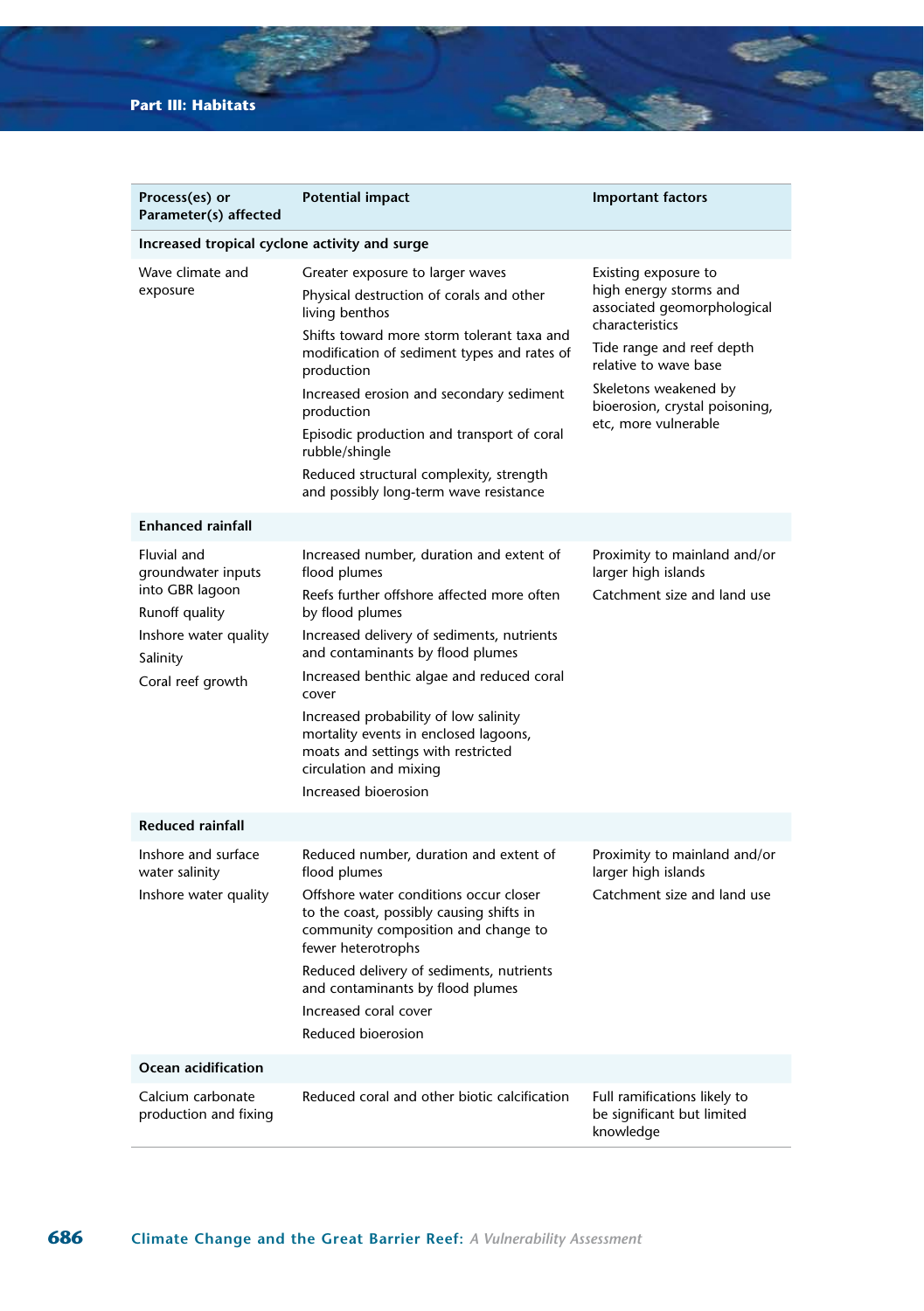



*Figure 21.3 Key processes and potential impacts of predicted climate changes on coral reefs, reef islands and high islands*

Rapid rates of sea level rise will improve transmission of wave and current energy over reef surfaces, producing several effects. Depth is a critical control of energy available for sediment transport, which is likely to increase over reef flats as sea level rises. The inner part of the wide reef flat at Warraber in the Torres Strait is now around one metre above the live reef as a result of regional hydro-isostatic adjustment<sup>171</sup>, similar to many reef flats inside the zero isobase on the GBR<sup>71,115</sup>. Recent work by Kench and Brander<sup>87</sup> showed that the reef flat at Warraber is geomorphologically inert for most of the time at present, with waves above 0.05 metres occurring on the outer reef for less than 30 percent of each spring neap tidal cycle. Larger waves will propagate further across the reef flat over a larger proportion of the tidal cycle under higher sea level scenarios. Where sediments are available, either residual from earlier production or as reinvigorated primary production, they may be more efficiently transported by the increased wave energy. This may benefit both the maintenance and growth of geomorphological features composed of detrital materials such as reef islands and beaches, and primary production of carbonate where sediment accumulation is limiting (ie where sediments are smothering substrates suitable for productive communities).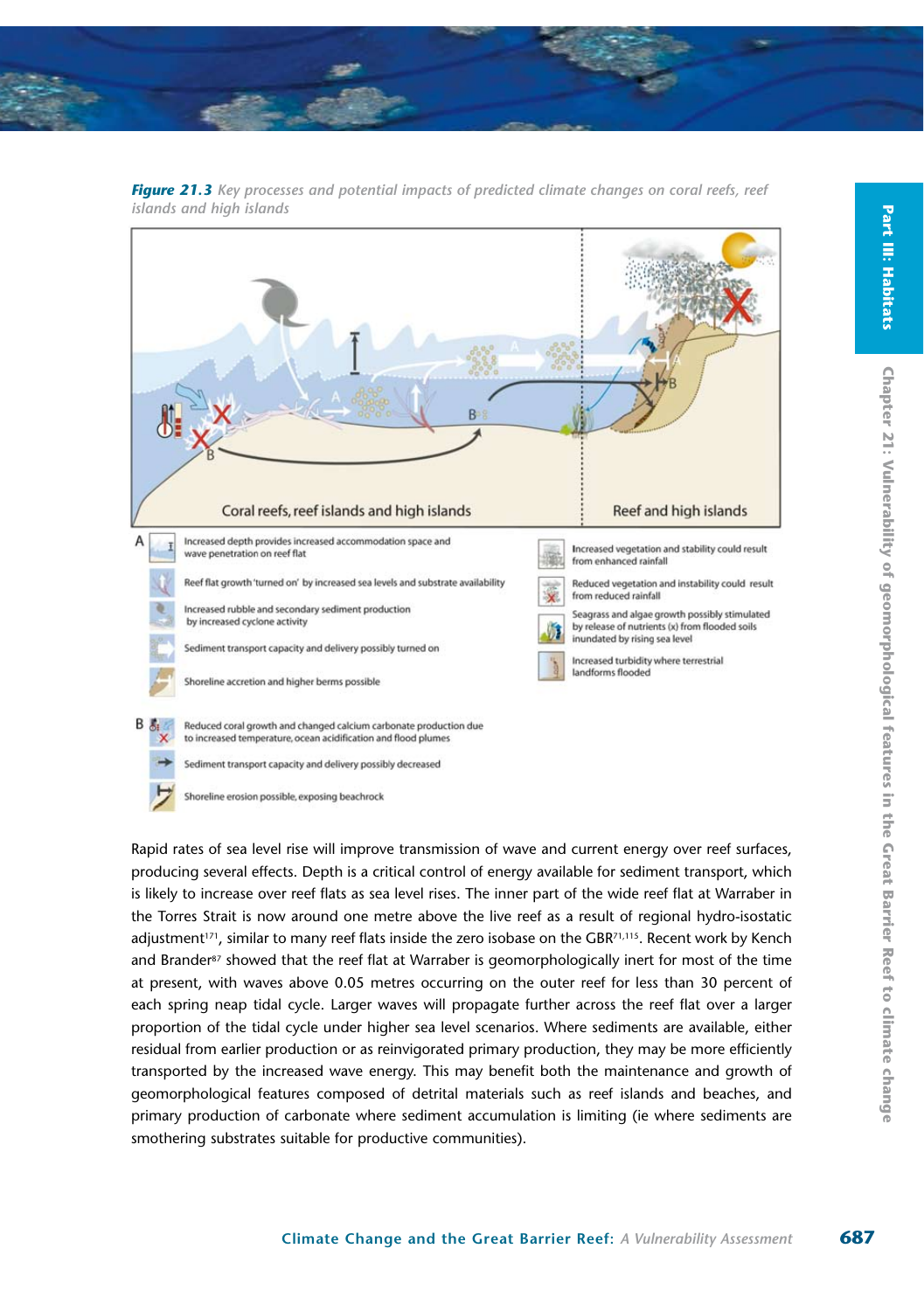#### *21.4.1.2 Rising sea surface temperature*

Projected sea level rise may have some positive outcomes for reefs, but it is increasingly unlikely that they will outweigh the negative impacts of other climate change stressors. Rising temperatures are predicted to cause more widespread, severe, and frequent bleaching (Hoegh-Guldberg et al. chapter 10), resulting in reduced live coral cover and structural complexity, and modified reef sediment budgets. Branching *Acropora* corals are likely to be affected first and gradually decline, but massive corals will be increasingly affected as SSTs continue to warm (Hoegh-Guldberg et al. chapter 10). Diminished coral cover and fecundity of survivors will reduce recovery of bleached communities, producing an increasingly bare substratum dominated by fleshy algae<sup>34</sup>. The general decline in Acropora and other primary framework builders will reduce primary reef framework construction; fewer living *Acropora* and reduced shingle sediment production will be amongst the most rapid changes. However, the dynamics are complex; it has been argued that warmer sea surface temperatures will (up to a limit) produce faster growth but lower calcification<sup>107,108,93</sup>, so that material produced is more fragile and easily broken down<sup>139</sup>. More shingle will initially be produced as declining thickets are disturbed more often, leading to at least a short period of accelerated reef evolution as lagoons are infilled by detrital sediments, however diminished recovery and thicket growth will ultimately reduce the production of this material.

Some reefs may shift toward an erosional regime, with unstable frameworks and reduced structural integrity, but again such effects are likely to be variable. Well-preserved reef surfaces and even corals formed thousands of years ago (eg fossil microatolls) suggest that this may be a very slow process and not a major problem in many areas. Conversely, however, fringing reefs in the Seychelles are now far less efficient dissipaters of wave energy than they were prior to the 1998 bleaching event and subsequent coral mortality and disintegration<sup>139</sup>.

#### *21.4.1.3 Increased cyclone activity*

Increased cyclone activity will have variable effects, with negligible impact on reefs or reef habitats in high-energy settings, but potentially large impacts on those not adapted to such events. Reefs composed of unbound detrital material, as is common for many inshore reefs<sup>142</sup>, are vulnerable to stripping and possibly structural collapse. As for other climate stressors, the negative effects of community composition changes will be reinforced by slow and increasingly limited recovery between events. Resultant morphological changes are likely to mirror those associated with rising SSTs, with initial loss of fragile components. This loss may be hastened by skeletal weakening associated with eutrophication and crystal poisoning (where contaminants are incorporated into the skeletal structure and reduce skeletal strength<sup>130</sup>). Greater bioerosion associated with increased benthic algae and plankton may also increase the rate of coral loss. The diminution of coarse primary carbonates to sands may be accelerated by these processes, but not enough is known to confidently predict this outcome.

Although corals are important components on most healthy reefs, other organisms are also significant contributors to reef construction (section 21.2). As coral vigour is reduced by climate change stress, other contributors, for example, molluscs, foraminiferans or coralline algae may compensate if suitable substrates and conditions are available. *Halimeda*, for example, has formed large banks in areas of the GBR affected by nutrient rich upwellings<sup>41</sup>, and may become a more widespread and significant contributor to reefs affected by eutrophication. Nutrients released as soils were reworked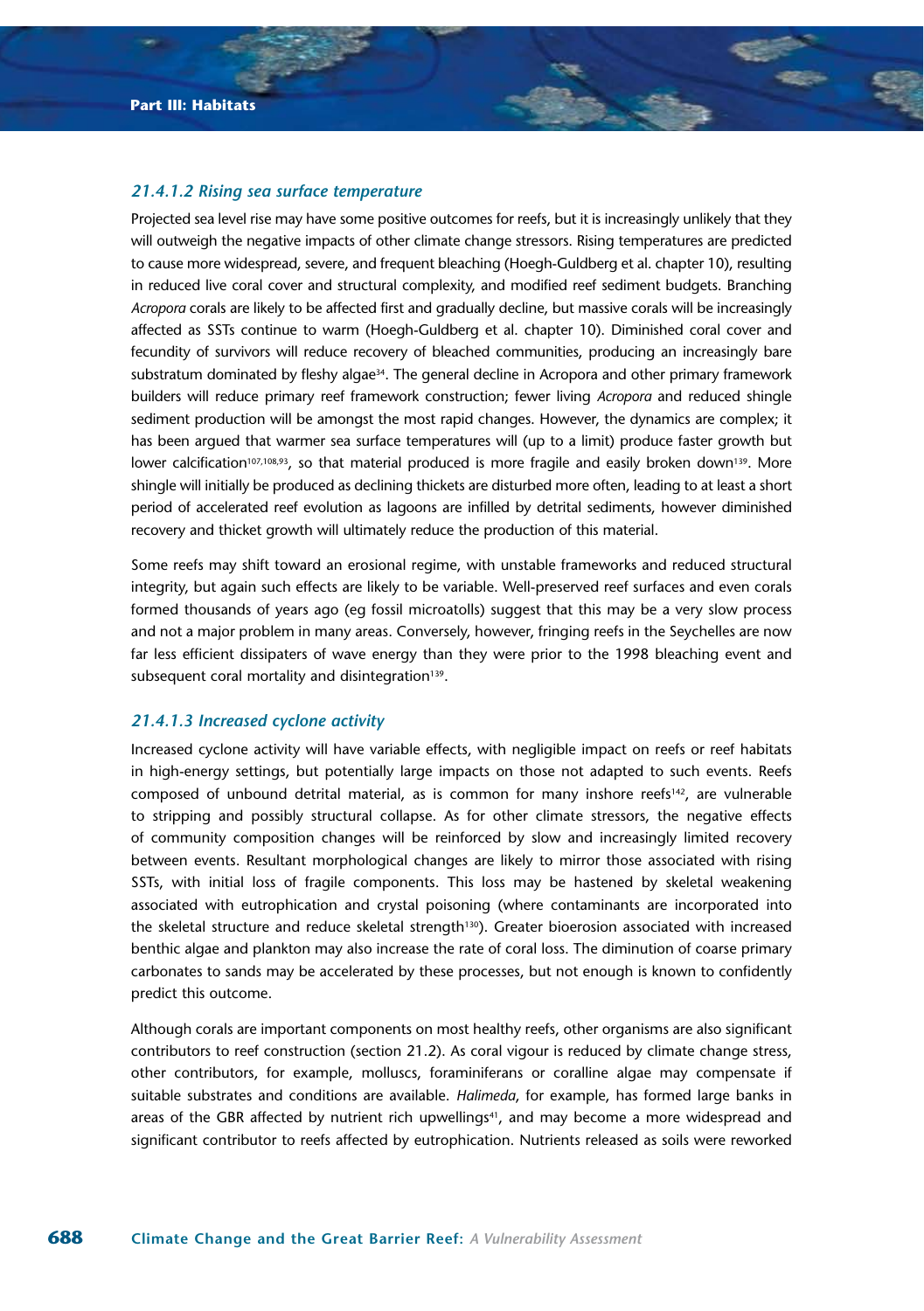by rising seas after the last ice age were linked to flourishing *Halimeda* by Hopley<sup>76</sup>, and are a useful analogy for possible future changes. Carbonate sediments produced by different organisms vary markedly in important properties like durability and hydrodynamic behaviour, and shifts in producers can alter sediment transport and depositional dynamics. The impacts of such changes on various reef environments are poorly understood.

#### *21.4.1.4 Enhanced rainfall*

Increased exposure to low salinity flood plumes fed by enhanced rainfall may cause greater mortality than occurs at present, but the most significant impacts of a changed hydrological regime will probably be associated with increased nutrient and contaminant loads rather than freshwater runoff per se. Modern reef growth occurred as the coastal plain was actively prograding (eg Belperio<sup>7</sup>, Graham56), suggesting that floods themselves are unlikely to limit reef growth.

### *21.4.1.5 Ocean acidification*

Increased ocean acidification will pose a critical threat to continued reef development as calcifying organisms, particularly those secreting aragonite, struggle to form skeletons<sup>131</sup>. Kleypas et al.<sup>91</sup> suggested that doubling pre-industrial  $CO<sub>2</sub>$  by 2050 would lower the ocean's aragonite saturation state by 10 to 30 percent, with dire consequences for reef construction. How these changes will affect existing reefs is uncertain. Existing reefs will remain as geological structures, but the probability of continued vigorous reef growth seems low. Ecological and aesthetic reef values will also likely be diminished as detrital sediments increasingly dominate.

#### **21.4.2 Reef islands**

The potential impacts of climate change on reef islands of the GBR will, like the islands themselves, be diverse. Anticipated potential impacts are summarised in Table 21.3 and schematically presented in Figure 21.3.

# *21.4.2.1 Sea level rise*

Early concerns that sea level rise will simply drown reef islands have been shown to be incorrect, with island response being the result of the complex interplay of a variety of physical, biological and chemical factors. Changes in sediment production and delivery must be considered, and the possibility that some islands will actually expand, at least in the short to medium term, is now widely accepted106,75,77,88.

Rising sea level may improve sediment transport across reef platforms by allowing larger waves to propagate further through more of each tidal cycle (section 21.4.1.1). Inner shelf reefs experienced a relative sea level fall of about a metre during the late-Holocene, allowing sediments to build up over reef flats that are immobile except during storms. Shallow depths over these reef platforms limit sediment transport and delivery to reef islands<sup>77,87</sup>, and rising sea levels might ameliorate this impediment by allowing more wave energy across the reef platform. Hopley<sup>75</sup> suggested that a sea level rise of just 0.5 metres would remobilise reef flat sediment deposits and move them shoreward. Many reef geomorphologists agree that projected sea level rise will substantially re-work unconsolidated sediments, at least enough to maintain reef island mass<sup>104,75,88</sup>.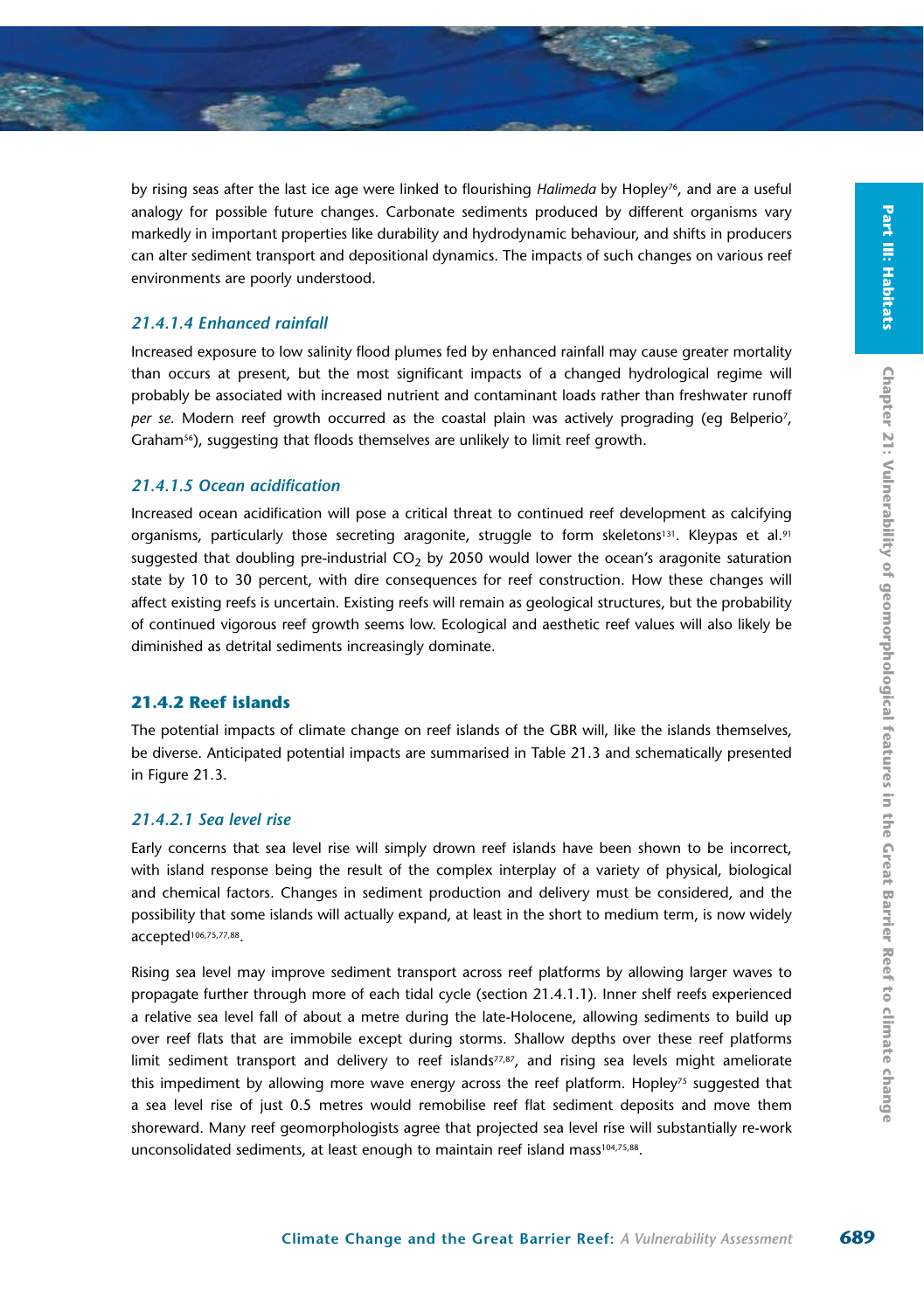| Process(es) or<br>Parameter(s)<br>affected                                                                                                                                           | Potential impact                                                                                                                                                                                                                                                                                                                                                                                                                                                                                                                                                                                                                                   | <b>Important factors</b>                                                                                                                                                                                                                                                                                                                                                                                                           |
|--------------------------------------------------------------------------------------------------------------------------------------------------------------------------------------|----------------------------------------------------------------------------------------------------------------------------------------------------------------------------------------------------------------------------------------------------------------------------------------------------------------------------------------------------------------------------------------------------------------------------------------------------------------------------------------------------------------------------------------------------------------------------------------------------------------------------------------------------|------------------------------------------------------------------------------------------------------------------------------------------------------------------------------------------------------------------------------------------------------------------------------------------------------------------------------------------------------------------------------------------------------------------------------------|
| Rising sea level                                                                                                                                                                     |                                                                                                                                                                                                                                                                                                                                                                                                                                                                                                                                                                                                                                                    |                                                                                                                                                                                                                                                                                                                                                                                                                                    |
| Water depth<br>Inundation extent<br>Sediment transport<br>and deposition,<br>erosion<br>Reef island stability                                                                        | Increased accommodation space for reef<br>communities to grow into<br>Increased depth and potential for wave-<br>generated sediment transport across shallow<br>reef flats<br>Larger waves possible at reef island shores,<br>with greater shoreline modification<br>Higher berms<br>Changed reef island morphology                                                                                                                                                                                                                                                                                                                                | Rate of rise critical <sup>77</sup><br>Tidal range relative to rise rate<br>Late Holocene sea level<br>history important<br>Degree of lithification will<br>mediate effects<br>Vegetation will stabilise<br>Likely to be regional patterns                                                                                                                                                                                         |
| Rising sea surface temperature                                                                                                                                                       |                                                                                                                                                                                                                                                                                                                                                                                                                                                                                                                                                                                                                                                    |                                                                                                                                                                                                                                                                                                                                                                                                                                    |
| Community<br>structure<br>Calcification rates<br>and contributing<br>calcifiers<br>Sediment<br>production<br>Erosion (including<br>bioerosion)<br>Reef construction<br>Reef strength | Increased coral bleaching<br>Reduced coral calcification and modified<br>sediment budgets (composition, texture,<br>amounts, and durability of sediments)<br>Reef growth rate may change - construction<br>may shift more to detrital than framework<br>growth<br>Balance between primary calcification<br>production and secondary sediment may be<br>modified<br>Increased bare substratum for colonisation by<br>algae and accessible to disease and bioeroders<br>More rapid diminution of sediment size<br>Structural integrity reduced, and stability as<br>substratum for colonisation altered<br>More rapid cementation of beach materials | $0.8^{\circ}$ C rise causes bleaching, 2<br>to 3°C rise causes coral death<br>Three-day hot spells appear<br>most critical for corals rather<br>than average or median<br>temperature increases <sup>9</sup><br>Genotypic variation (both<br>coral and zooxanthellae) in<br>sensitivity<br>Ameliorating factors (eg<br>upwelling, etc) and probably<br>warming patterns (enclosed<br>lagoons, etc) will affect spatial<br>patterns |
|                                                                                                                                                                                      | Increased tropical cyclone activity and surge                                                                                                                                                                                                                                                                                                                                                                                                                                                                                                                                                                                                      |                                                                                                                                                                                                                                                                                                                                                                                                                                    |
| Wave climate and<br>exposure<br>Depth during<br>cyclones increased<br>by surge                                                                                                       | Greater exposure to larger waves<br>Physical destruction of corals and other living<br>benthos - production of reef rubble, shingle,<br>sands and finer sediments<br>Shifts toward storm tolerant taxa and<br>modification of the types and rates of<br>sediment produced<br>More erosion (including bioerosion) and<br>increased secondary sediment production<br>Episodic transport of coral rubble/shingle<br>Reduced structural complexity, strength and<br>long-term wave resistance<br>Inundation and higher level erosion during<br>surge events                                                                                            | Existing exposure to storms<br>Tide range and reef depth<br>relative to wave base<br>Shelf bathymetry and coastal<br>configuration will affect surge<br>potential<br>Complexity of reef network<br>will affect fetch and capacity<br>for longer period waves to<br>develop<br>Reef platform shape will affect<br>wave refraction and influence<br>sediment dispersion versus<br>concentration properties of<br>storm waves         |
|                                                                                                                                                                                      | Higher berms                                                                                                                                                                                                                                                                                                                                                                                                                                                                                                                                                                                                                                       |                                                                                                                                                                                                                                                                                                                                                                                                                                    |

*Table 21.3 Potential impacts of global climate change on reef island geomorphology of the GBR*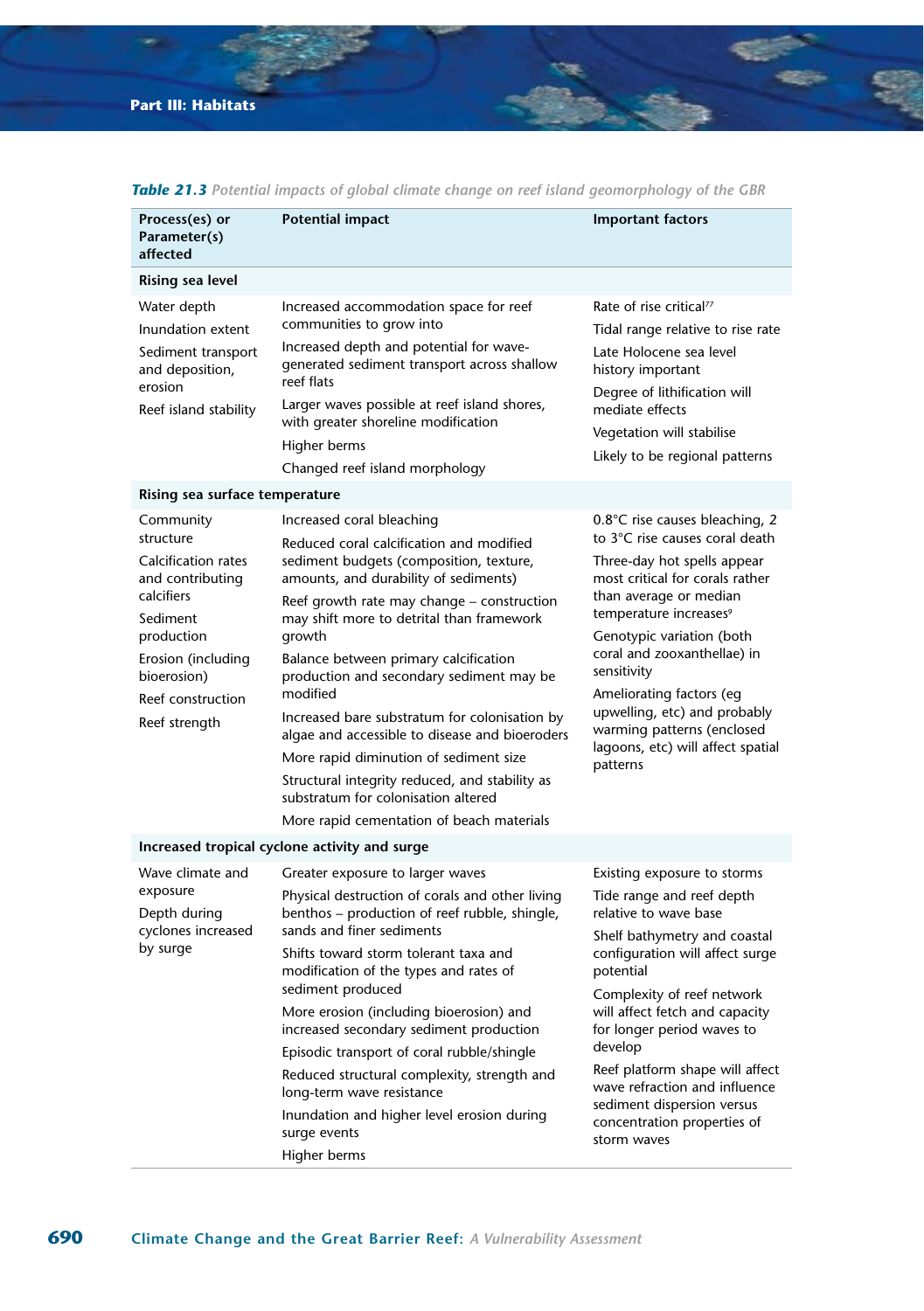

| Process(es) or<br>Parameter(s)<br>affected                                                                                                                              | <b>Potential impact</b>                                                                                                                                                                                                                                                                                                                                                                                                                                                                                                                                                                                                                                                         | <b>Important factors</b>                                                                                                                                                                                                                                                                                                              |  |
|-------------------------------------------------------------------------------------------------------------------------------------------------------------------------|---------------------------------------------------------------------------------------------------------------------------------------------------------------------------------------------------------------------------------------------------------------------------------------------------------------------------------------------------------------------------------------------------------------------------------------------------------------------------------------------------------------------------------------------------------------------------------------------------------------------------------------------------------------------------------|---------------------------------------------------------------------------------------------------------------------------------------------------------------------------------------------------------------------------------------------------------------------------------------------------------------------------------------|--|
| <b>Enhanced rainfall</b>                                                                                                                                                |                                                                                                                                                                                                                                                                                                                                                                                                                                                                                                                                                                                                                                                                                 |                                                                                                                                                                                                                                                                                                                                       |  |
| Fluvial and<br>groundwater inputs<br>into GBR lagoon<br>Runoff quality<br>Salinity<br>Freshwater aquifers<br>Establishment and<br>survival of reef<br>island vegetation | Increased number, duration and extent of<br>large flood plumes<br>Reefs further offshore affected more often<br>by flood plumes<br>Increased delivery of sediments, nutrients<br>and contaminants by floods<br>Increased benthic algae and reduced coral<br>cover<br>Increased bioerosion and disease<br>Increased low salinity mortality events in<br>enclosed lagoons, moats and poorly mixed<br>settings<br>Improved reef island stability where<br>vegetation establishment and survival<br>improved<br>Reduced reef island mobility and vulnerability<br>to climate variations                                                                                             | Significant local variation likely<br>between GBR catchments<br>Proximity to mainland and<br>island size<br>Nature of sediment delivery<br>complicated - first flush,<br>higher vegetation cover<br>possibly reducing catchment<br>sediment yields - depends<br>on nature of rainfall increase<br>- even increase or extreme<br>event |  |
| <b>Reduced rainfall</b>                                                                                                                                                 |                                                                                                                                                                                                                                                                                                                                                                                                                                                                                                                                                                                                                                                                                 |                                                                                                                                                                                                                                                                                                                                       |  |
| Inshore and surface<br>water salinity<br>Freshwater aquifers<br>Establishment and<br>survival of reef<br>island vegetation                                              | Reduced number, duration and extent of flood<br>plumes, but possibly more very large ones<br>Offshore water conditions occur closer<br>to the coast, possibly causing shifts in<br>community composition and change to fewer<br>heterotrophs<br>Improved autotrophic calcium carbonate<br>production<br>Increased sensitivity to episodic floods<br>Reduced delivery of siliclastic sediments,<br>nutrients and contaminants by flood plumes<br>More difficult for island vegetation to establish<br>and survive and reduced potential for<br>vegetation enhanced stability<br>Islands more mobile and vulnerable to storms<br>and climate fluctuations such as wind shifts etc | Significant variation likely<br>between GBR catchments.<br>Nature of sediment delivery<br>complicated - first flush,<br>higher vegetation cover<br>possibly reducing catchment<br>sediment yields - depends<br>on nature of rainfall increase<br>– even increase or extreme<br>event                                                  |  |
| Ocean acidification<br>Calcium carbonate<br>production and<br>fixing                                                                                                    | Reduced calcification<br>Reduced primary production of carbonate<br>sands and reef island sediments<br>Possible that increased erosion of standing reef<br>framework may initially yield higher secondary<br>reef sediments                                                                                                                                                                                                                                                                                                                                                                                                                                                     | Full ramifications likely to<br>be significant but limited<br>knowledge<br>Surface area to volume<br>- will smaller sediments, like<br>sands, which dominate many<br>reef islands, be aggressively<br>dissolved?                                                                                                                      |  |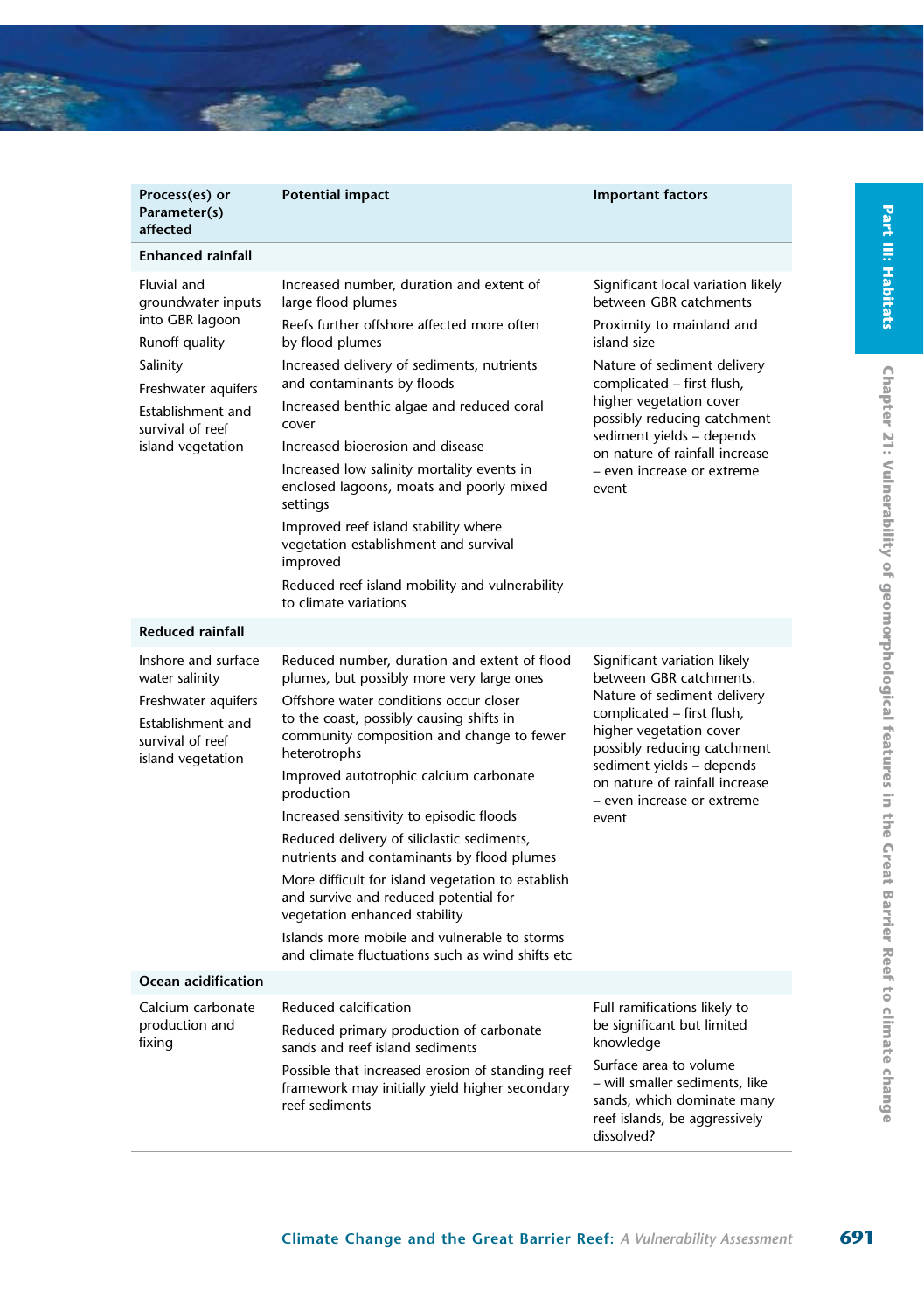Once sediments stored on reef flats are exhausted by transfer to the reef island or possibly off reef, the amount of new sediment available will depend on the rate of sea level rise if current calcification rates in different geomorphologic zones can be sustained. Hopley<sup>77</sup> modelled carbonate budgets for an idealised atoll reef flat responding to a 0.5 and 1.8 metre rise by 2100, and demonstrated that almost all reef zones would vertically accrete and reef morphology would not change if sea level rose at the more modest rate. However, the algal zone transformed to coral cover at the higher rate of rise, and calcium carbonate production substantially increased. Some of this enhanced carbonate productivity would yield sediments suitable for reef island construction, and because greater depth allows waves competent to transport sediments shoreward to occur more often, Hopley<sup>77</sup> concluded that a higher rate of sea level rise may ironically be more beneficial for reef island sustainability than a slower rate.

Cay build-up is largely controlled by the characteristics of waves reaching the beach, with berm height – the height of the beach above mean high water – dependent on wave run-up. Run-up increases with wave height, wave steepness, beach slope, shape of the beach profile and roughness and permeability of the beach material. Gourlay and Hacker<sup>55</sup> found that wave run-up height varied reliably with the ratio of the breaker height to water depth over the reef flat at Raine Island, because wave heights are limited by shallow water breaking conditions. They indicated that the height of the four metre beach berm was controlled by the wave run-up height during the highest spring tides. Gourlay and Hacker<sup>55</sup> calculated that with a 0.6 metre rise in sea level, 1.6 metre waves could reach the cay, and would increase berm height from 4 to 4.8 metres, and that 0.5 metre waves reaching the cay at lower tides would increase berm height by 1.2 to 5.2 metres. These results reveal that reef islands may vertically accrete by an amount larger than the sea level rise if the reef flat lags and larger waves can reach the beach.

Although residual sediment may be stored on emergent reef flats (due to both their greater elevation and relative age), the positive benefits of sea level rise depend on increased reef flat depth, which will take longer to manifest on higher reef flats. Interactions between the buffer against rising sea levels afforded by late Holocene emergence and the timing of re-invigoration of reef flat sediment transport and productivity are fundamental to accurate predictions of reef-island response to climate change, but are poorly known and require further investigation. Sea level changes may also modify reeftop habitats and the contributions of different carbonate producers, affecting the rate of sediment delivery to reef islands, and thus reef island dynamics.

#### *21.4.2.2 Reduced carbonate production*

Several studies suggest that cays in the GBR and Torres Strait accumulated most of their mass prior to 2000 years ago, with only limited accretion since<sup>13,166</sup>. On the northern inner GBR this early phase of accretion corresponds with the generally more substantive and elevated inner island core, which is usually replete with soils and mature vegetation. A lower peripheral terrace is associated with recent accretion<sup>147</sup>. Whether the distinction between these two surfaces is a function of sediment supply or falling sea level (and thus reduced sediment delivery to the island) is unresolved, but both possibilities are closely connected. Chronological data are available for very few islands. Those that are available and the terraced morphology evident on others suggest that many cays of the inner GBR: i) are formed of sediments produced several thousand years ago, ii) appear to have accumulated a significant proportion of their bulk long ago, and iii) have not received significant recent carbonate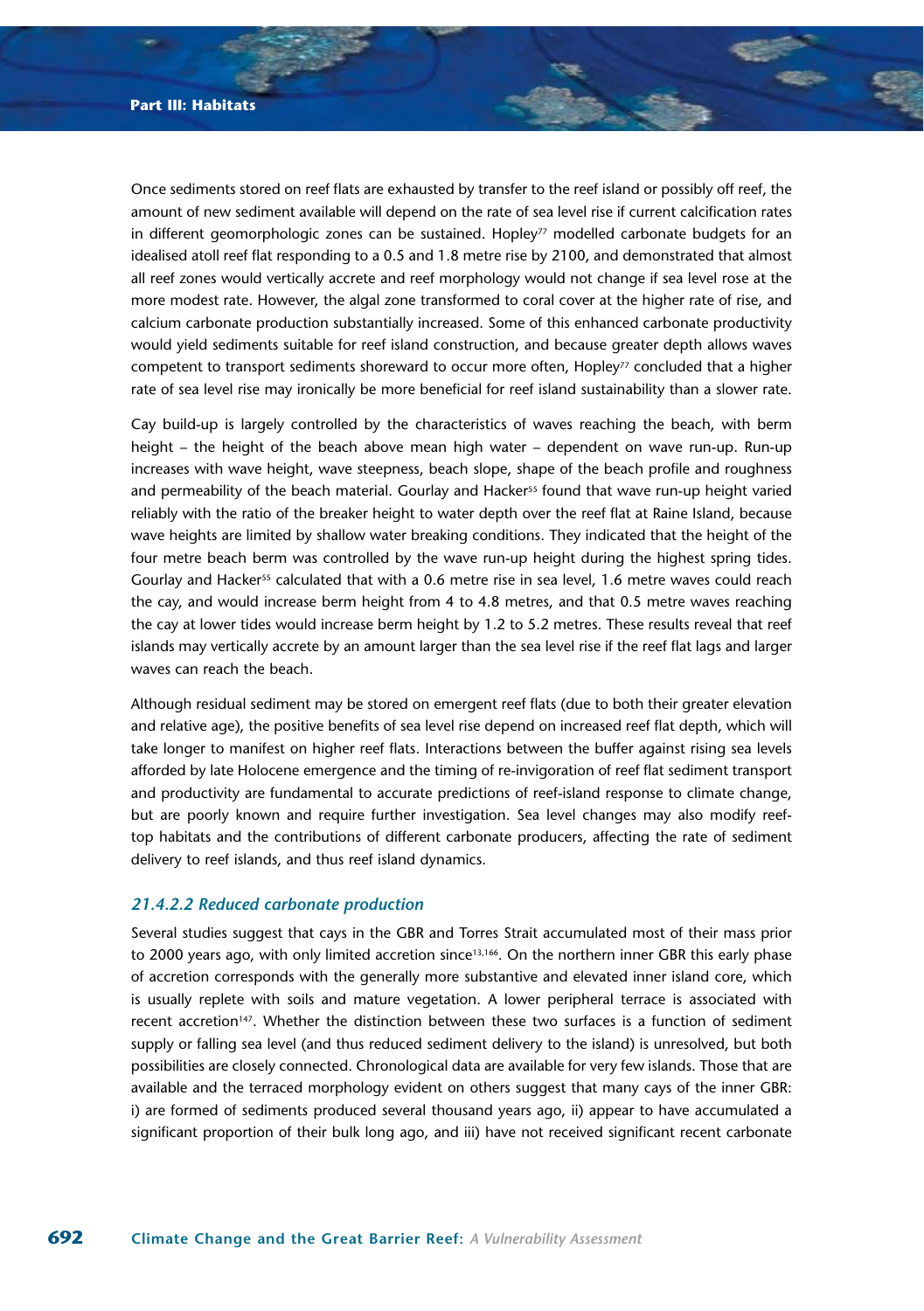production. Projected collapses in carbonate productivity may thus have limited immediate impact on these islands, especially as many are significantly lithified which should improve resistance to erosion if sediment deficits arise.

It would be unwise to assume that all reef islands on the GBR have developed as described above, or that they have similar potential resilience to climate-change impacts. As indicated, GBR reef islands are geomorphologically diverse, the geomorphologies of few are known in detail, and establishing reef island accretion chronologies is technically difficult. For example, Lady Elliot Island has continued to accrete at a relatively constant rate since the mid-Holocene<sup>24</sup>, and similar chronology has recently been established for Warraber based on selective Accelerator Mass Spectrometer radiocarbon dating of gastropod sediments<sup>172</sup>. Gastropods inhabit the reef flat close to the island, and derived sediments are transported quickly onshore so that death and depositional ages are close. This new chronology suggests that Warraber has grown at a reasonably constant rate since the mid-Holocene<sup>135</sup>, differing from a previous chronology based on dating bulk sediment samples which suggested rapid accretion soon after the mid-Holocene and relative senescence thereafter<sup>166</sup>. A comparable accretion history was determined for Makin, Kiribati by Woodroffe and Morrison<sup>169</sup>. An important difference between Makin and Warraber however, is that Makin is mainly composed of foraminiferans produced on the outer reef flat that are quickly moved onshore.

This close connection between outer reef flat production and reef island accretion occurs at Makin despite partial emergence of the reef-top during the late Holocene. Woodroffe and Morrison<sup>169</sup> implied that sea level fall may have initiated rather than impeded reef island growth by creating abundant foraminiferan habitat and presenting a slightly elevated foundation over which foraminiferan sediments could accumulate. Yamano et al.<sup>178</sup> determined that foraminiferans are also the main contributors of recent sediment at Green Island on the GBR, and suggested that this dominance arose because relative sea level fall in the late Holocene increased foraminiferan habitat and reduced that of other carbonate producers. Earlier sedimentological work by one of the authors (DH) at Green Island indicates that foraminiferans are a very recent addition to cay sediments (see Hopley et al.82). Green Island is actually inside the zero-isobase and thus has not experienced relative sea level fall inferred as the driver for expanded habitat and representation of foraminiferans at this location. Nevertheless, modern foraminiferans at Green Island also live near the reef edge, with tight coupling between foraminiferan production and delivery to the cay attributed to the hydraulic traits of foraminiferan tests, which are relatively easy to entrain and transport<sup>178</sup>.

Where reef islands are younger, the future may be less positive. Sediments comprising these islands have probably been produced more recently on reef flats nearer to sea level than those on the inner shelf. Lithification to form beach rock and conglomerate will aid stabilisation, but they are nonetheless more vulnerable to climate change in several ways. First, the reef flats on which they form are deeper than those of the inner shelf, and thus the islands are more sensitive to changes in wind and wave conditions, including those that may move sediments off the reef platform. Shoreline mobility associated with this sensitivity can also inhibit lithification and longer-term stability. Second, less sediment is likely to be stored on these reef flats for reworking toward the islands as sea level rises. Finally, active carbonate production and reef island accumulation are more tightly coupled on less emergent reef flats, with efficient transfer of products to the zone of accumulation. In these circumstances diminished carbonate productivity and sediment supply will have more immediate effects on island sediment budgets and morphologies.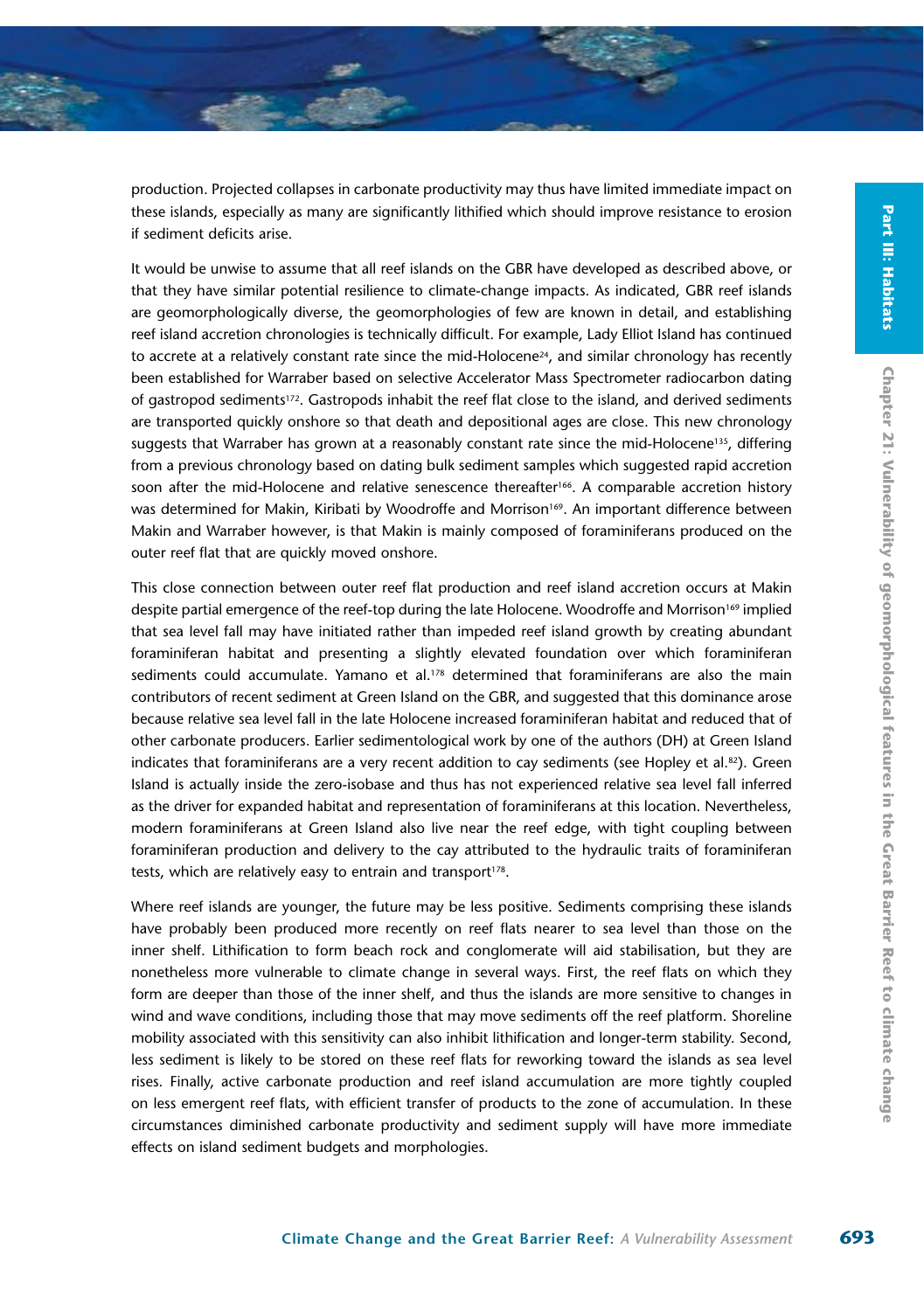Reef islands near the zero isobase are particularly vulnerable to these effects, as are those where the tidal range is relatively large (allowing larger waves across reef flats at neap and higher tides) or where the outer barrier provides less protection from large waves. That these conditions limit reef island development and stability is demonstrated by the lack of reef islands through the central GBR (section 21.2.2). Bushy Island (20º 57' S, 150º 05' E) is an exception, able to endure because it is located inside the zero isobase on an elevated reef flat encircled by a large algal rim and moat that mediates the destabilising effects of high tidal range and wave exposure<sup>70</sup>.

# *21.4.2.3 Increased cyclone intensity*

The impacts of increased cyclone intensity are difficult to predict, as the relationship between geomorphologic work and cyclone intensity is poorly understood. Changes in cyclone duration and frequency may be more significant. Cyclones have clearly caused significant erosion on some reef islands, especially unvegetated cays (section 21.2.2) but they can also be important accretion events. On Lady Elliot Island, concentric ridges increase in age toward the island interior and document the progressive growth of the island during storms<sup>24</sup>. On the northern GBR, storm-emplaced features such as shingle islands, and shingle and rubble ramparts are common on the low wooded islands<sup>147,148</sup>. Materials must clearly be available for accretion to occur, and hence cays on reefs where carbonate productivity has declined and sediment supplies have become limited are most vulnerable to erosion during cyclones.

Broad spatial patterns of vulnerability to cyclone impacts may be inferred from observations of contemporary patterns of island occurrence, mobility, and stability. Islands of the inner GBR located over emergent reef flats are least vulnerable. Many are protected by lithified ramparts, conglomerates or beach rock outcrops and a metre or so of emergent, often sediment veneered, reef which buffers the negative impacts of rising sea level and or reduced carbonate production. However, inshore reefs are potentially exposed to higher storm surges than those further offshore, which could offset this buffer. Storm surge on mid-shelf and offshore reefs is usually small, for example, the surge produced by cyclone Emily in 1972 (central pressure 985 hectopascal) at Gladstone was two metres but at Heron Island, over which it directly passed, the surge was less than 0.8 metres<sup>66</sup>.

As noted above, reef islands are rare through the central GBR, and climate change will not enhance their prospects for development in this area. In the southern GBR, more intense cyclones may affect reef island formation and stability in areas such as the Swain and Pompey Reefs. Here, a complex reef network impedes the development of discrete focal points for wave refraction and island accumulation under prevailing south-easterly winds. Reef islands in these areas appear particularly vulnerable to disturbance by cyclones approaching from variable directions that may redistribute sediments over the reef top and require a long time to recover. Many cays in the Capricorn Bunker group lie on more symmetrical reef platforms and have developed on well-confined focal points. Several are large, well vegetated, and partially lithified by both phosphatisation of sediments in the island interior and beach rock formation on the shoreline. Although the present high mobility of the distal tails of the more elongate cays will continue and possibly increase, the long-term stability of these islands is good.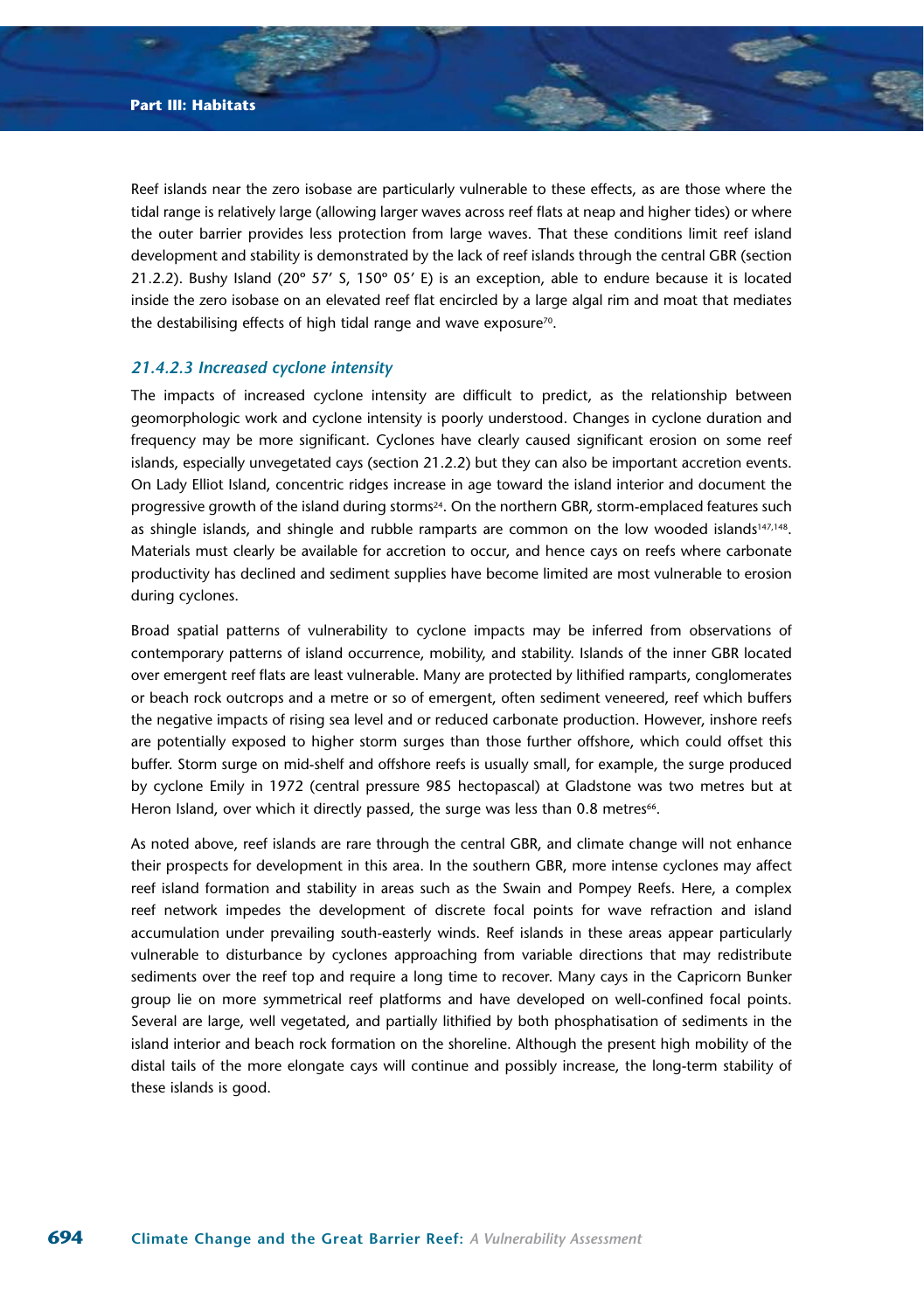# *21.4.2.4 Changed rainfall patterns*

Changed rainfall regimes will have different impacts depending on island size. Higher rainfall on small, mobile, arid islands presently lacking a freshwater lens may improve prospects for vegetation establishment and stability. This benefit would be reduced if rainfall remains highly seasonal or mainly associated with extreme events. Reduced rainfall will be problematic for vegetation survival, and possibly reduce stability of islands with freshwater aquifers requiring regular recharge. According to the layered aquifer model of reef island ground water retention<sup>15</sup>, a threshold island width of 120 metres is needed for a freshwater lens to develop. Oberdorfer et al.<sup>122</sup> suggested that if island size remains above this level, rising sea level has a counter intuitive effect on the total freshwater resource of islands possessing a layered aquifer. An increase in sea level makes available more low permeability Holocene materials for freshwater retention, increasing the total freshwater resource. Hence, a rise in sea level may not be disastrous for island ground water resources, but may actually increase if islands become larger, especially if rainfall also increases.

### **21.4.3 High island beaches and spits**

The potential impacts of climate change on high island beaches will be similar to those on reef islands and mainland sandy coasts (Table 21.4, Figure 21.3). Only specific differences are described in detail here.

# *21.4.3.1 Sea level rise*

Most high islands on the GBR are west of the zero isobase and have experienced late Holocene emergence. Many have developed broad leeward reef flats over which spits have accumulated. Beaches are most common on leeward embayed shorelines. As on reef islands, rising sea level will increase depth and wave penetration across shallow inshore areas, mobilising and transporting stored sediments shoreward. Larger waves will run-up higher on the beach, producing an increase in berm height that may exceed the rise in sea level if adequate sediment is available<sup>55</sup>.

The interiors of large spits are often elevated up to several metres above peripheral Holocene deposits, and inundation of higher surfaces is unlikely in the short to medium term. However, if they were flooded, nutrients may leach onto the reef flat<sup>23</sup>. Leached nutrients may boost algal and seagrass growth, possibly affecting coastal sediment dynamics. Seagrass meadow expansion on the reef flat at Green Island trapped sediments on the reef flat and reduced sediment supply to the cay beach, causing erosion<sup>70,154</sup>.

# *21.4.3.2 Reduced carbonate production*

Where sea level rises quickly, presently unproductive reef flats may be recolonised by calcifiers and carbonate production may increase<sup>77</sup>, although as discussed for coral reefs and reef islands, if projections of ocean acidification are correct calcifying organisms will struggle to survive<sup>93</sup>. Rising SSTs and increased bleaching will affect coral community structure, but the geomorphologic impacts are difficult to predict. Sheppard et al.<sup>139</sup> showed that wave energy at the beach increased due to a loss of reef structure caused by bleaching mortality, but many fringing reefs on the GBR have persisted without significant accretion for several millennia and still appear structurally robust<sup>143</sup>.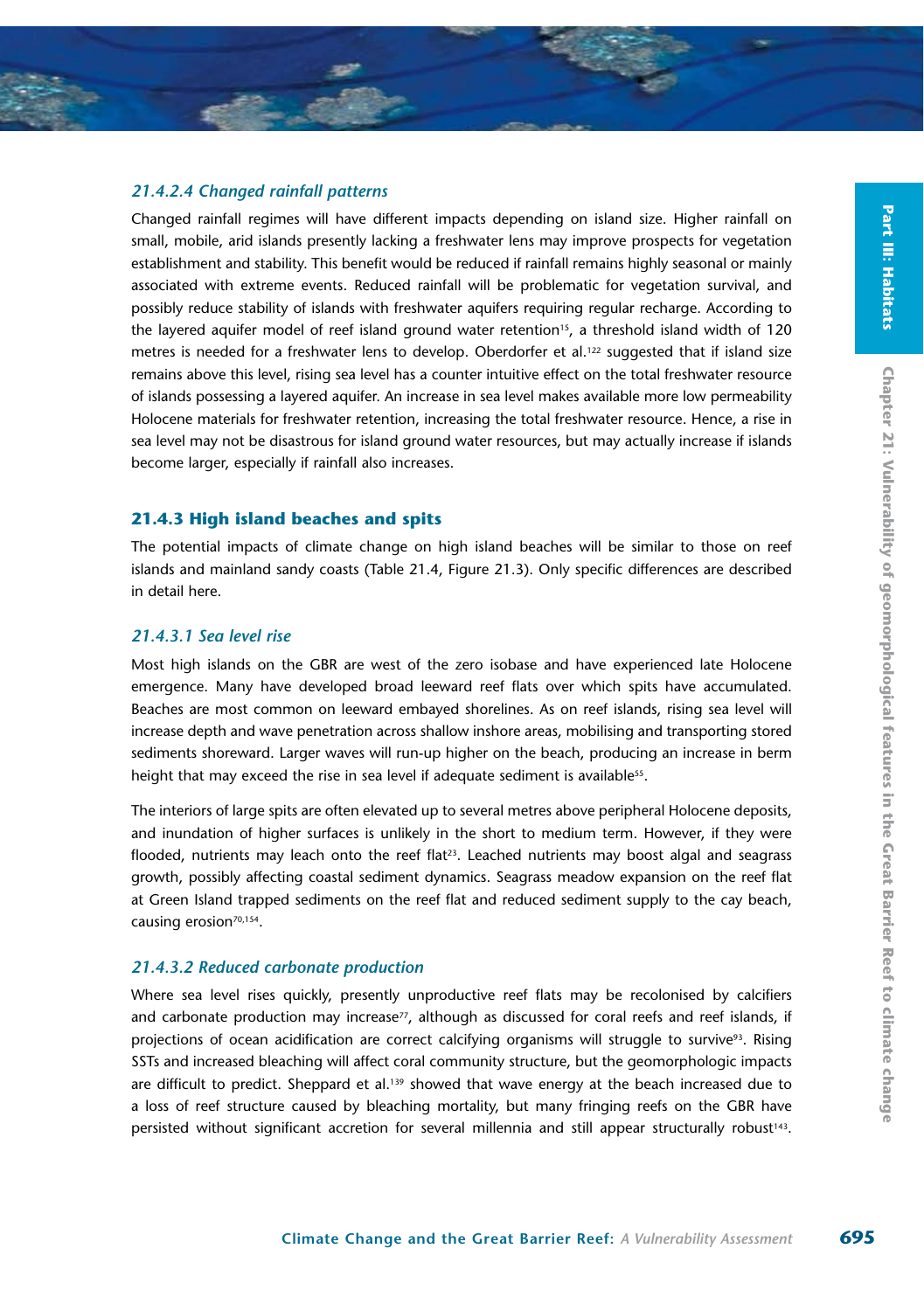| Process(es) or<br>Parameter(s) affected                                                   | <b>Potential impact</b>                                                                                                                                                                                                                                                                                                                                                                                                                                                                                                                 | <b>Important factors</b>                                                                                                                                                                                                                                               |
|-------------------------------------------------------------------------------------------|-----------------------------------------------------------------------------------------------------------------------------------------------------------------------------------------------------------------------------------------------------------------------------------------------------------------------------------------------------------------------------------------------------------------------------------------------------------------------------------------------------------------------------------------|------------------------------------------------------------------------------------------------------------------------------------------------------------------------------------------------------------------------------------------------------------------------|
| Rising sea level                                                                          |                                                                                                                                                                                                                                                                                                                                                                                                                                                                                                                                         |                                                                                                                                                                                                                                                                        |
| Water depth<br>Inundation extent<br>Sediment transport<br>and deposition<br>Water quality | Increased accommodation space for reef<br>communities to grow into<br>Shoreline retreat may present additional<br>substrate for colonisation by coral reefs<br>Flooding and erosion of terrestrial<br>landforms may elevate inshore turbidity,<br>nutrient and contaminant loads<br>Increased depth and potential wave-<br>generated sediment transport across<br>shallow reefs<br>Mobilisation of reef flat or shallow<br>inshore sediments<br>New 'high-energy window'?<br>Period when many spits in the central<br>GBR were reworked | Rate of rise critical <sup>77</sup><br>Tidal range relative to rise<br>rate<br>Late Holocene emergence<br>provides a buffer                                                                                                                                            |
| Rising sea surface temperature                                                            |                                                                                                                                                                                                                                                                                                                                                                                                                                                                                                                                         |                                                                                                                                                                                                                                                                        |
| Community structure<br>Calcification rates<br>Sediment production                         | Impact on coral beaches with increased<br>bleaching events as carbonate sediment<br>budget<br>Modified primary sediment production<br>- change in dominant producers of<br>sand-sized carbonate sediments<br>Increased bare surface for algal<br>colonisation - possible switch to mollusc<br>dominated sediments?                                                                                                                                                                                                                      | 0.8°C rise causes bleaching,<br>2 to 3°C rise causes coral<br>death<br>Three-day hot spells<br>appear most critical for<br>corals rather than average<br>temperature increases <sup>9</sup><br>Genotypic variation (both<br>coral and zooxanthellae) in<br>sensitivity |
| Increased tropical cyclone activity and surge                                             |                                                                                                                                                                                                                                                                                                                                                                                                                                                                                                                                         |                                                                                                                                                                                                                                                                        |
| Wave climate and<br>exposure<br>Depth during cyclones<br>increased by surge               | Significant erosion of beach and backing<br>dunes or land<br>Loss of beach and erosion buffer<br>Physical destruction of corals and reef<br>Episodic production and transport of<br>coral rubble/shingle<br>Higher spit mobility/lower stability<br>Larger waves at reef island shores,<br>greater shoreline modification<br>Exposure of beachrock or other<br>cemented deposits                                                                                                                                                        | Frequency and intensity of<br>storm events impacts will<br>affect recovery<br>Some smaller spits and<br>exposed beaches may<br>erode beyond point of<br>recovery<br>Sediment characteristics<br>and availability will be<br>important controls                         |

| <b>Table 21.4</b> Potential impacts of global climate change on high island spit and beach |  |  |  |  |  |  |
|--------------------------------------------------------------------------------------------|--|--|--|--|--|--|
| geomorphology of the GBR                                                                   |  |  |  |  |  |  |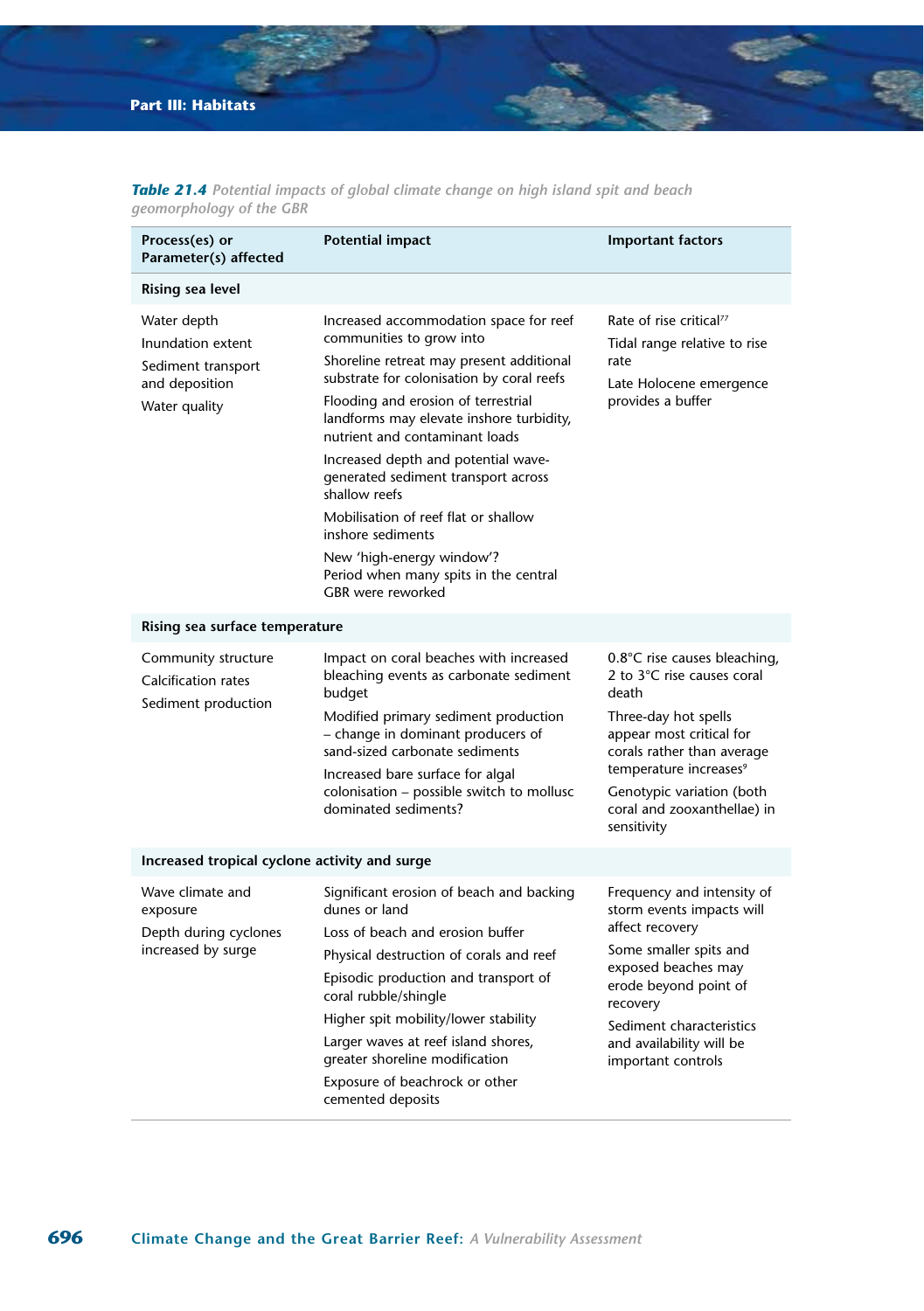

| Process(es) or<br>Parameter(s) affected                                                                                                                           | <b>Potential impact</b>                                                                                                                                                                                                                                                                                                                                                                                                                                                                                                                                                                                                                                                                  | <b>Important factors</b>                                                                                                                                                                                                                                                                                                  |
|-------------------------------------------------------------------------------------------------------------------------------------------------------------------|------------------------------------------------------------------------------------------------------------------------------------------------------------------------------------------------------------------------------------------------------------------------------------------------------------------------------------------------------------------------------------------------------------------------------------------------------------------------------------------------------------------------------------------------------------------------------------------------------------------------------------------------------------------------------------------|---------------------------------------------------------------------------------------------------------------------------------------------------------------------------------------------------------------------------------------------------------------------------------------------------------------------------|
| <b>Enhanced rainfall</b>                                                                                                                                          |                                                                                                                                                                                                                                                                                                                                                                                                                                                                                                                                                                                                                                                                                          |                                                                                                                                                                                                                                                                                                                           |
| Fluvial and groundwater<br>inputs into GBR lagoon<br>Runoff quality<br>Salinity<br>Freshwater aquifers<br>Establishment and<br>survival of littoral<br>vegetation | Increased number, duration and extent<br>of large flood plume<br>Reefs further offshore affected more<br>often by flood plumes<br>Increased delivery of sediments,<br>nutrients and contaminants by floods<br>Increased benthic algae and reduced<br>coral cover<br>More low salinity mortality events in<br>enclosed lagoons, moats and poorly<br>mixed settings<br>Increased bioerosion<br>Improved chances of vegetation<br>establishment and survival<br>Improved spit and beach stability                                                                                                                                                                                           | Significant variation likely<br>between GBR catchments.<br>Nature of sediment<br>delivery complicated – first<br>flush, higher vegetation<br>cover possibly reducing<br>catchment sediment yields<br>- depends on nature of<br>rainfall increase - even<br>increase or extreme event                                      |
| <b>Reduced rainfall</b>                                                                                                                                           |                                                                                                                                                                                                                                                                                                                                                                                                                                                                                                                                                                                                                                                                                          |                                                                                                                                                                                                                                                                                                                           |
| Inshore and surface water<br>salinity<br>Freshwater aquifers<br>Establishment and<br>survival of reef island<br>vegetation                                        | Reduced number, duration and extent<br>of flood plumes, but possibly more very<br>large ones<br>Offshore water conditions occur closer<br>to the coast, possibly causing shifts in<br>community composition and change to<br>fewer heterotrophs<br>Improved autotrophic calcium carbonate<br>production<br>Increased sensitivity to episodic floods<br>Reduced delivery of siliclastic sediments,<br>nutrients and contaminants by flood<br>plumes<br>More difficult for littoral vegetation<br>to establish and survive and reduced<br>potential for vegetation enhanced stability<br>Spits more mobile and vulnerable to<br>storms and climate fluctuations such as<br>wind shifts etc | Local variation likely<br>between GBR catchments<br>Proximity to mainland and<br>island size<br>Nature of sediment<br>delivery complicated – first<br>flush, higher vegetation<br>cover possibly reducing<br>catchment sediment yields<br>- depends on nature of<br>rainfall increase - even<br>increase or extreme event |
| Ocean acidification                                                                                                                                               |                                                                                                                                                                                                                                                                                                                                                                                                                                                                                                                                                                                                                                                                                          |                                                                                                                                                                                                                                                                                                                           |
| Calcium carbonate<br>production and fixing                                                                                                                        | Reduced calcification<br>Reduced primary production of carbonate<br>sands and reef island sediments<br>Possible that increased erosion of standing<br>reef framework may initially yield higher<br>secondary reef sediments                                                                                                                                                                                                                                                                                                                                                                                                                                                              | Full ramifications likely to<br>be significant but limited<br>knowledge<br>Reduction in carbonate<br>production and<br>representation in features                                                                                                                                                                         |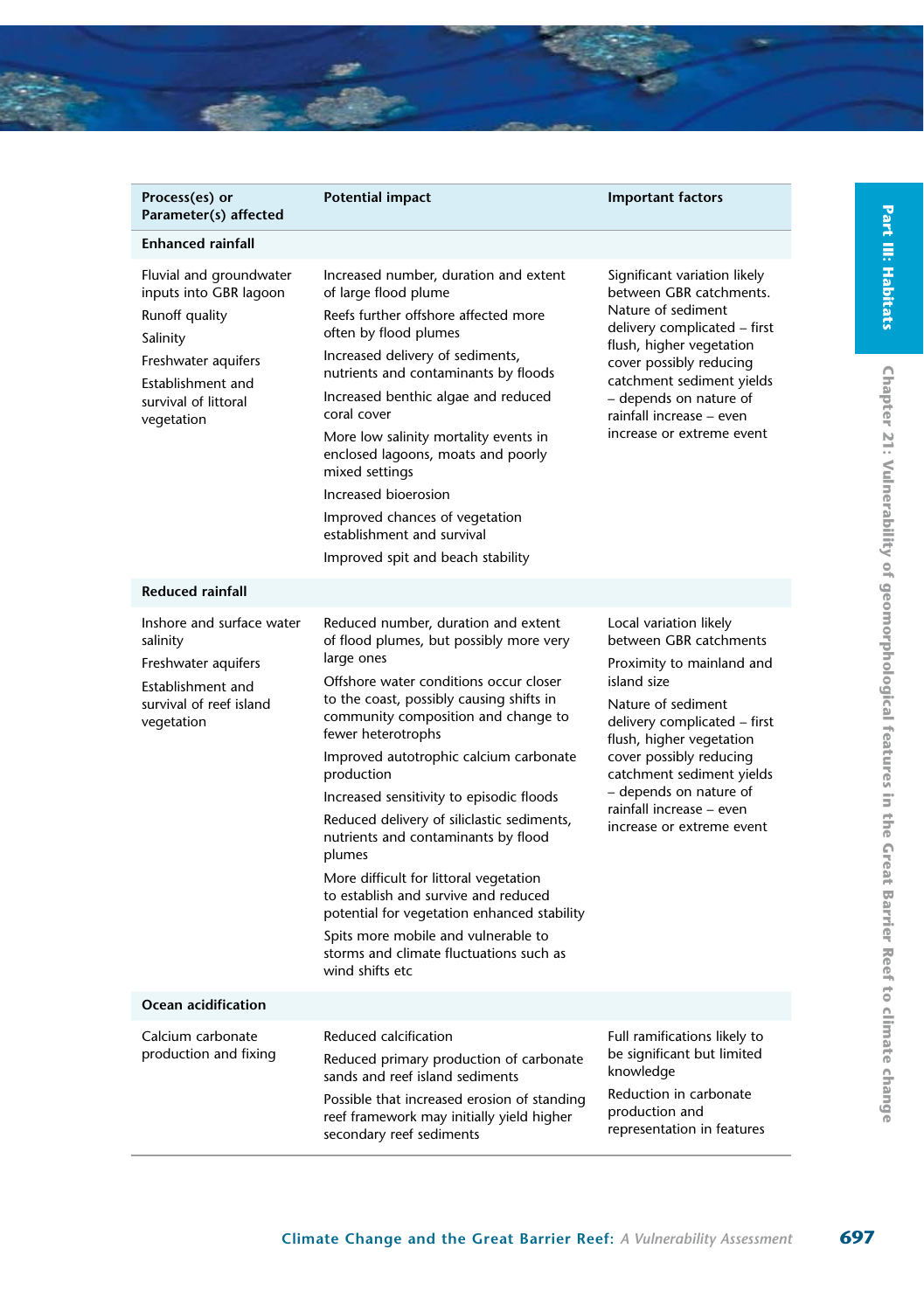In the Seychelles, Sheppard et al.<sup>139</sup> noted that many reef flats had become rubble dominated, and this may occur on some GBR fringing reefs as sands are preferentially winnowed. Greater wave access across reef flats under higher sea level may increase spit mobility, particularly at distal unconsolidated ends, and especially during storms. Some lithification is common if spit or beach sediments contain significant carbonate, with beach rock or conglomerate often exposed. These indurated deposits improve stability, but they can be outflanked and stranded off the active beach. Where sediment supply is exhausted and shorelines retreat, lithified shorelines resist erosion more effectively than unconsolidated deposits. However, shorelines dominated by lithified deposits may not provide critical ecosystem services formerly satisfied by unconsolidated beaches, such as turtle nesting habitat.

# *21.4.3.3 Changed rainfall patterns*

Modified rainfall regimes have several potential impacts on bigger islands with larger catchments and creeks. Extreme floods fed by more intense cyclones may lead to episodic salinity stress near creek mouths, although this would be localised and rare. If rainfall generally declines but extreme events become more frequent, vegetation cover may decline and sediment yields increase, possibly compensating for reduced carbonate productivity in some areas.

#### **21.4.4 Mainland sandy coasts**

Close links between form and process are confirmed by morphodynamic studies of many Australian sandy beaches<sup>140</sup>, including several on the mainland coast inside the GBR<sup>112,113</sup>. These studies typically relate beach morphology to incident energy (wave and tide) and sediment supply and traits. Characteristic beach states develop for a given set of conditions, and beach state will change if conditions are altered176,141. Adjustments can occur over short timeframes at a local scale in response to events such as storms. However, longer-term studies are needed to detect more protracted cycles of erosion (cut) and accretion (fill)<sup>105</sup>, and the influence of climatic events such as the El Niño-Southern Oscillation and the Interdecadal Pacific Oscillation at sub- and multi-decadal scales<sup>129,52,53</sup>. These influences must be filtered when reconstructing coastal change trajectories based on short records, and it is equally important to accommodate changes within these cycles in vulnerability assessments.

# *21.4.4.1 Sea level rise*

The impacts of sea level rise on sandy beaches have traditionally been assessed using the simple two-dimensional Bruun Rule<sup>12</sup>, which states that a beach will adjust its cross-shore profile to maintain an equilibrium form in response to a given sea level rise. This rule implies that sand moved from the upper beach is deposited lower on the profile as equilibrium adjustments are made, with limited loss to seaward. Various modifications of this basic rule have followed in subsequent years, including several that support Bruun's calculation that the ratio of shoreline recession to sea level rise is usually within the range of 50 to 200:1100. However, the application of the Bruun Rule as a universal predictor of beach response to sea level rise has been criticised<sup>28</sup>. Problems with its application to mainland sandy beaches inside the GBR include: the arbitrary selection of closure depth; it does not account well for rock outcrops; sediment deposition on land is not included; the impacts of storms are not accommodated; and longshore transport, complex currents, and the timeframe of sediment transport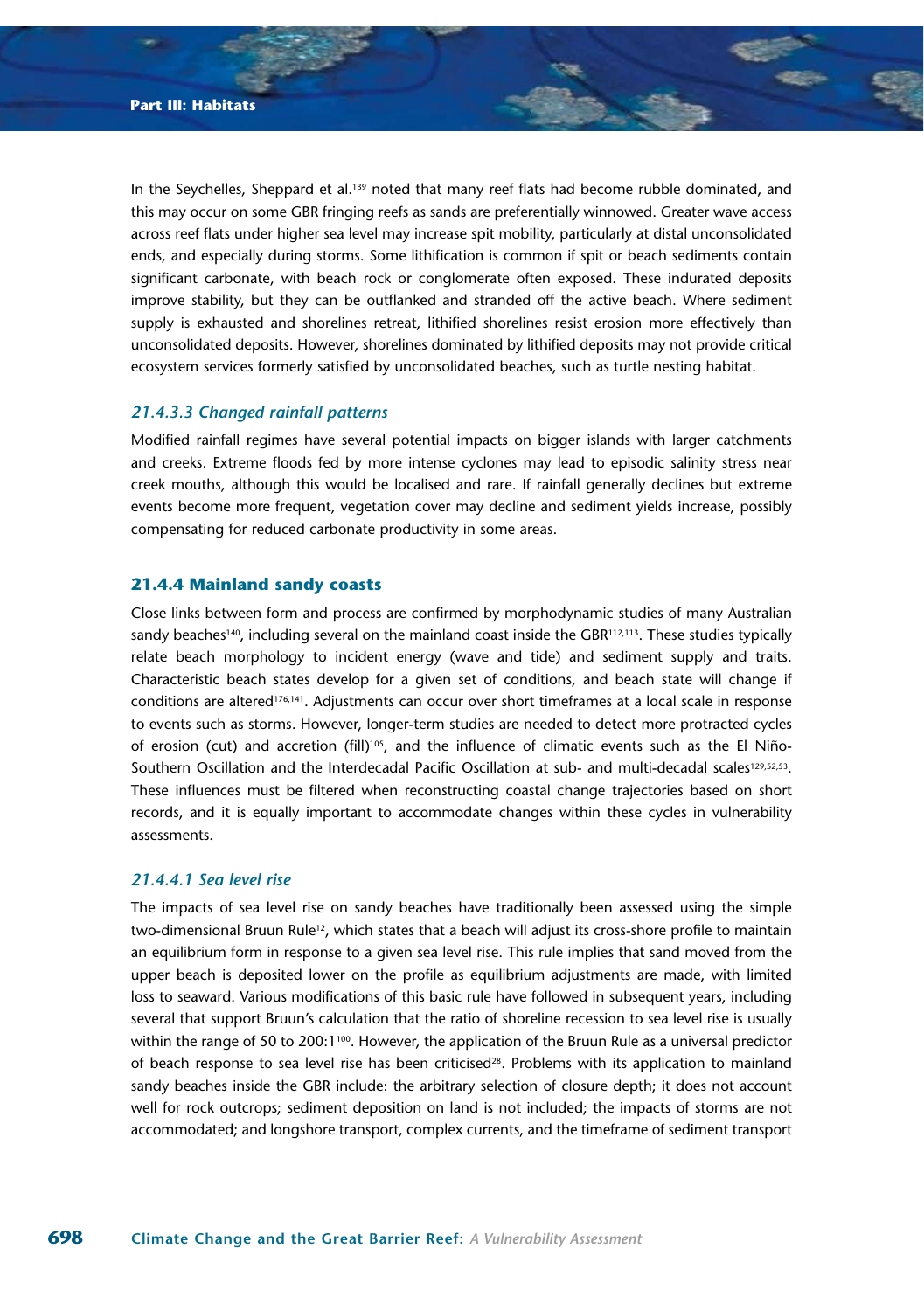

are all ignored. Particular issues inside the GBR arise where morphological adjustment is not possible because the lower shoreface is lithified beach rock or conglomerate, or where hard reef flats lie offshore of the beach<sup>88</sup>.

In the shorter term, rising sea levels will probably cause some coastal retreat as sediments are worked onshore by wave swash. Responses will vary with tidal range, exposure to wave energy, and sediment supply. The main potential impacts are summarised in Table 21.5 and Figure 21.4. In assessing the significance of any changes, it is important to note that shoreline recession over the past few millennia has been a common trend on many sandy coasts inside the GBR<sup>175,142</sup>. Isolating the impacts of climate change induced retreat from this longer erosion trajectory, and the various other cycles and events that may cause shoreline variation discussed earlier, is challenging. Although many beach ridge sequences have been eroding for the past few thousand years, most began to form around 6000 years ago<sup>65,56</sup>, and large sand reserves remain onshore at most locations.

| Process(es) or<br>Parameter(s)<br>affected                                                | <b>Potential impacts</b>                                                                                                                                                                                                         | <b>Important factors</b>                                                                                                                                                                     |  |
|-------------------------------------------------------------------------------------------|----------------------------------------------------------------------------------------------------------------------------------------------------------------------------------------------------------------------------------|----------------------------------------------------------------------------------------------------------------------------------------------------------------------------------------------|--|
| Rising sea level                                                                          |                                                                                                                                                                                                                                  |                                                                                                                                                                                              |  |
| Water depth<br>Inundation extent<br>Sediment transport<br>and deposition<br>Water quality | Morphodynamic adjustment of<br>beach form<br>Loss of beach width and beach<br>amenity<br>Elevated impact of waves<br>Inundation of coastal lowlands<br>Intrusion of saline water into<br>freshwater sandy aquifers               | Bruun rule applicability limited<br>on GBR<br>Late Holocene emergence on coast<br>and significant progradation since<br>mid-Holocene provides a buffer                                       |  |
| Rising sea surface temperature                                                            |                                                                                                                                                                                                                                  |                                                                                                                                                                                              |  |
| Carbonate<br>production                                                                   | Minor potential impacts on carbonate<br>rich beaches as bleaching events reduce<br>primary carbonate productivity                                                                                                                | Few beaches carbonate rich                                                                                                                                                                   |  |
|                                                                                           | Increased tropical cyclone activity and surge                                                                                                                                                                                    |                                                                                                                                                                                              |  |
| Wave climate and<br>exposure                                                              | Significant erosion of beach and<br>backing dunes or land<br>Loss of beach width and beach amenity<br>Loss of beach and erosion buffer<br>Exposure of lithified shorelines<br>Change to coarser beach<br>Loss of nesting habitat | Energy difference between storm<br>events and ambient conditions may<br>hinder recovery to equilibrium form<br>Storm frequency and intensity<br>affects time available for beach<br>recovery |  |

*Table 21.5 Potential impacts of global climate change on mainland sandy coast geomorphology inside the GBR*

**Part III: Habitats**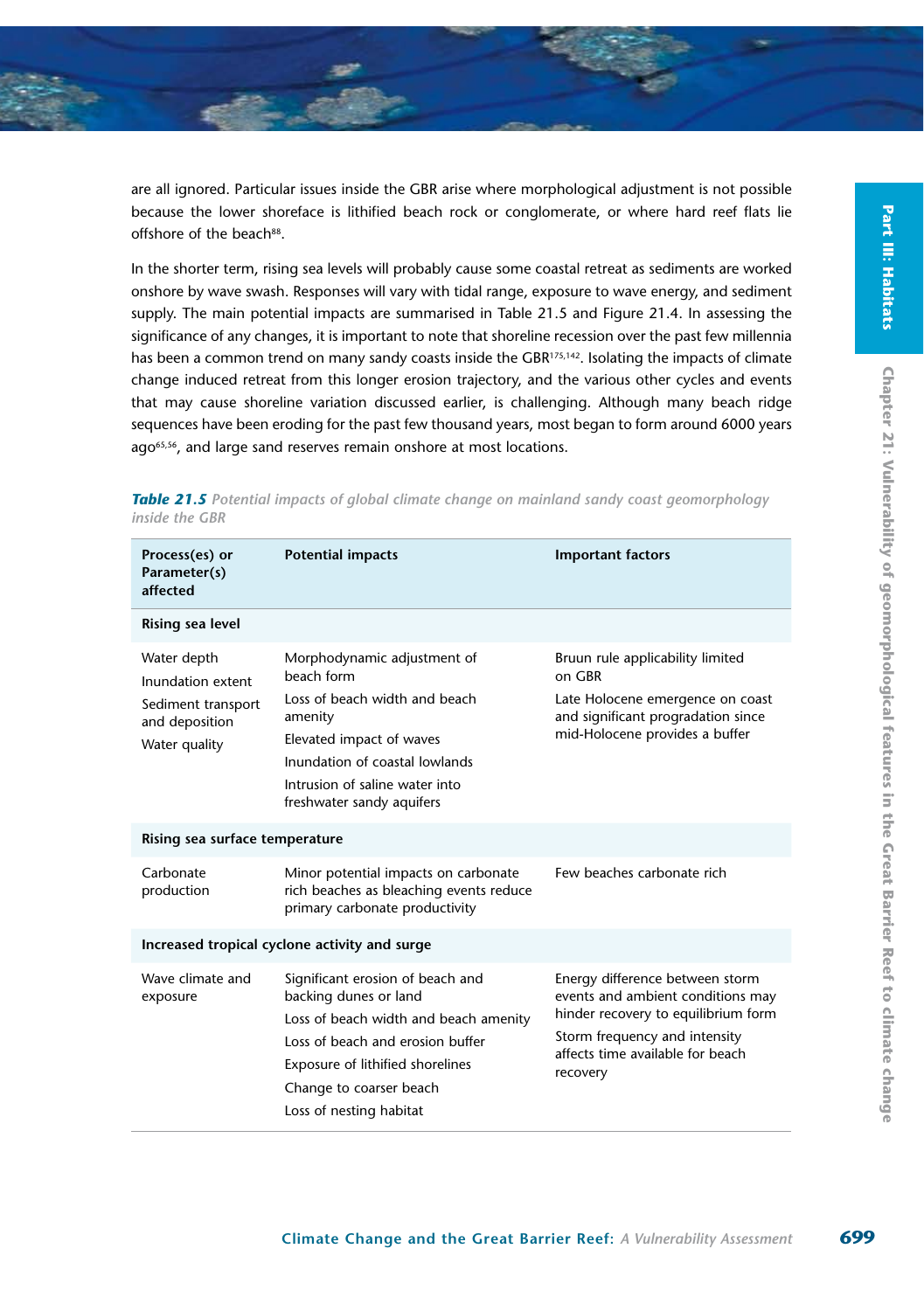# **Part III: Habitats**

| Process(es) or<br>Parameter(s)<br>affected                        | <b>Potential impacts</b>                                                                                             | <b>Important factors</b>                                                                                                                                                                                                                                                       |
|-------------------------------------------------------------------|----------------------------------------------------------------------------------------------------------------------|--------------------------------------------------------------------------------------------------------------------------------------------------------------------------------------------------------------------------------------------------------------------------------|
| <b>Fnhanced rainfall</b>                                          |                                                                                                                      |                                                                                                                                                                                                                                                                                |
| Vegetation cover<br>Terrigenous<br>sediment yield and<br>delivery | Increased supply of siliclastic sediments<br>to the coast<br>Altered vegetation coverage of sand<br>coloniser plants | Significant variation likely between<br>GBR catchments. Nature of<br>sediment delivery complicated<br>- first flush, higher vegetation<br>cover possibly reducing catchment<br>sediment yields - depends on<br>nature of rainfall increase - even<br>increase or extreme event |
| <b>Reduced rainfall</b>                                           |                                                                                                                      |                                                                                                                                                                                                                                                                                |
| Vegetation cover<br>Terrigenous<br>sediment yield and<br>delivery | Reduction in coastal sediment supply<br>Altered vegetation coverage of sand<br>coloniser plants                      | Significant variation likely between<br>GBR catchments. Nature of<br>sediment delivery complicated<br>- first flush, higher vegetation<br>cover possibly reducing catchment<br>sediment yields - depends on<br>nature of rainfall increase - even<br>increase or extreme event |

*Figure 21.4 Key processes and potential impacts of predicted climate changes on the geomorphology of mainland sandy coasts*

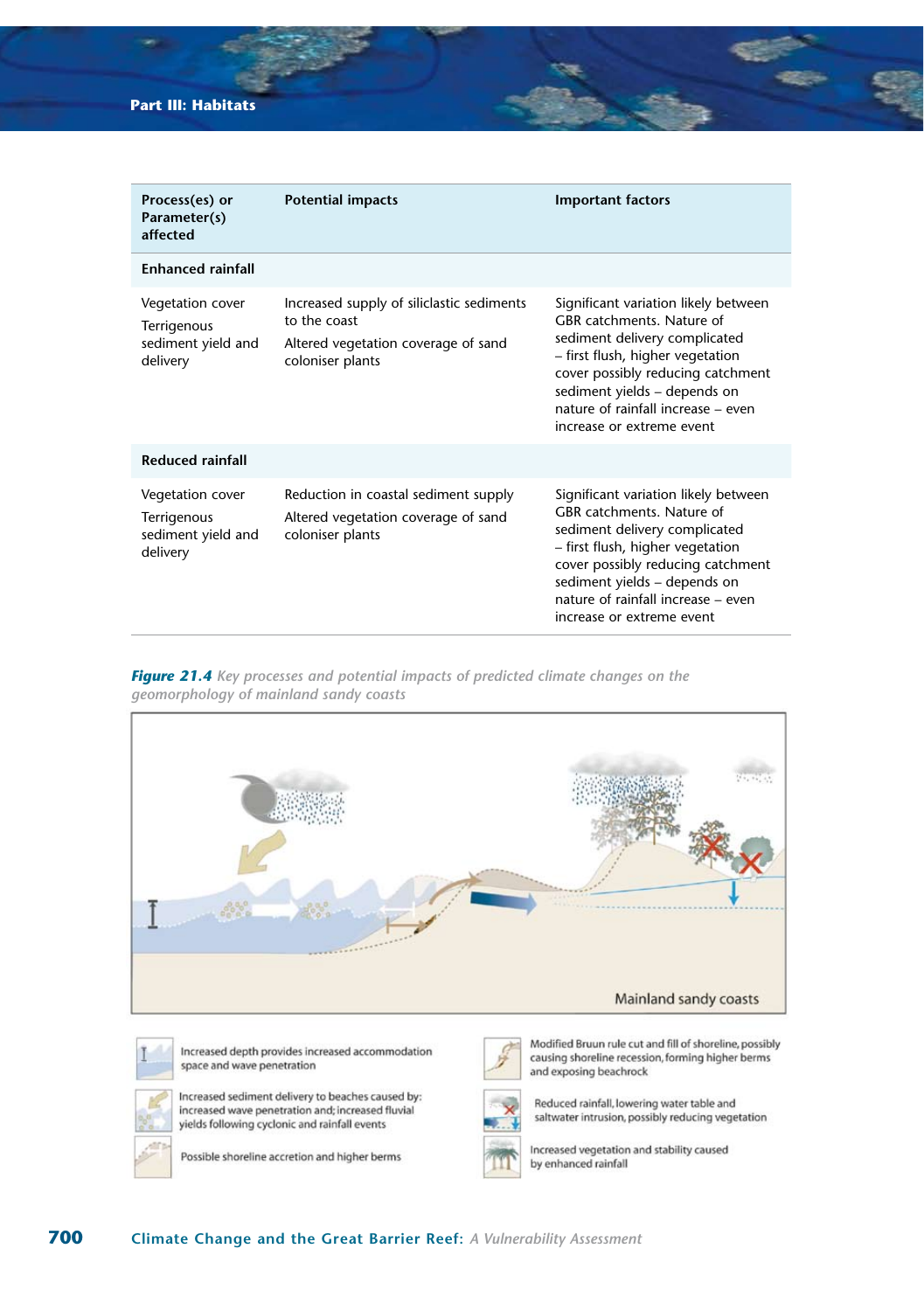# *21.4.4.2 Increased cyclone intensity*

How mainland sandy coasts will respond geomorphologically to changes in cyclone intensity is unclear, and the potential impacts of more intense cyclones are thus difficult to predict. For example, severe Tropical Cyclone Larry (category 5) directly struck Mission Beach in March 2006 but caused only minor geomorphological change (personal observations), whereas a large proportion of North Queensland's sandy coast was significantly eroded during Tropical Cyclone Justin in 1997 (category 3). Justin was a large cyclone system that persisted for three weeks, including two spring tide phases<sup>111</sup>. The geomorphological impacts of cyclones on sandy shores vary according to many factors, but the stage of the tide (including storm surge) at which the cyclone strikes, the duration of cyclone activity, the size of the cyclone system, and sediment supply are among the most important.

Cyclone impacts can be significantly amplified by storm surge on the mainland coast, raising water levels and wave activity into higher parts of the coastal system less resilient to wave forces (eg dunes). Potential storm surge varies according to storm characteristics and paths (increasing with cyclone intensity – or as central pressure decreases – and as the approach direction is more perpendicular to the coast<sup>118</sup>, but coastal configuration and offshore bathymetry also markedly affect surge height. Broad shallow bays with gently sloping offshore bathymetries generally produce the largest surge. Storm surges with calculated return periods of 100 years are around two metres above Australian Height Datum (AHD) north of Cairns, more than 4.5 metres above AHD at Broad Sound, and about three metres above AHD near Gladstone<sup>82</sup>. Models of surge with future climate change generally show the same spatial pattern, but suggest surge heights will increase by about one metre in the next century (eg Gutteridge, Hoskins and Davey<sup>59</sup>). Wave run-up also raises water levels and the zone of cyclone impact further above the shoreline. Inundation during several category 5 cyclones on the Western Australian coastline between 1998 and 2002 demonstrated run-up may add an extra 35 percent to surge elevation, and that erosion occurred to this level, not just that of the surge<sup>121</sup>. Central and southern parts of the GBR coast, where the outer reef is well offshore and waves are generally larger, are most vulnerable to these impacts under climate change scenarios.

# *21.4.4.3 Changed sediment supply*

Where sediment supply is limited, sandy shorelines will erode during intense cyclones. However, where deposits exist to be mobilised by cyclonic waves and currents, they may be moved onshore, and a cyclone may be an accretionary event. It has been argued that beach ridges – an important geomorphological feature of sandy coasts inside the GBR – may form in this way<sup>119</sup> (section 21.2.4). If rainfall patterns are modified as predicted, sand supply to the coast may increase due to reduced vegetation cover and episodic but erosive rainfall events and floods. The dynamics of sediment availability and transport to the coast will vary with catchment physiography and hydrological response. If sufficient sediment accumulates inshore, a phase of coastal progradation may re-establish in some areas.

Siliciclastic sediments dominate mainland beaches inside the GBR. Carbonates are well represented on beaches behind some fringing reefs, but are still subordinate to siliciclastics. Where carbonates are a significant component, changes in the productivity of calcifying organisms may modify the supply of carbonate sediments. If projected increases in ocean acidification eventuate, continued supply of carbonate sediments to mainland beaches could be threatened. The most probable outcome for most mainland sandy beaches of reduced carbonate production is a slow decline in carbonate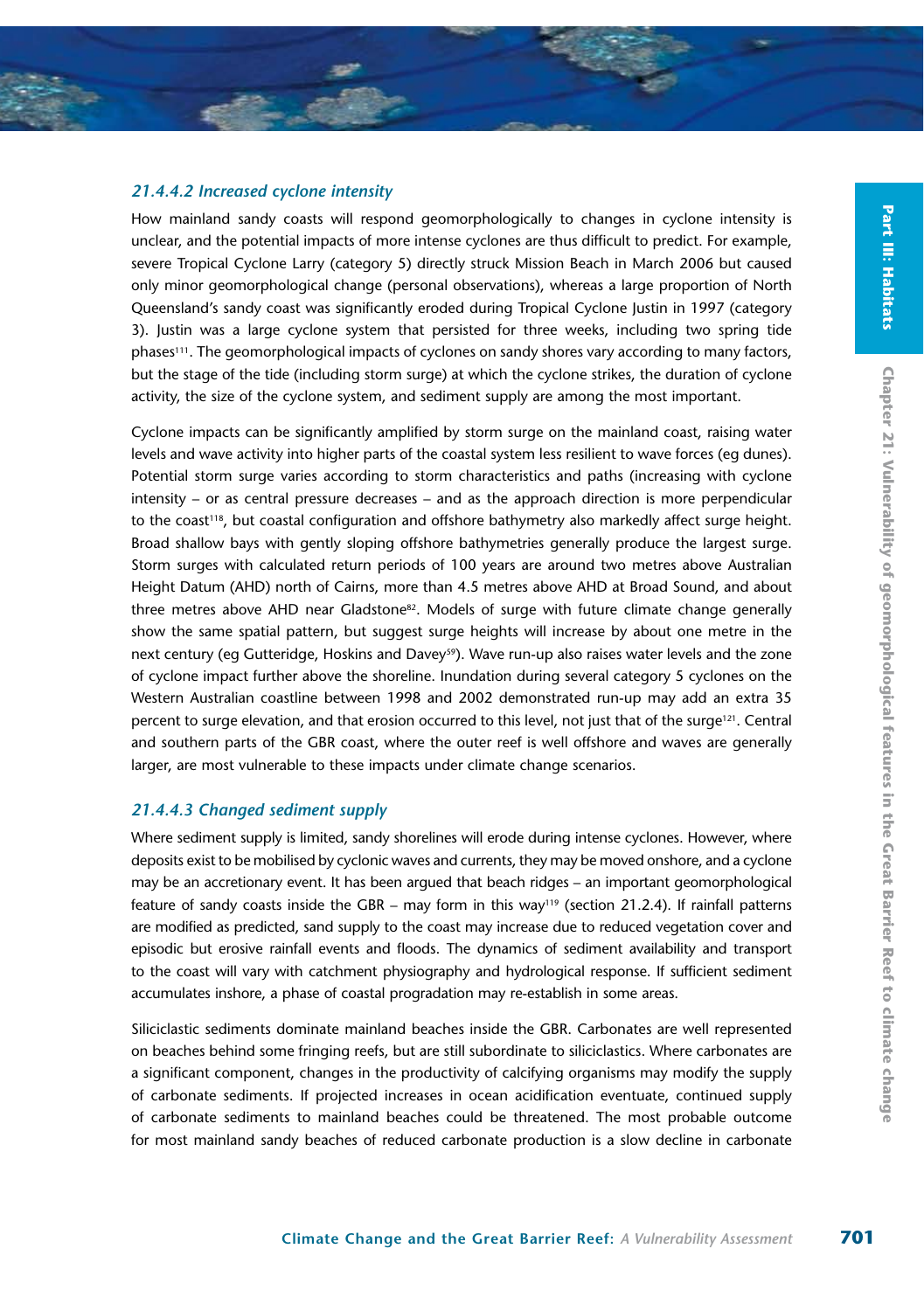representation and increase in the proportion of siliciclastics. Beaches with significant carbonate are generally located behind reefs and are relatively protected. Only minor changes in beach morphology would be expected because of changed sediment composition in these areas.

## **21.4.5 Mainland muddy coasts**

Most mainland muddy coast inside the GBR occurs in north facing bays protected from the prevailing south-easterly winds. The geomorphology and potential impacts of climate change stressors are briefly outlined by Lovelock and Ellison (chapter 9), and are summarised in Table 21.6 and Figure 21.5.

| Process(es) or<br>Parameter(s)<br>affected                                                | <b>Potential impact</b>                                                                                    | <b>Important factors</b>                                                                                                                                                                                                                                                   |
|-------------------------------------------------------------------------------------------|------------------------------------------------------------------------------------------------------------|----------------------------------------------------------------------------------------------------------------------------------------------------------------------------------------------------------------------------------------------------------------------------|
| Rising sea level                                                                          |                                                                                                            |                                                                                                                                                                                                                                                                            |
| Water depth<br>Inundation extent<br>Sediment transport<br>and deposition<br>Water quality | Increased erosion and<br>sedimentation<br>Migration landward<br>Altered vegetation cover                   | Response will vary depending on<br>the relative rates of sea level rise and<br>sedimentation, ground water conditions,<br>tidal amplitude and mangrove vigour<br>Late Holocene emergence on coast<br>and significant progradation since mid-<br>Holocene provides a buffer |
| Increased tropical cyclone activity and surge                                             |                                                                                                            |                                                                                                                                                                                                                                                                            |
| Wave climate and<br>exposure                                                              | Increased erosion<br>Saltwater inundation                                                                  | Impact will vary with exposure, and<br>degree stability or recovery affected by<br>other climate change factors                                                                                                                                                            |
| <b>Enhanced rainfall</b>                                                                  |                                                                                                            |                                                                                                                                                                                                                                                                            |
|                                                                                           | Altered nutrient and sediment<br>budgets<br>Altered vegetation extent a<br>nd coverage                     | Significant variation in present-day<br>hydrological conditions in these systems<br>between wet and dry tropics - may<br>see shift in distributions. Dry tropics<br>ecosystems more likely to be affected                                                                  |
| <b>Reduced rainfall</b>                                                                   |                                                                                                            |                                                                                                                                                                                                                                                                            |
|                                                                                           | Reduced environmental flow<br>- increased salinity<br>Reduced sedimentation<br>Altered vegetation coverage | Wet tropics systems more likely to<br>he affected                                                                                                                                                                                                                          |

*Table 21.6 Potential impacts of global climate change on muddy coastline geomorphology of the GBR*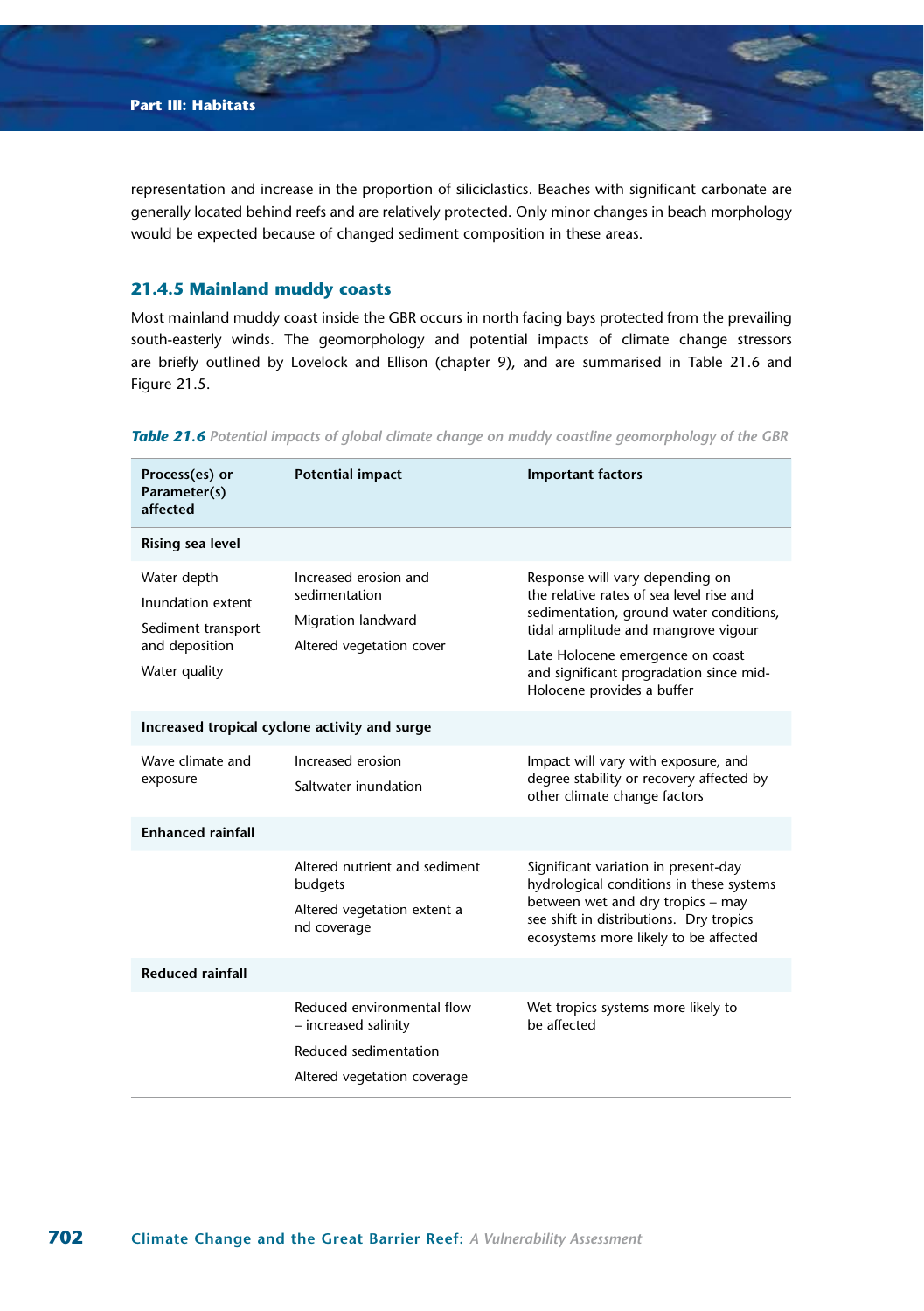

*Figure 21.5 Key processes and potential impacts of predicted climate changes on the geomorphology of mainland muddy coasts*



# *21.4.5.1 Changed sediment supply and accretion*

The ability of mangrove shorelines to maintain their current positions and geometries varies with mangrove stand composition and tidal range. Mangrove shoreline migration is a function of the rate of sediment accretion relative to the rate of sea level rise, with responses likely to reflect local sediment dynamics and to be highly site specific<sup>165</sup>. Ellison and Stoddart<sup>43</sup> suggested that modern mangroves would erode if sea level rose faster than 0.9 mm per year, but as indicated above, sediment supply and accumulation rates must also be considered. Muddy coasts near larger catchments are more likely to receive sediment supplies adequate to keep pace with projected sea level rise, but the supply of sediments to the inner GBR should not be limiting, with catchment yields argued to have increased five to ten fold over the last few centuries<sup>103</sup>. Sediment cores from Bowling Green Bay reveal a distinctive mercury horizon three metres down core associated with the onset of gold processing in the upper Burdekin catchment just over a century ago<sup>157</sup>. Recent research in southeastern Australia suggests that sedimentation accounts for less than 50 percent of surface elevation variability in some mangrove-salt marsh systems<sup>133</sup>, but this work is yet to be replicated in tropical Australia.

# *21.4.5.2 Sea level rise*

If sediment delivery is insufficient for vertical accretion to match sea level rise, mangrove communities and associated geomorphologic and ecological zones will probably migrate landward. Mangrove communities migrated rapidly landward as sea levels rose during the postglacial transgression<sup>165</sup>, and continue to shift laterally where subsidence produces relative sea level rise today134. Along most of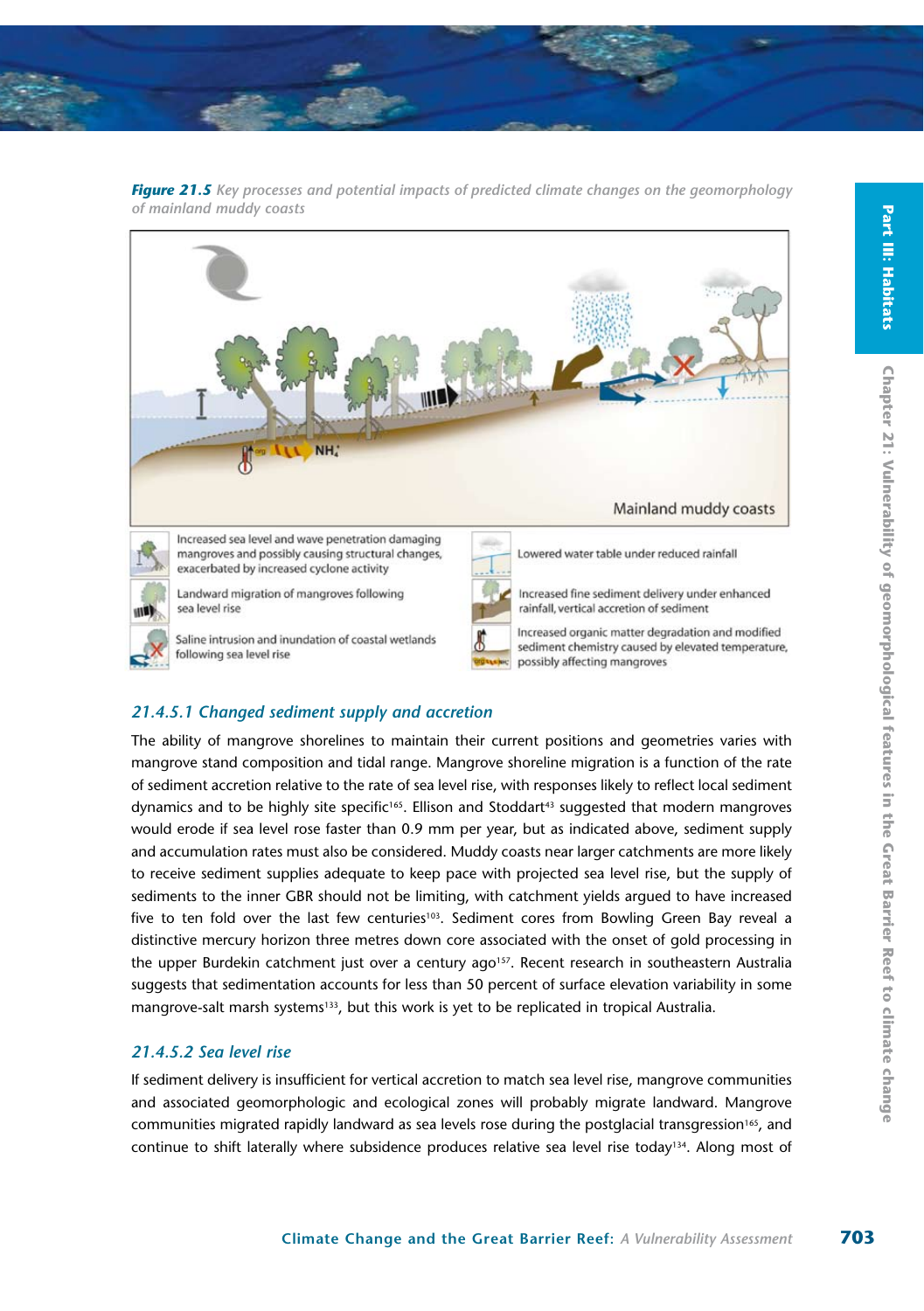the mainland muddy shorelines of the GBR this migration entails mangrove retreat over sediments deposited as late-Holocene sea levels have fallen. The landward advance of mangrove and associated wetlands would progress unless impeded by anthropogenic or topographic structures, in which case zones will become compressed and possibly lost. This process is referred to as 'coastal squeeze' where coastal defence structures restrict horizontal migration<sup>117</sup>. Topographic gradients on most mainland muddy coasts are gentle, and thus modest sea level rise can affect large areas.

#### *21.4.5.3 Increased cyclone activity*

Cyclones can have catastrophic and long-lasting impacts on mangrove communities and environments. Most of the muddy mainland coastline inside the GBR typically experiences low wave energy<sup>82</sup>, but chenier sequences document a history of episodic cyclone strike and significant geomorphologic impacts<sup>119</sup>. Quantitative data on cyclone impacts on muddy coasts in northern Australia are rare<sup>168</sup>. The geomorphological impacts of Tropical Cyclone Althea, including the generally minor changes to muddy coasts were described by Hopley<sup>67</sup>, but we are unaware of any research that has quantified the effects of individual cyclones on muddy coasts deposits on the GBR.

Observational accounts indicate that cyclone impacts can be patchy, but the emplacement of large cheniers several kilometres long shows that periodic disturbances and geomorphologic adjustments on a large scale do occur. However, the relationship between these deposits and storm history is poorly understood. Dated chenier sequences show that not all storms are recorded, possibly because shell beds that provide the sediments require adequate time to recover between events<sup>19</sup>. At Princess Charlotte Bay, this would appear to be around 80 years<sup>21</sup>. In contrast, coral shingle ridges at several locations on the GBR record severe storms with an average recurrence interval of around 200 years61,120. Given these frequencies, chenier plains should contain more cheniers than shingle ridge sequences contain ridges, but this is not the case. For example, the chenier plain at Cocoa Creek in Cleveland Bay contains eleven discrete cheniers but the shingle ridge sequence at Curacoa Island, around 75 km to the north, contains more than 20 discrete ridge units<sup>61</sup>.

Mangroves play an important role in protecting coasts from high-energy events. However, as discussed for the other geomorphological features, the influence of more intense cyclones on these environments remains unclear. Recent category 5 Tropical Cyclone Larry did remarkably little damage to mangrove communities in Lugger Bay, reinforcing the earlier thesis that intensity is often not highly correlated with geomorphologic effectiveness. Tidal stage when a cyclone hits is probably the biggest factor influencing the geomorphological effect of cyclones at any location, with reduced effects if the cyclone arrives at lower tides. Storm duration, tide range and surge potential may also be important controls of the potential for geomorphological change, but this is yet to be determined.

# **21.5 Linkages**

Where climate changes affect geomorphological features they will often be accompanied by ecological change, and in some instances, vice versa. Such linkages are too numerous to identify individually, and the details and significance of many are poorly known. Examples of several important linkages are outlined below.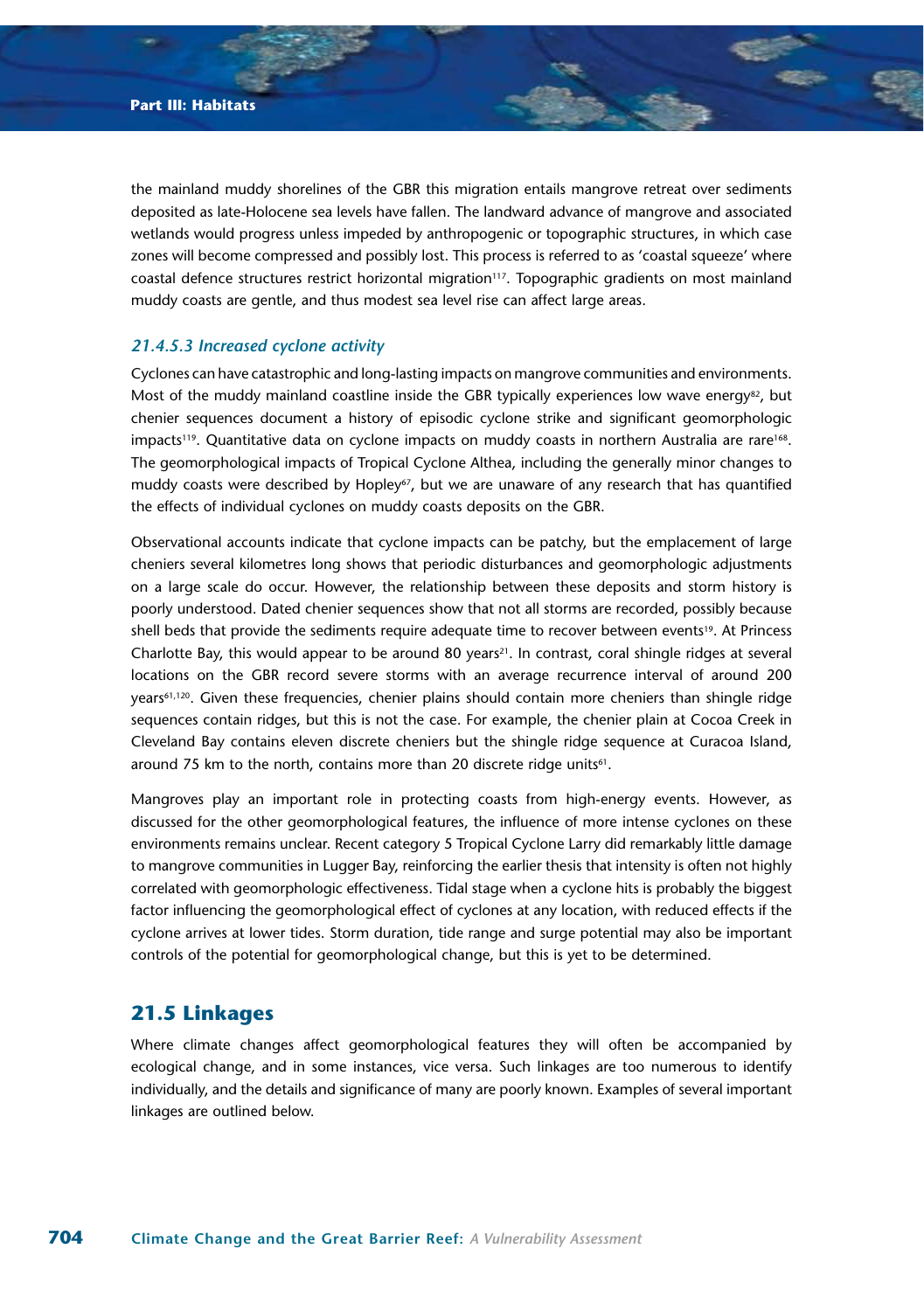Coral and framework loss will reduce habitat complexity and availability for many species, but as outlined in previous chapters these interactions are variable and multifaceted. There will be shifts in habitat, organisms and the rate and nature of carbonate produced. This will have flow through effects on rates of reef growth, growth fabrics, structural integrity and persistence.

Reduced reef growth and possibly increased destruction coincident with sea level rise may alter the wave climate within the GBR lagoon, potentially affecting the mainland coast. For example, ambient inshore wave energy may increase on open coasts as greater depth allows larger waves over the outer barrier, causing shoreline morphologies to change. Higher inshore energy may also affect water quality, with more resuspension and a wider distribution of turbid water than occurs at present.

Changed reef island dynamics will affect bird and turtle nesting success. This may be more complex than first envisaged. For example, increased mobility may reduce *Pisonia grandis* climax vegetation on many GBR cays. Loss of *Pisonia* would have serious implications for many birds, but other cays with rudimentary vegetation would still be important nesting sites (eg Michaelmas Cay). Reef islands with partially lithified shorelines may remain moderately stable if hydrodynamic, sedimentary and storm regimes change, but may lose unconsolidated beaches, with major implications for some nesting species. In contrast, unconsolidated cays may be highly mobile over reef platforms, but could maintain beaches suitable for nesting success.

# **21.6 Summary and recommendations**

Climate changes will prove difficult if not catastrophic for many organisms on the GBR. However, major geomorphologic features have repeatedly survived large climate changes in the past, and will endure into the future, but possibly in a modified state. The history of the GBR (and other reefs globally) demonstrates a remarkable capacity for adaptation to significant change, driven both by external and internal factors. Many of the likely responses of geomorphological features on the GBR are not simplistic and require an understanding of geomorphological history and processes, which for many parts of the GBR is incomplete. Reefs grow, mature and may potentially enter a decay phase as part of a natural cycle on longer than ecological scales. An appreciation of where in this cycle a particular reef is, and how observed changes relate to this, is critical to effective documentation and management of climate change impacts.

At shorter time scales, the intrinsic capacity of many geomorphological features on the coast to adapt to changes in the physical environment will confer some resilience, but this may wane if poorly understood thresholds are crossed under sustained climate change pressure. The remarkable morphological diversity developed by the major geomorphological features within the GBR provides a significant buffer against catastrophic loss across the entire system. Nonetheless, parts of the GBR are vulnerable to global climate change not because of the changing climate alone, but because of additional stress factors – many of which relate to anthropogenic activities – that may lower the thresholds at which catastrophic change occurs. Some of these additional pressures, like reduced water quality, are local and regional issues that may be addressed by management at various government scales. Others, like ocean acidification, are global problems and will be far more challenging to overcome.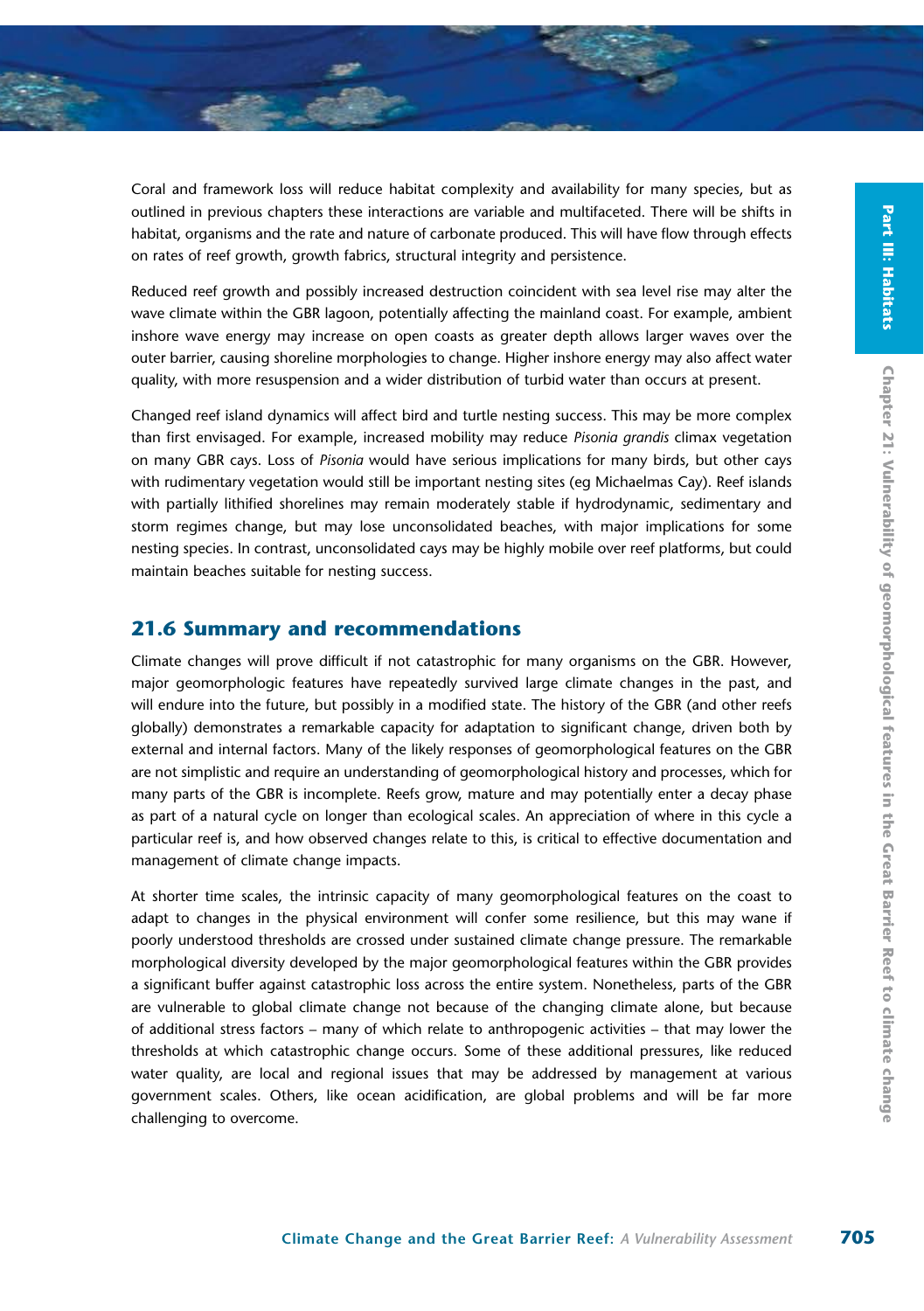#### **21.6.1 Key vulnerabilities to climate change**

#### *21.6.1.1 Coral reefs*

Ecological assessments of the adaptive capacity of GBR reefs in previous chapters concluded that offshore reefs in the northern GBR are least vulnerable to climate change, and those inshore and further south will be most affected. Geomorphological adaptive capacity will mostly be determined by the capacity of reef communities to produce sufficient calcium carbonate, or at the very least, for existing calcium carbonate products to be preserved. How carbonate production will change as communities change, and the immediacy and impact of these changes on coral reef geomorphology will be highly variable. Insufficient knowledge exists to confidently predict outcomes for even the simplest systems. Sheppard et al.<sup>139</sup> showed that responses can be rapid, but the geomorphology of many senile reefs on the GBR has changed little for millennia<sup>70,21</sup>. It is also possible that some reefs will be less vulnerable to some impacts of climate change due to changes in other parameters. For example, nearshore turbid reefs may be less vulnerable to the damaging effects of UV penetration, and the critical effects of SST may be mitigated around the submerged shelf edge reefs that may actually be exposed to cooler water if upwelling strength increases as has been predicted<sup>82</sup>.

### *21.6.1.2 Reef islands*

Concerns that reef islands will disappear as climate changes are often based on misunderstandings of their morphodynamic sensitivity (relatively rapid morphological response to hydrodynamic and sediment supply conditions). Ironically, it is this sensitivity that confers on many GBR reef islands an intrinsic adaptive capacity to adjust to and often benefit from predicted climate changes. Reef islands will continue to move and be periodically removed by naturally variable climatic and sea level conditions, but it is likely that at least some GBR reef islands will, in the short term, adjust to rising sea levels, more intense cyclones, and modified rainfall regimes by getting larger and higher. This is especially so for reef islands on the inner GBR where relative sea level fell over the late Holocene, with sediments stored on emergent reef flats that may be mobilised and worked shorewards.

Many reef islands on the GBR are less vulnerable to climate change in the short term than popularly portrayed. However, variable responses will occur that largely reflect differences in reef platform elevation, sediment supply, and hydrodynamic setting, and thus regional patterns may be expressed. Definitive prediction of vulnerability requires a balanced assessment of i) antecedent buffers against negative impacts (eg residual sediment, lithification, platform emergence, vegetation), ii) the more immediate impacts of disturbances such as intense cyclones, and iii) the longer-term consequences of severely reduced new sediment production as a result of ocean acidification. Unvegetated cays on exposed reefs in areas of high tidal range are most vulnerable to sea level rise and will probably switch to an erosion phase at the lowest thresholds. Vegetated cays with lithified shores and interiors on emergent reefs platform are likely to be more resilient.

Insufficient data of adequate quality exist to systematically assess reef island vulnerability to climatechange stressors or their cumulative effects by 2100. However, all must be viewed as vulnerable if sea level rise continues beyond 2100 (expected even if climate is stabilised – Wigley's<sup>161</sup> 'sea level commitment'), or if extreme and rapid sea level rise occurs as may transpire, for example, if the West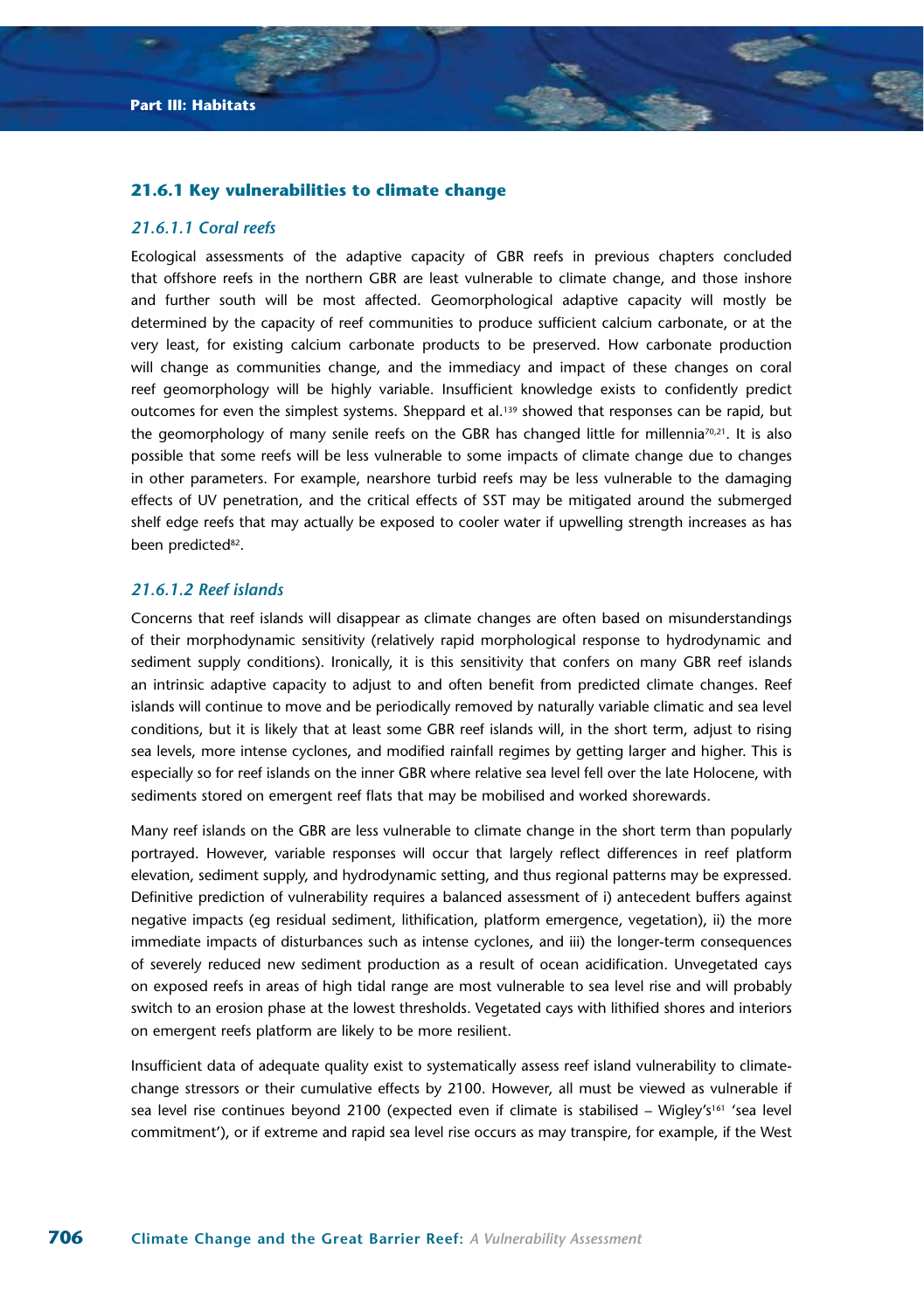Antarctic Ice Sheet melts<sup>123</sup>. Predicted rates of sea level rise are lower than rates during the postglacial transgression, but are considerably higher than historical rates<sup>60</sup>. Houghton et al.<sup>83</sup> calculated that predicted rates of sea level rise are 2.2 to 4.4 times that of the global average for the last century.

#### *21.6.1.3 High island beaches and spits*

Spits and high island beaches will adjust to the impacts of climate-change stressors, with both environments changing little. Some beaches and spits may become more mobile and dynamic, and higher but narrower. Backing dunes may be lost, reducing storm erosion buffer and beach amenity, but neither environment is particularly vulnerable to large modification.

## *21.6.1.4 Mainland sandy coasts*

An important difference between the erosion impacts of tropical cyclones on tide-dominated beaches inside the GBR and storm impacts on wave-dominated beaches is that higher ambient energy levels enable the latter to recover relatively rapidly to an equilibrium or stable profile. In low energy settings recovery can be prolonged, and geomorphological changes caused by extreme events can persist for many years. Scarped beach ridges near Pallarenda (north of Townsville) produced during Tropical Cyclone Althea (category 3) in 1971 are still visible. If intense tropical cyclones become more frequent, the prospects for full geomorphologic recovery or achievement of a stable 'equilibrium morphology' between events is increasingly unlikely. Thus although morphodynamic adjustments of beach form to prevailing energy conditions provides some basis for adaptive capacity under future climate change scenarios, where extreme events do significant geomorphologic work and ambient energy conditions are inadequate to achieve a readjustment, the geomorphological condition of some sandy coasts may in the future reflect extreme events more than they do at present.

#### *21.6.1.5 Mainland muddy coasts*

The almost exclusive occurrence of mainland muddy coasts in protected north facing embayments and the low gradient topography they commonly develop makes them especially vulnerable to the more frequent occurrence of high intensity cyclones and, where accretion rates are low, to sea level rise. As discussed by Lovelock and Ellison (chapter 9), mangroves and other plants play an important role in protecting these normally low-energy environments from destructive storms, how these communities respond to climate change, and to modified disturbance and recovery regimes is not yet resolved. Any destabilisation of vegetation communities is likely to also affect geomorphological stability.

Muddy coasts adjacent to smaller catchments or those, perhaps ironically, not affected by anthropogenically elevated yields of terrestrial sediment, are most likely to receive insufficient sediment supply for vertical accretion rates to match sea level rise. Where accretion lags behind sea level rise shoreline translation will occur, potentially affecting important wetlands (including saline flats) at the rear of many of these systems. Changes in rainfall associated with climate change may put further pressure on these environments.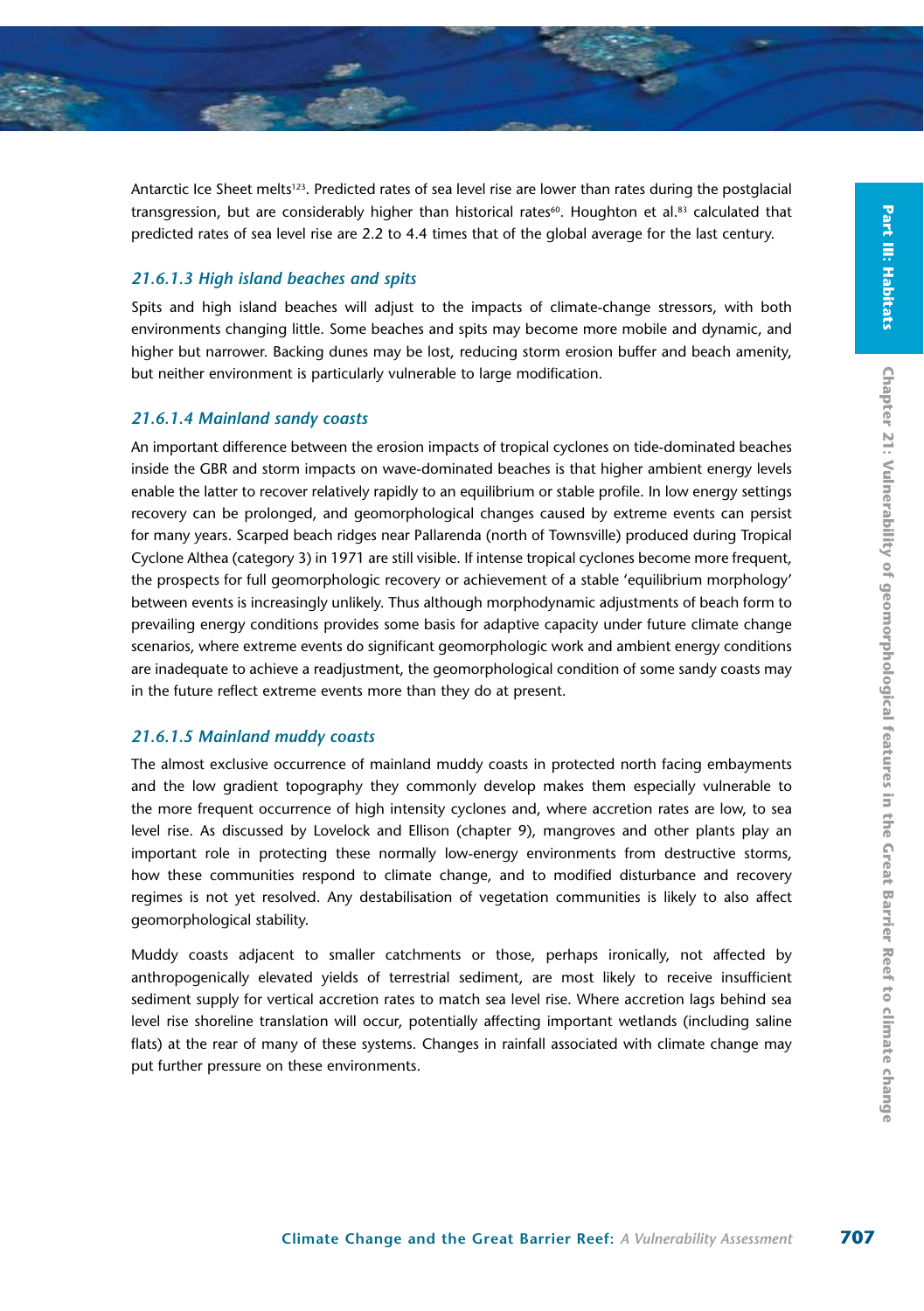#### *21.6.2 Potential management responses*

This and other chapters have identified the particular vulnerabilities of the GBR to climate change. A common conclusion is that climate changes have happened in the past and that reefs have survived, but never before have they occurred in conjunction with a range of additional anthropogenic stressors that now also affect many reefs. It cannot be assumed that the GBR will survive these combined stresses as it has survived the impacts of previous climate change episodes. As indicated in section 21.6, some of the major effects and impacts of global climate change on the GBR, for example increased SST and ocean acidification, are global and require international intergovernmental co-operation and agreements to fully address. Given current intransigence by key governments, including Australia's, such agreements are unlikely to be achieved in the near future. Nonetheless, a range of management responses could be more quickly implemented for positive benefit. These include:

- i) Reduce additional anthropogenic pressures management strategies aimed at relieving additional pressures such as overfishing and degraded water quality may improve resilience to climate change impacts. Some anthropogenic impacts may mitigate climate change effects (for example, increased turbidity due to sediment runoff may reduce the potential impacts of elevated ultraviolet exposure), and these interactions should be fully investigated.
- ii) Intervention to protect critical geomorphological features critical habitats may be protected or managed actively. For example, important nesting beaches may be artificially renourished, or groynes may be used to influence hydrodynamics to either reduce erosion or direct deposition. A variety of engineering options, both 'hard' and 'soft' are available to treat coastal issues in other environments, and these may be evaluated for critical management locations.
- iii) Continued research to address knowledge gaps, more effectively predict future changes, and to assess their geomorphological, ecological and other significance. This is essential if scant resources are to be effectively assigned to systematically prioritised issues where enduring satisfactory outcomes can be achieved.

#### **21.6.3 Future research**

Knowledge gaps remain which limit capacity to predict the response of major geomorphological features to climate change. Conceptual models exist that link critical ecological, physical and geomorphological factors and processes, but these linkages have rarely been quantified and many of the basics remain unclear. Major knowledge gaps and priority areas for future geomorphological research include:

- Sediment budgets and links to landforms and processes in contemporary settings are poorly constrained, hindering modelling of future responses. This is true for environments reliant on biogenic and siliciclastic sediments.
- Palaeohistories are incompletely known, with relatively poor geographic and temporal coverage. High priority investigations to inform predictions of possible future responses include: i) establishing accurate palaeohistories of storm occurrence from a wider area of the GBR, ii) more and more detailed reconstructions of previous geomorphological response to sea level change, and different storm, hydrodynamic and climate regimes, and iii) more widespread and detailed histories of island accretion and dynamics.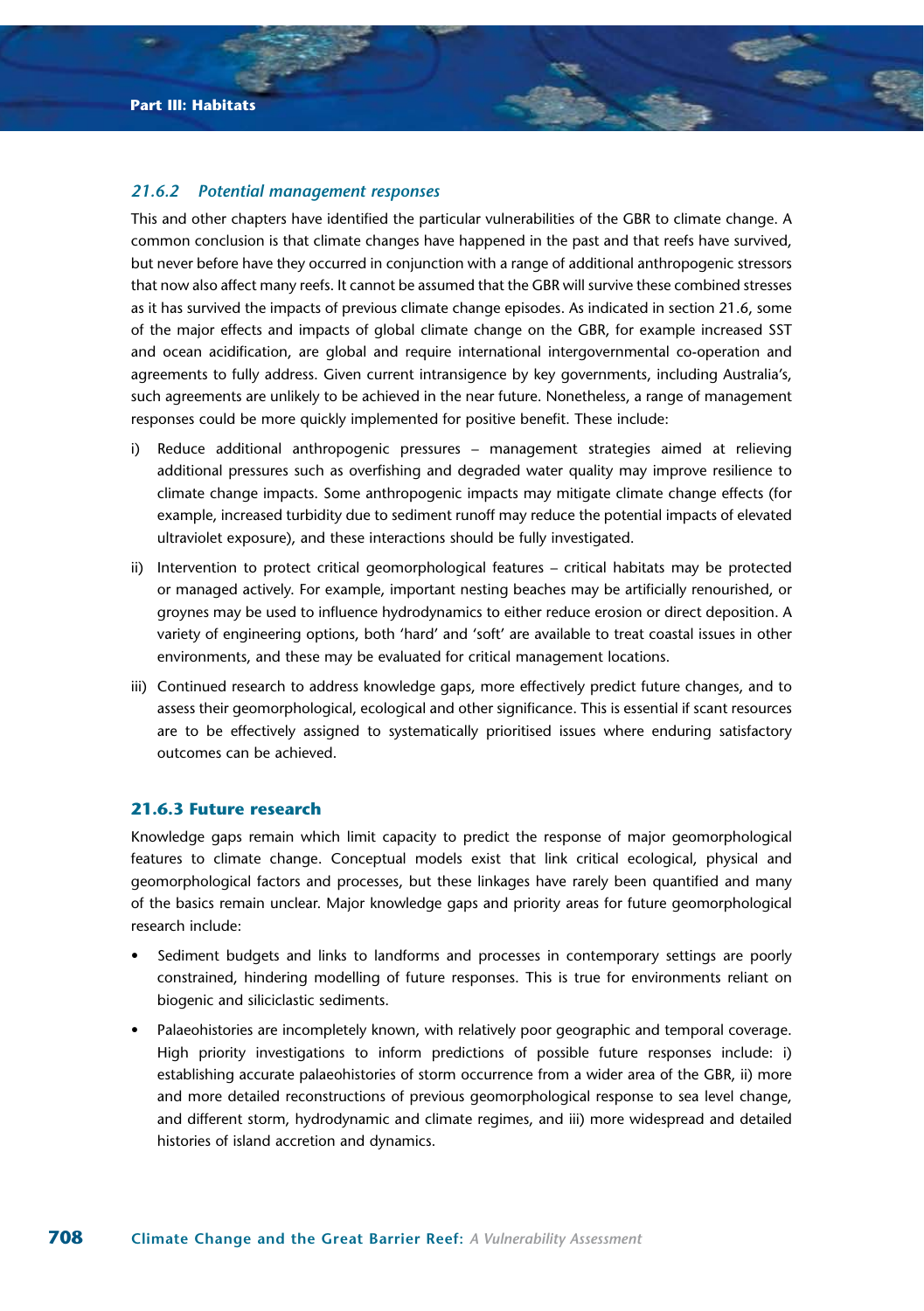- Bathymetric and topographic control is poor for many parts of the GBR. The paucity of high quality topographic data and geomorphological mapping means that valuable baseline information is commonly not available. Where it does exist, basic spatial data is often inadequate for sophisticated numerical modelling of geomorphic change under various climate change scenarios.
- The morphodynamic behaviour of many geomorphological features is poorly understood, particularly with respect to the quantification of natural variability, sensitivity to different physical, biological and chemical forcing functions, and thus potential thresholds for change. Understanding the nature of thresholds at which geomorphological features in the GBR will switch from accretion to erosion, or will have modified stability, is critical to their effective management. The significance of spatial variations in geomorphological sensitivity and vulnerability to the effective management of critical organisms dependent on geomorphological services should be systematically addressed.
- Identification of most appropriate sites for conservation management based on geomorphological history and growth trajectories (ie reefs at juvenile and mature stages with greatest structural complexity and habitat diversity), and most geomorphologically resilient to predicted climate change impacts.

A critical issue related to the preceding point is whether the intrinsic variability observed for most geomorphological features will remain and continue to satisfy ecosystem demands that can no longer be serviced on modified features. For example, if rising sea levels erode beaches and expose beach rock that is unsuitable for turtle nesting on some cays, will enough sandy cays or beaches remain to accommodate this displaced nesting effort? Although particular changes will be catastrophic for certain organisms, some geomorphological features and organisms will also undoubtedly benefit. Resolution of this issue, with an understanding of spatial and temporal variations these responses, is critical if limited management resources are to be effectively directed.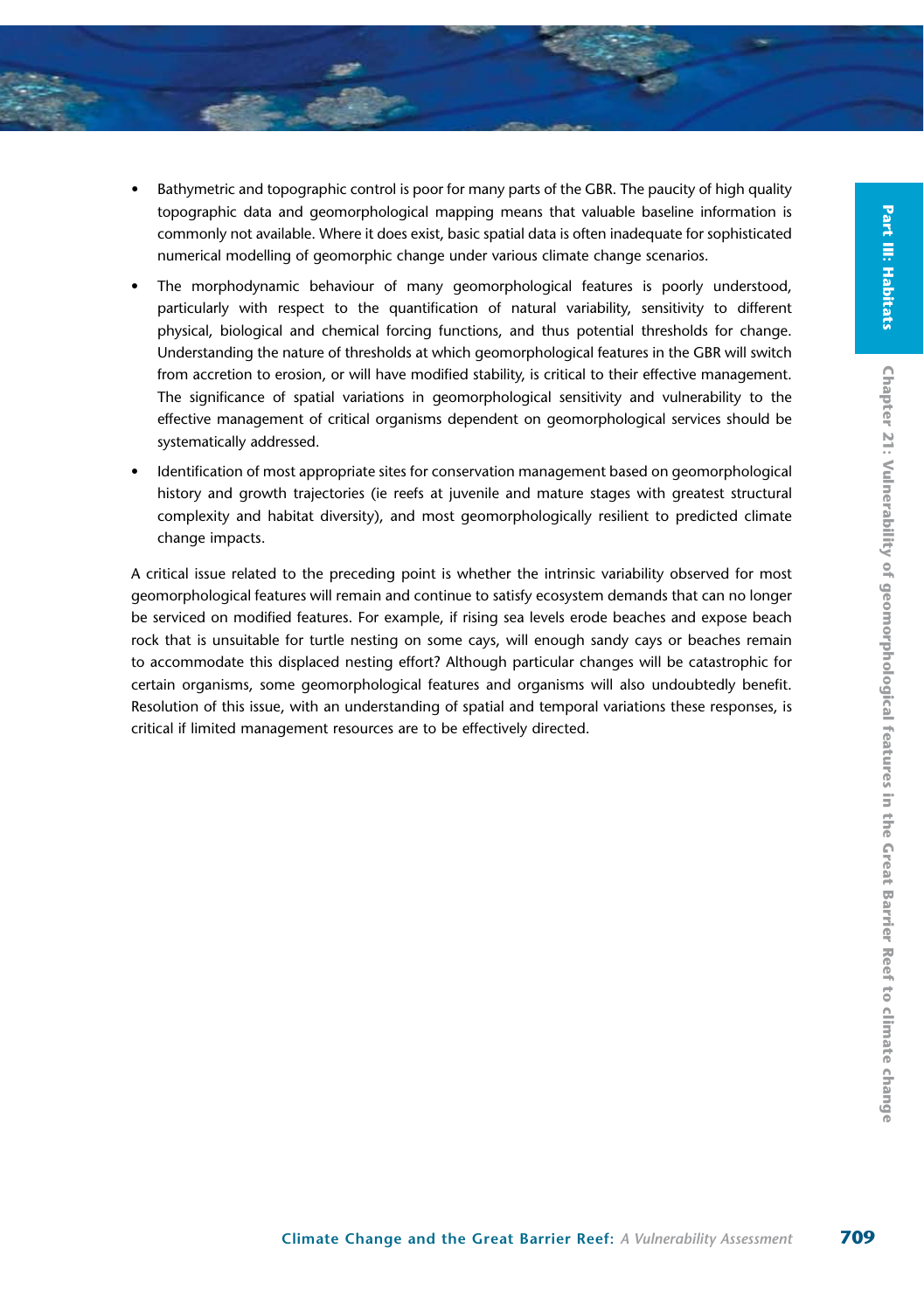# **References**

- 1 Allen Consulting Group (2005) *Climate change risk and vulnerability: promoting an efficient adaptation response in Australia*. Department of Environment and Heritage, Canberra.
- 2 Anthony EJ (1995) Beach-ridge development and sediment supply Examples from West Africa. *Marine Geology* 129, 175–186.
- 3 Aston JP (1995) *The relative mobilities of coral cays on the Great Barrier Reef can be modelled*. James Cook University, Townsville.
- Bard E, Hamelin B, Fairbanks R and Zindler A (1990) Calibration of the 14C timescale over the past 30,000 years using mass spectrometric U-Th ages from Barbados corals. *Nature* 345, 405–410.
- 5 Bard E, Hamelin B, Arnold M, Montaggioni L, Cabioch G, Faure G and Rougerie F (1996) Deglacial sea level record from Tahiti corals and the timing of global meltwater discharge. *Nature* 382, 241–244.
- 6 Bassett SE, Milne GA, Mitrovica JX and Clark PU (2005) Ice sheet and solid earth influences on far-field sea level histories. *Science* 309, 925–928.
- 7 Belperio AP (1979) The combined use of wash load and bed material load rating curves for the calculation of total load: an example from the Burdekin River, Australia. *Catena* 6, 317–329.
- 8 Belperio AP (1983) Late Quaternary terrigenous sedimentation in the Great Barrier Reef lagoon. In: J Baker, R Carter, P Sammarco and K Stark (eds) *Great Barrier Reef Conference*. James Cook University, Townsville, pp. 71–76.
- Berkelmans R, De'ath G, Kininmonth S and Skirving WJ (2004) A comparison of the 1998 and 2002 coral bleaching events on the Great Barrier Reef: spatial correlation, patterns, and predictions. *Coral Reefs* 21, 74–83.
- 10 Blanchon P and Shaw J (1995) Reef drowning during the last deglaciation: Evidence for catastrophic sea-level rise and ice sheet collapse. *Geology* 23, 4–8.
- 11 Brodie JE and Mitchell AW (2005) Nutrients in Australian tropical rivers: changes with agricultural development and implications for receiving environments. *Marine and Freshwater Research* 56, 279–302.
- 12 Bruun P (1962) Sea level rise as a cause of shore erosion. *Journal of Waterways and Harbours Division American Society of Civil Engineering* 88, 117–130.
- 13 Buckley R (1988) Terrace formation on sand cays of the northern Great Barrier Reef Regional or reef-scale switch? *Search* 19, 289–292.
- 14 Buddemeier R and Hopley D (1988) Turn-ons and turn-offs: Causes and mechanisms of the initiation and termination of coral reef growth, *6th International Coral Reef Symposium.* James Cook University, Townsville, pp. 253–261.
- 15 Buddemeier RW and Oberdorfer JA (1990) Climate change and island groundwater resources. In: JC Pernetta and PJ Hughes (eds) *Implications of expected climate changes in the South Pacific Region*. Regional Seas Reports and Studies. UNEP, pp. 56–67.
- 16 Caldeira K and Wickett ME (2003) Anthropogenic carbon and ocean pH: The coming centuries may see more ocean acidification than the past 300 million years. *Nature* 425, 365.
- 17 Carter RM, Johnson DP and Hooper KG (1993) Episodic post-glacial sea-level rise and the sedimentary evolution of a tropical continental embayment (Cleveland Bay, Great Barrier Reef Shelf, Australia). *Australian Journal of Earth Sciences* 40, 229–225.
- 18 Chappell J (1983) Evidence for smoothly falling sea level relative to north Queensland, Australia, during the past 6000yr. *Nature* 302, 406–408.
- 19 Chappell J and Grindrod J (1984) Chenier plain formation in Northern Australia. In: BG Thom (ed) *Coastal geomorphology in Australia*. Academic Press, Canberra, pp. 197–211.
- 20 Chappell J, Rhodes EG, Thom BG and Wallensky E (1982) Hydro-isostacy and the sea level isobase of 5500B.P. in North Queensland, Australia. *Marine Geology* 49, 81–90.
- 21 Chappell J, Chivas A, Wallensky E, Polach H and Aharon P (1983) Holocene palaeo-environmental changes central to north Great Barrier Reef inner zone. *BMR Journal of Australian Geology and Geophysics* 8, 221–215.
- 22 Chave KE, Smith SV and Roy KJ (1972) Carbonate production by coral reefs. *Marine Geology* 12, 121–140.
- 23 Chen D and Krol A (1997) Hydrology of Heron Island, Great Barrier Reef, Australia. In: HL Vacher and T Quinn (eds) *Geology and hydrology of carbonate islands: developments in sedimentology*. Elsevier Science, London, pp. 867–884.
- 24 Chivas AR, Chappell J, Polach HA, Pillans B and Flood PG (1986) Radiocarbon evidence for the timing and rate of island development, beachrock formation, and phosphatization at Lady Elliot Island Queensland Australia. *Marine Geology* 69, 273–287.
- 25 Church JA and White NJ (2006) A 20th century acceleration in global sea level rise. *Geophysical Research Letters* 33.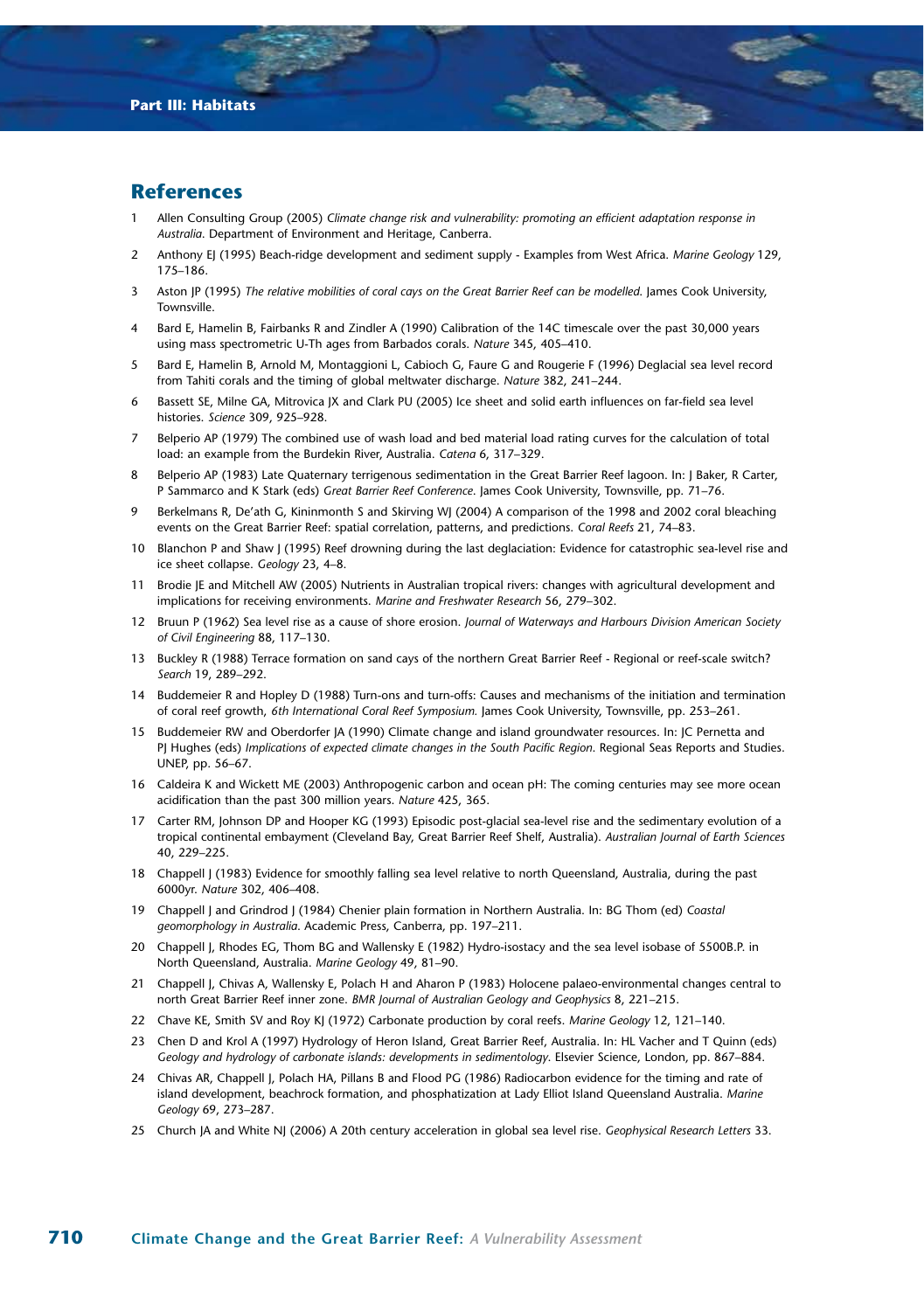- 26 Clark PU, McCabe AM, Mix AC and Weaver AJ (2004) Rapid rise of sea level 19,000 years ago and its global implications. *Science* 304, 1141–1144.
- 27 Connell JH (1978) Diversity in tropical rain forests and coral reefs: high diversity of trees and corals is maintained only in a nonequilibrium state. *Science* 199, 1302–1309.
- 28 Cooper JAG and Pilkey OH (2004) Sea level rise and shoreline retreat: time to abandon the Bruun Rule. *Global and Planetary Change* 43, 157–171.
- 29 Darwin CR (1842) *The structure and distribution of coral reefs*. Smith, Elder and Co, London.
- 30 Davies PJ and Hughes H (1983) High-energy reef and terrigenous sedimentation, Boulder Reef, Great Barrier Reef. *BMR Journal of Australian Geology and Geophysics* 8, 201–209.
- 31 Davies PJ, Marshall JF and Hopley D (1985) Relationships between reef growth and sea level in the Great Barrier Reef. *5th International Coral Reef Congress* 3, 95–103.
- 32 Davies PJ, Symonds PA, Feary DA and Pigram CJ (1991) The evolution of the carbonate platforms of northeast Australia. In: MAJ Williams, P De Deckker and AP Kershaw (eds) *The Cainozoic in Australia: A Reappraisal of the evidence*. Special Publication. Geological Society of Australia, Sydney, pp. 346.
- 33 Devlin M, Waterhouse J, Taylor J and Brodie J (2001) *Flood plumes in the Great Barrier Reef: Spatial and temporal patterns in composition and distribution*. Great Barrier Reef GBR Authority, Townsville.
- 34 Diaz-Pulido G and McCook LJ (2002) The fate of bleached corals: patterns and dynamics of algal recruitment. *Marine Ecology Progress Series* 212, 115–128.
- 35 Dickinson WR (2004) Impacts of eustasy and hydro-isostasy on the evolution and landforms of Pacific atolls. *Palaeogeography, Palaeoclimatology Palaeoecology* 213, 251–269.
- 36 Done TJ (1982) Patterns in the distribution of coral communities across the Central Great Barrier Reef. *Coral Reefs* 1, 95–107.
- 37 Done TJ (1983). Coral zonation: its nature and significance. In: DJ Barnes (ed) *Perspectives on coral reefs*. Brian Clouster, Canberra, pp. 107–147.
- 38 Done TJ (1992) Effects of tropical cyclone waves on ecological and geomorphological structures on the Great Barrier Reef. *Continental Shelf Research* 12, 859–872.
- 39 Done TJ, Ogden JC, Wiebe WJ and Rosen BR (1996) Biodiversity and ecosystem function of coral reefs. In: HA Mooney, JH Cushman, E Medina, OA Sala and ED Schulze (eds) *Functional roles of biodiversity: A global perspective*. Wiley and Sons, New York, pp. 394–429.
- 40 Done TJ, Turak E, Wakeford M, De'ath G, Kininmonth S, Wooldridge S, Berkelmans R, van Oppen M and Mahoney M (2003) *Testing bleaching resistance hypotheses for the 2002 Great Barrier Reef bleaching event.* Australian Institute of Marine Science, Townsville.
- 41 Drew EA (2001) Ocean nutrients to sediment banks via tidal jets and Halimeda meadows. In: E Wolanski (ed) *Oceanographic processes of coral reefs: physical and biological links in the Great Barrier Reef*. CRC Press, Boca Raton, pp. 255–267.
- 42 Duke NC (2006) *Australia's Mangroves*. The University of Queensland and Norman C Duke, Brisbane.
- 43 Ellison JC and Stoddart DR (1991) Mangrove ecosystem collapse during predicted sea level rise: Holocene analogues and implications. *Journal of Coastal Research* 7, 151–165.
- 44 Emanuel K (2005) Increasing destructiveness of tropical cyclones over the past 30 years. *Nature* 436, 686–688.
- 45 Fabricius KE (2005) Effects of terrestrial runoff on the ecology of corals and coral reefs: review and synthesis. *Marine Pollution Bulletin* 50, 125–146.
- 46 Fairbanks RG (1989) A 17,000-yr glacio-eustatic sea level record: influence of glacial melting rates on the Younger Dryas event and deep ocean circulation. *Nature* 342, 637–642.
- 47 Flood PG (1984) Variability of shoreline position on five uninhabited islands of the Capricornia Section, Great Barrier Reef GBR. In: WT Ward and P Saenger (eds) *Royal Society of Queensland Symposium*, pp. 17–21.
- 48 Flood PG (1986) Sensitivity of coral cays to climatic variations, Southern Great Barrier Reef, Australia. *Coral Reefs* 5, 13–18.
- 49 Furnas M (2003) *Catchments and corals: terrestrial run-off to the Great Barrier Reef.* Australian Institute of Marine Science, Townsville.
- 50 Gattuso JP, Allemand D and Frankignoulle M (1999) Photosynthesis and calcification at cellular, organismal and community levels in coral reefs: A review on interactions and control by carbonate chemistry. *American Zoologist* 39, 160–183.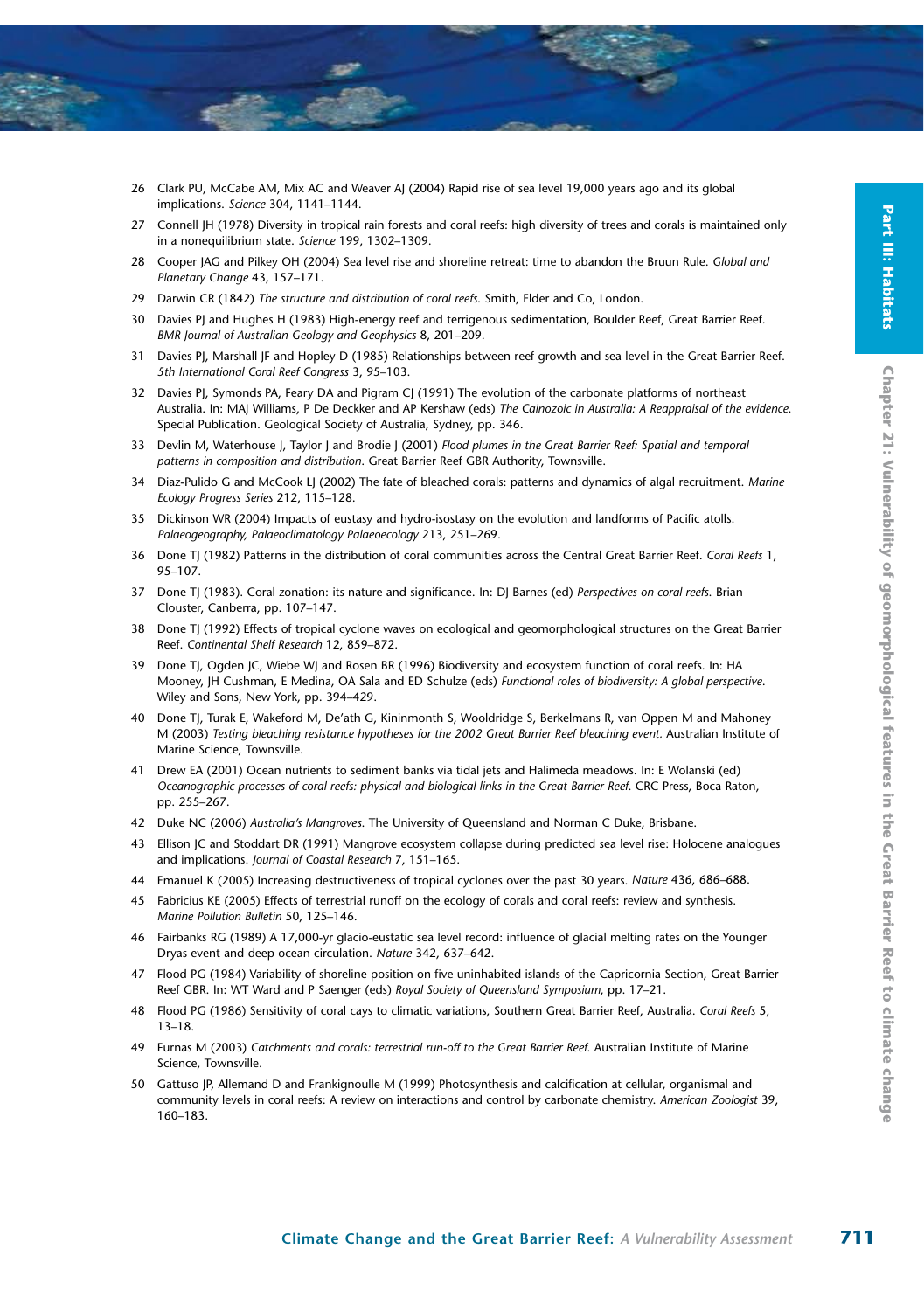- 51 Glynn P (1997) Bioerosion and coral reef growth: A dynamic balance. In: C Birkeland (ed) *Life and Death of Coral Reefs*. Chapman and Hall, New York, pp. 68–95.
- 52 Goodwin ID (2005) A mid-shelf, mean wave direction climatology for southeastern Australia, and its relationship to the El Niño-Southern Oscillation since 1878 AD. *International Journal of Climatology* 25, 1715–1729.
- 53 Goodwin ID, Stables MA and Olley JM (2006) Wave climate, sand budget and shoreline alignment evolution of the Iluka-Woody Bay sand barrier, northern New South Wales, Australia, since 3000 yr BP. *Marine Geology* 226, 127–144.
- 54 Gourlay MR (1988) Coral cays: products of wave action and geological processes in a biogenic environment. *6th International Coral Reef Symposium*, Townsville, pp. 491–496.
- 55 Gourlay MR and Hacker JLF (1991) *Raine Island: coastal processes and sedimentology*. CH40/91, Department of Civil Engineering, University of Queensland, Brisbane.
- 56 Graham TL (1993) *Geomorphological response of continental shelf and coastal environments to the Holocene transgression - Central Great Barrier Reef*. James Cook University, Townsville.
- 57 Grigg RW (1994) Science management of the worlds fragile coral reefs. *Coral Reefs* 13, 1.
- 58 Guinotte JM, Buddemeier RW and Kleypas JA (2003) Future coral reef habitat marginality: temporal and spatial effects of climate change in the Pacific basin. *Coral Reefs* 22, 551–558.
- 59 Gutteridge, Hoskins and Davey (2003) *Storm tide modelling study of the Whitsunday coast and resort islands*.
- 60 Harvey N (2006) Rates and impacts of global sea level change. In: MP Glazer (ed) *New Frontiers in Environmental Research*. Nova Science Publishers Inc, New York, pp. 1–33.
- 61 Hayne M and Chappell J (2001) Cyclone frequency during the last 5000 years at Curacoa Island, north Queensland, Australia. *Palaeogeography, Palaeoclimatology Palaeoecology* 168, 207–219.
- 62 Heap A, Bryce S, Ryan D, Radke L, Smith C, Smith R, Harris P and Heggie D (2001) *Australian estuaries and coastal waterways: A geoscience perspective for improved integrated resource management*. A report to the National Land and Water Resources Audit - Theme 7 Ecosystem Health. AGSO record 2001\_07.doc, Geoscience Australia, Canberra.
- 63 Hekel H (1979) *Geological report on the AIMS northern cays expedition 1979*. 1979/38, Australian Institute of Marine Science, Townsville.
- 64 Hoegh-Guldberg O (1999) Coral bleaching, climate change and the future of the world's coral reefs. *Marine and Freshwater Research* 50, 839–866..
- 65 Hopley D (1970) *The geomorphology of the Burdekin Delta, North Queensland*. James Cook University, Townsville.
- 66 Hopley D (1972) The storm surge associated with Cyclones Althea and Emily. In: DH Trollope (ed) *Cyclone Althea Part II : storm surges and coastal effects*. James Cook University, Townsville, pp. 4.1–4.29.
- 67 Hopley D (1974) Coastal changes produced by Tropical Cyclone Althea in Queensland; December 1971. *Australian Geographer* 12, 445–456.
- 68 Hopley D (1978a) Sea level change on the Great Barrier Reef: an introduction. *Philosophical Transactions of the Royal Society of London* A 291, 159–166.
- 69 Hopley D (1978b) Wheeler Reef: cay mobility. In: D Hopley (ed) *Geographical studies of the Townsville area*. James Cook University of North Queensland Monograph Series Occassional Paper. Department of Geography, James Cook University of North Queensland, Townsville, pp. 55–58.
- 70 Hopley D (1982) *Geomorphology of the Great Barrier Reef: Quaternary development of coral reefs*. John Wiley-Interscience, New York.
- 71 Hopley D (1983a) Deformation of the North Queensland continental shelf in the Late Quaternary. In: DE Smith and AG Dawson (eds) *Shorelines and isostasy*. Academic Press, London, pp. 347–366.
- 72 Hopley D (1983b) Morphological classification of shelf reefs: A critique with special reference to the Great Barrier Reef. In: DJ Barnes (ed) *Perpectives on Coral Reefs*. Brian Clouston, Canberra, pp. 180–199.
- 73 Hopley D (1984) The Holocene 'high energy window' on the central Great Barrier Reef. In: BG Thom (ed) *Coastal geomorphology in Australia*. Academic Press, Canberra, pp. 135–150.
- 74 Hopley D (1989) Coral reefs: zonation, zonality and gradients. *Essener Geographical Arbeiten* 18, 79–121.
- 75 Hopley D (1993) Coral reefs in a period of global sea level rise. In: N Saxena (ed) *PACON international: Recent advances in marine science and technology*, 92. PACON, Honolulu, pp. 453–462.
- 76 Hopley D (1994) Continental shelf reef systems. In: RWG Carter and CD Woodroffe (eds) *Coastal Evolution: late Quaternary shoreline morphodynamics*. Cambridge University Press, Cambridge, pp. 303–340.
- 77 Hopley D (1996) *Coral reefs and small islands Implications of more modest climate and sea level change predictions*. Recent advances in marine science and technology: Proceedings of PACON 96, pp. 249–258.
- 78 Hopley D (1997a) *Coral reefs and global climate change*. World Wildlife Fund.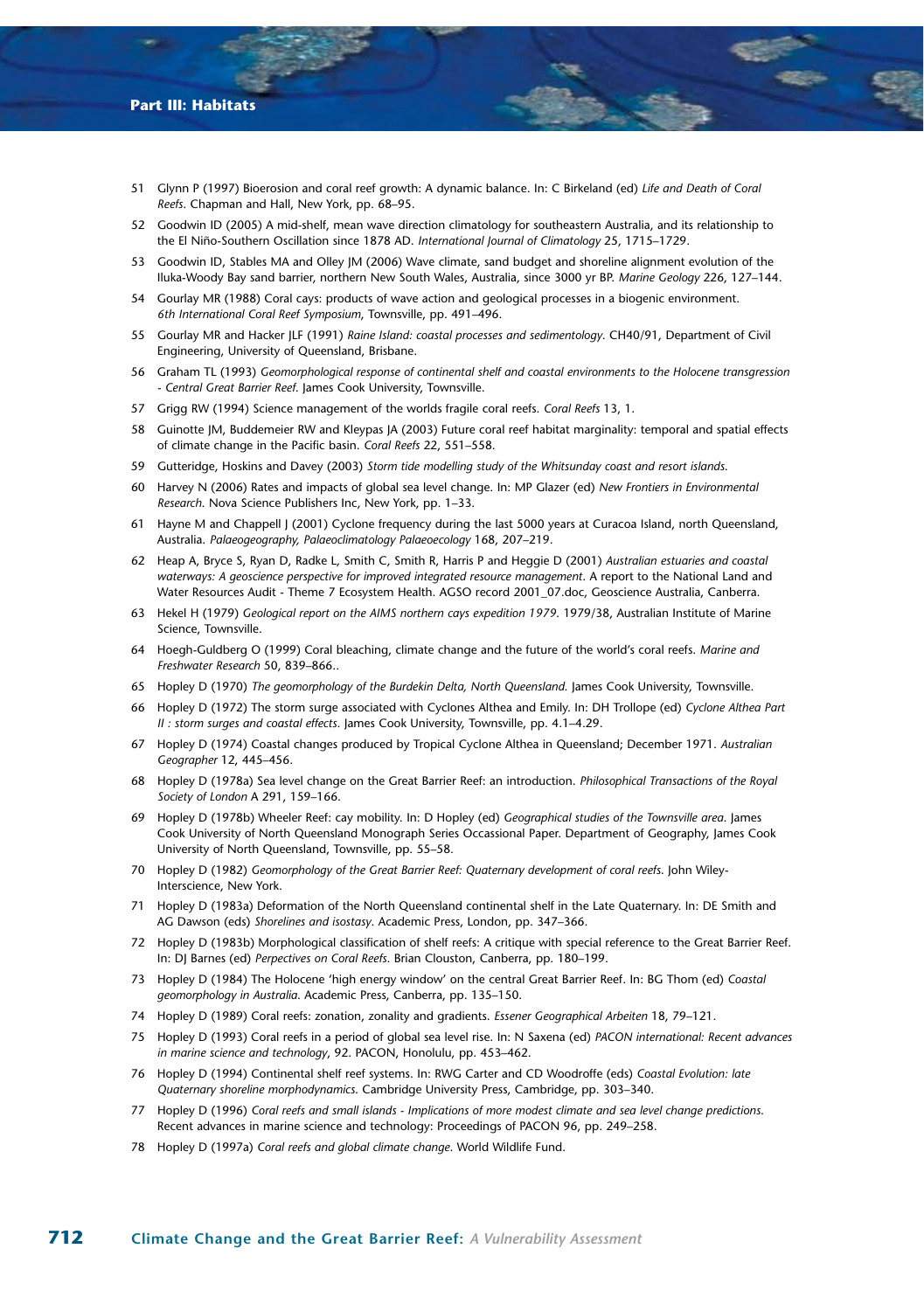- 79 Hopley D (1997b) Geology of reef islands of the Great Barrier Reef, Australia. In: HL Vacher and T Quinn (eds) *Geology and Hydrogeology of Carbonate Islands*. Developments in Sedimentology 54. Elsevier Science, London, pp. 835–866.
- 80 Hopley D and Smithers SG (2003) Queensland. In: ECF Bird (ed) *Coasts of the World*. Kluwer, Online.
- 81 Hopley D, Parnell KE and Isdale PJ (1989) The Great Barrier Reef GBR: dimensions and regional patterns. *Australian Geographical Studies* 27, 47–66.
- 82 Hopley D, Smithers SG and Parnell KE (2007) *Geomorphology of the Great Barrier Reef: evolution, diversity and change*. Cambridge University Press, Cambridge.
- 83 Houghton JT, Ding Y, Grigs DJ, Noguer M, van der Linden PJ and Xiaosu D (eds) (2001) *Climate change 2001: the scientific basis*. Contribution of working group I to the third assessment report of the intergovernmental panel on climate change (IPCC). Cambridge University Press. New York.
- 84 Hubbard DK (1997) Reefs as dynamic systems. In: C Birkeland (ed) *Life and death of coral reefs*. Chapman and Hall, New York, pp. 43–67.
- 85 Hughes TP, Baird AH, Bellwood DR, Card M, Connolly SR, Folke C, Grosberg R, Hoegh-Guldberg O, Jackson JBC, Kleypas J, Lough JM, Marshall P, Nystrom M, Palumbi SR, Pandolfi JM, Rosen B and Roughgarden J (2003) Climate change, human impacts, and the resilience of coral reefs. *Science* 301, 929–933.
- 86 IPCC (Intergovernmental Panel on climate Change) (2001) Climate Change 2001. The Scientific Basis. In: JT Houghton, Y Ding, DJ Griggs, N Noguer, PJ van der Linden, X Dai, K Maskell, and CA Johnson (eds) *Contribution of Working Group I to the Third Assessment Report of the Intergovernmental Panel on Climate Change*. Cambridge University Press, Cambridge United Kingdom and New York, NY, USA.
- 87 Kench PS and Brander RW (2006) Wave processes on coral reef flats: Implications for reef geomorphology using Australian case studies. *Journal of Coastal Research* 22, 209–221.
- 88 Kench PS and Cowell PJ (2002) Variations in sediment production and implications for atoll island stability under rising sea level. *Proceedings of the 9th International Coral Reef Symposium* 2, 1181–1186.
- 89 Kench PS, McLean RF and Nichol SL (2005) New model of reef-islands formation: Maldives, Indian Ocean. *Geology* 33, 145–148.
- 90 Kinsey DW and Hopley D (1991) The significance of coral reefs as global carbon sinks response to greenhouse. *Palaeogeography, Palaeoclimatology, Palaeoecology* 89, 363–377.
- 91 Kleypas JA, Buddemeier RW, Archer D, Gattuso JP, Langdon C and Opdyke BN (1999) Geochemical consequences of increased atmospheric carbon dioxide on coral reefs. *Science* 284, 118–120.
- 92 Kleypas JA, Buddemeier RW and Gattuso JP (2001) The future of coral reefs in an age of global change. *International Journal of Earth Sciences* 90, 426–437.
- 93 Kleypas JA, Buddemeier RW, Eakin CM, Gattuso JP, Guinotte J, Hoegh-Guldberg O, Iglesias-Prieto R, Jokiel PL, Langdon C, Skirving W and Strong AE (2005) Comment on "Coral reef calcification and climate change: The effect of ocean warming''. *Geophysical Research Letters* 32(8).
- 94 Lambeck K and Chappell J (2001) Sea level change through the last glacial cycle. *Science* 292, 679–686.
- 95 Landsea CW (2005) Meteorology Hurricanes and global warming. *Nature* 438, E11–E13.
- 96 Landsea CW, Harper BA, Hoarau K and Knaff JA (2006) Can we detect trends in extreme tropical cyclones? *Science* 313, 452–454.
- 97 Larcombe P and Woolfe KJ (1999a) Increased sediment supply to the Great Barrier Reef will not increase sediment accumulation at most coral reefs. *Coral Reefs* 18, 163–169.
- 98 Larcombe P and Woolfe KJ (1999b) Terrigenous sediments as influences upon Holocene nearshore coral reefs, central Great Barrier Reef, Australia. *Australian Journal of Earth Sciences* 46, 141–154.
- 99 Larcombe P, Costen A and Woolfe KJ (2001) The hydrodynamic and sedimentary setting of nearshore coral reefs, central Great Barrier Reef shelf, Australia: Paluma Shoals, a case study. *Sedimentology* 48, 811–835.
- 100 Leatherman SP, Zhang KQ and Douglas BC (2000) Sea level rise shown to drive coastal erosion. *Eos* 81, 55–57.
- 101 Lees BG (2006) Timing and formation of coastal dunes in northern and eastern Australia. *Journal of Coastal Research* 22, 78–89.
- 102 Lough JM and Barnes DJ (2000) Environmental controls on growth of the massive coral Porites. *Journal of Experimental Marine Biology and Ecology* 245, 225–243.
- 103 McCulloch M, Fallon S, Wyndham T, Hendy E, Lough J and Barnes D (2003) Coral record of increased sediment flux to the inner Great Barrier Reef since European settlement. *Nature* 421, 727–730.
- 104 McLean R (1989) *Kiribati and sea level rise*. ADFA.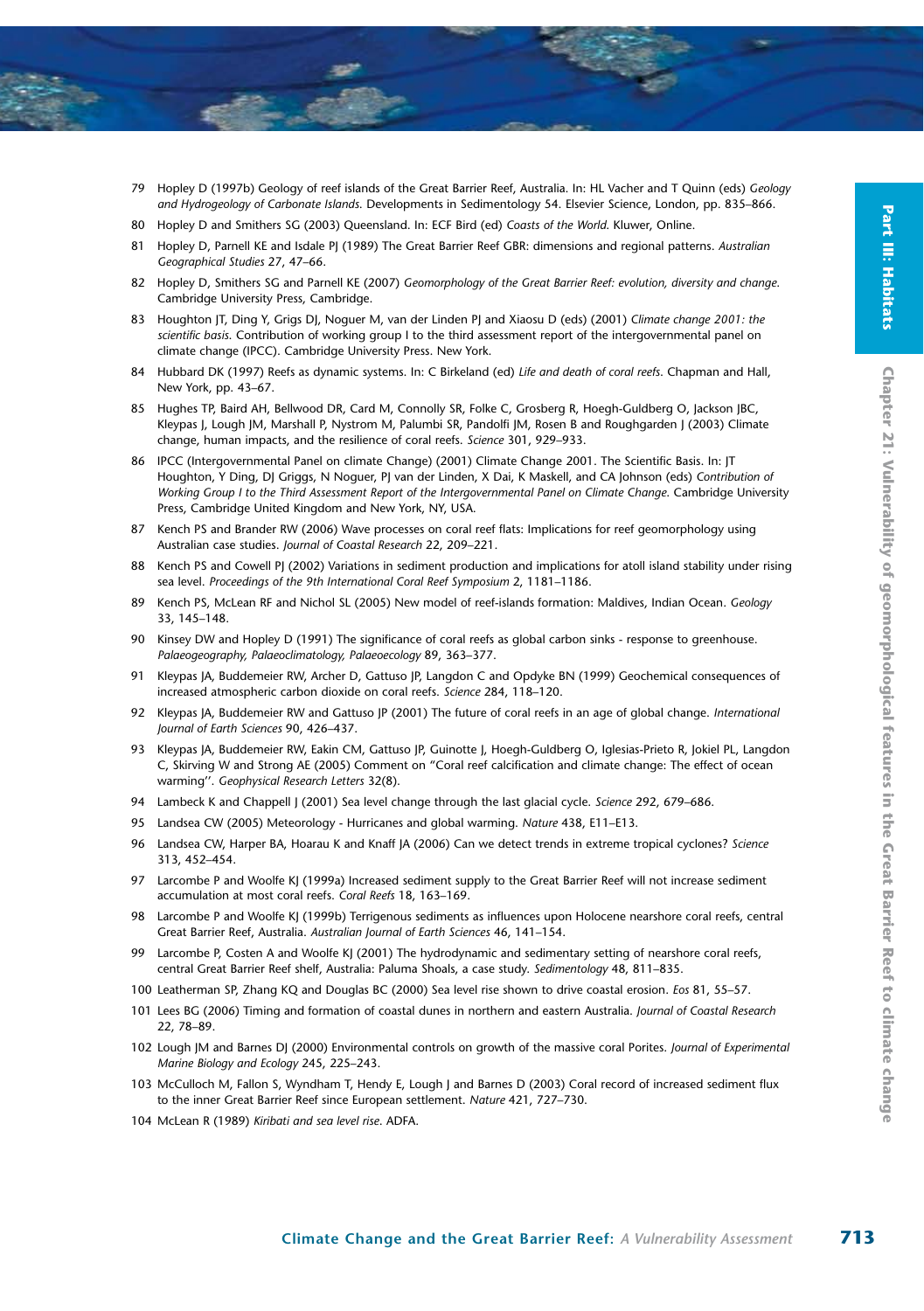- 105 McLean R and Shen JS (2006) From foreshore to foredune: Foredune development over the last 30 years at Moruya Beach, New South Wales, Australia. *Journal of Coastal Research* 22, 28–36.
- 106 McLean RF, Stoddart DR, Hopley D and Polach H (1978) Sea level change in the Holocene on the northern Great Barrier Reef. *Philosophical Transactions of the Royal Society of London* A 291, 167–186.
- 107 McNeil BI, Matear RJ and Barnes DJ (2004) Coral reef calcification and climate change: The effect of ocean warming. *Geophysical Research Letters* 31(22).
- 108 McNeil BI, Matear RJ and Barnes DJ (2005) Reply to comment by Kleypas et al. on "Coral reef calcification and climate change: The effect of ocean warming''. *Geophysical Research Letters* 32(8).
- 109 Maragos J, Baines G and Beveridge P (1973) Tropical Cyclone Bebe creates a new land formation on Funafuti Atoll. *Science* 181, 1161–1164.
- 110 Marshall JF and Davies PJ (1984) Facies variation and Holocene reef growth in the southern Great Barrier Reef. In: BG Thom (ed) *Coastal geomorphology in Australia*. Academic Press, Sydney, pp. 121–134.
- 111 Massel B (1998) *Prediction of sediment transport and beach morphology changes during cyclones in the central Great Barrier Reef region: a numerical approach*. James Cook University, Townsville.
- 112 Masselink G and Hegge B (1995) Morphodynamics of meso- and macrotidal beaches: examples from central Queensland, Australia. *Marine Geology* 129, 1–21.
- 113 Masselink G and Lessa G (1995) Barrier stratigraphy on the macrotidal central Queensland coastline, Australia. *Journal of Coastal Research* 11, 454–477.
- 114 Maxwell WGH (1968) *Atlas of the Great Barrier Reef*. Elsevier, Amsterdam.
- 115 Nakada M and Lambeck K (1989) Late Pleistocene and Holocene sea level change in the Australian region and mantle rheology. *Geophysical Journal* 96, 497–517.
- 116 Neumann AC and Macintyre I (1985) Reef response to sea level rise: Keep-up, catch-up or give-up. *Proceedings of the 5th International Coral Reef Congress,* pp. 105–110.
- 117 Nicholls RJ and Branson J (1998) Coastal resilience and planning for an uncertain future: an introduction. *Geographical Journal* 164, 255–258.
- 118 Nott JF (2006a) *Extreme Events: A Physical Reconstruction and Risk Assessment*. Cambridge University Press, Cambridge.
- 119 Nott JF (2006b) Tropical cyclones and the evolution of the sedimentary coast of northern Australia. *Journal of Coastal Research* 22, 49–62.
- 120 Nott JF and Hayne M (2001) High frequency of 'super-cyclones' along the Great Barrier Reef over the past 5,000 years. *Nature* 413, 508–512.
- 121 Nott JF and Hubbert G (2005) Comparisons between topographically surveyed debris lines and modelled inundation levels from severe tropical cyclones Vance and Chris, and their geomorphic impact on the sand coast. *Australian Meteorological Magazine* 54, 187–196.
- 122 Oberdorfer JA, Hogan PJ and Buddemeier RW (1990) Atoll island hydrogeology flow and fresh-water occurrence in a tidally dominated system. *Journal of Hydrology* 120, 327–340.
- 123 Oppenheimer M (1998) Global warming and the stability of the West Antarctic Ice Sheet. *Nature* 393, 325–332.
- 124 Pandolfi JM, Bradbury RH, Sala E, Hughes TP, Bjorndal KA, Cooke RG, McArdle D, McClenachan L, Newman MJH, Paredes G, Warner RR and Jackson JBC (2003) Global trajectories of the long-term decline of coral reef ecosystems. *Science* 301, 955–958.
- 125 Perry CT and Smithers SG (2006) Taphonomic signatures of turbid-reef development: examples from Paluma Shoals and Lugger Shoal, inshore Central Great Barrier Reef, Australia. *Palaeogeography, Palaeoclimatology, Palaeoecology* 42,  $1 - 26$
- 126 Pringle AW (2000) Evolution of the east Burdekin Delta coast, Queensland, Australia 1980-1995. *Zeitschrift fur Geomorphologie* 44, 273–304.
- 127 Puotinen ML (2004) Tropical cyclones in the Great Barrier Reef, Australia, 1910-1999: a first step towards characterising the disturbance regime. *Australian Geographical Studies* 42, 378–392.
- 128 Pye K and Bowman GM (1984) The Holocene marine transgression as a forcing function in episodic dune activity on the eastern Australian coast. In: BG Thom (ed) *Coastal geomorphology in Australia*. Academic Press, Canberra, pp. 179–196.
- 129 Ranasinghe R, McLoughlin R, Short A and Symonds G (2004) The Southern Oscillation Index, wave climate, and beach rotation. *Marine Geology* 204, 273–287.
- 130 Rasmussen CE, Cuff C and Hopley D (1993) Evidence of anthropogenic disturbance retained in the skeleton of massive corals from Australia's Great Barrier Reef. *Proceedings of the 7th International Coral Reef Symposium* 1, 201–210.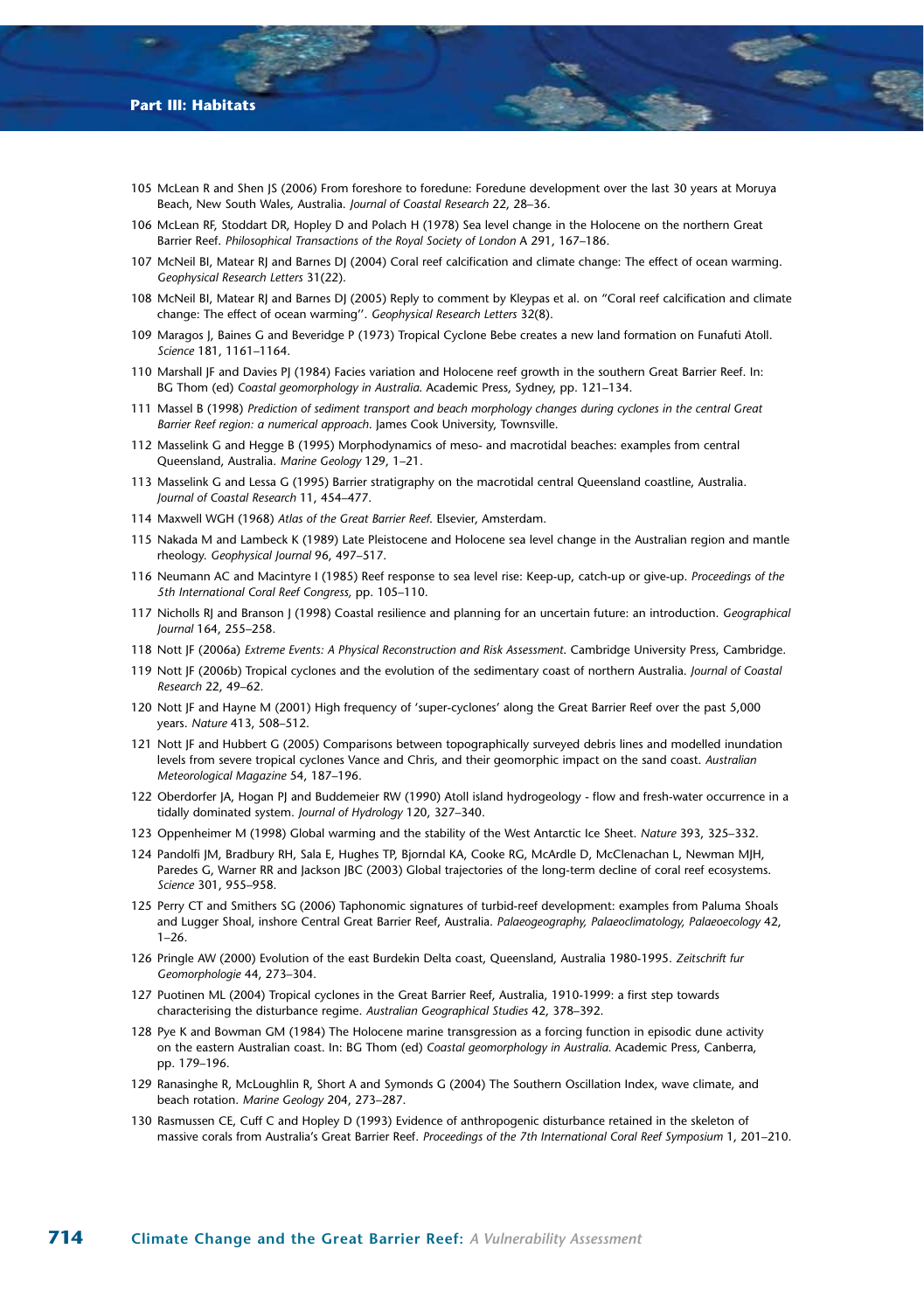- 131 Raven JA, Caldeira K, Elderfield H, Hoegh-Guldberg O, Liss P, Riebesell U, Shepherd J, Turley C and Watson A (2005) *Ocean acidification due to increasing atmospheric carbon dioxide*. 12/05, Royal Society, London.
- 132 Riegl B and Piller WE (1999) Coral frameworks revisited-reefs and coral carpets in the northern Red Sea. *Coral Reefs* 18, 241–253.
- 133 Rogers K, Saintilan N and Cahoon DR (2005a) Surface elevation dynamics in a regenerating mangrove forest at Homebush Bay, Australia. *Wetland ecology and management* 13: 587–598.
- 134 Rogers K, Saintilan N and Heijnis H (2005b) Mangrove encroachment of salt marsh in Western Port Bay, Victoria: The role of sedimentation, subsidence, and sea level rise. *Estuaries* 28, 551–559.
- 135 Samosorn B (2006) *Morphological changes of a small reef island on a platform reef.* University of Wollongong, Wollongong.
- 136 Scoffin TP (1993) The geological effects of hurricanes on coral reefs and the interpretation of storm deposits. *Coral Reefs* 12, 203–221.
- 137 Scoffin TP, Stoddart DR, McLean RF and Flood PG (1978) The recent development of reefs in the Northern Province of the Great Barrier Reef. *Philosophical Transactions of the Royal Society of London* B 284, 129–139.
- 138 Shennan I (1999) Global meltwater discharge and the deglacial sea level record from northwest Scotland. *Journal of Quaternary Science* 14, 715–719.
- 139 Sheppard C, Dixon DJ, Gourlay M, Sheppard A and Payet R (2005) Coral mortality increases wave energy reaching shores protected by reef flats: examples from the Seychelles. *Estuarine, Coastal and Shelf Science* 64, 221–214.
- 140 Short AD (1999) *Handbook of beach and shoreface morphodynamics*. Wiley, Chichester.
- 141 Short AD (2006). Australian beach systems-nature and distribution. *Journal of Coastal Research* 22, 11–27.
- 142 Smithers S and Larcombe P (2003) Late Holocene initiation and growth of a nearshore turbid-zone coral reef: Paluma Shoals, Central Great Barrier Reef, Australia. *Coral Reefs* 22, 499–505.
- 143 Smithers SG, Hopley D and Parnell KE (2006) Fringing and nearshore coral reefs of the Great Barrier Reef: episodic Holocene development and future prospects. *Journal of Coastal Research* 22, 175–187.
- 144 Spencer T (1995) Potentialities, uncertainties and complexities in the response of coral reefs to future sea level rise. *Earth Surface Processes and Landforms* 20, 49–64.
- 145 Steers JA (1937) The coral islands and associated features of the Great Barrier Reef. *Geographical Journal* 89 1–28.
- 146 Stoddart DR and Fosberg FR (1991) Phytogeography and vegetation of the reef islands of the Northern Great Barrier Reef. *Atoll Research Bulletin* 349, 1–19.
- 147 Stoddart DR, McLean RF and Hopley D (1978a) Geomorphology of reef islands, northern Great Barrier Reef. *Philosophical Transactions of the Royal Society of London* B 284, 39–61.
- 148 Stoddart DR, McLean RF, Scoffin TP and Gibbs PE (1978b) Forty-five years of change on low wooded islands, Great Barrier Reef. *Philosophical Transactions of the Royal Society of London* B 284, 63–80.
- 149 Stoddart DR, McLean RF, Scoffin TP, Thom BG and Hopley D (1978c) Evolution of reefs and islands, northern Great Barrier Reef: synthesis and interpretation. *Philosophical Transactions of the Royal Society of London B* 284, 149-159.
- 150 Tanner WF (1995) Origin of beach ridges and swales. *Marine Geology* 129, 149–161.
- 151 Taylor M and Stone GW (1996) Beach-ridges: a review. *Journal of Coastal Research* 12, 612–621.
- 152 Taylor T (1924) Movement of sand cays. *Queensland Geographical Journal* 39, 38–39.
- 153 Thom BG, Orme GR and Polach HA (1978) Drilling investigation of Bewick and Stapleton islands. *Philosophical Transactions of the Royal Society of London* A 291, 37–54.
- 154 Udy JW, Dennison WC, Long WJL and McKenzie LJ (1999) Responses of seagrass to nutrients in the Great Barrier Reef, Australia. *Marine Ecology Progress Series* 185, 257–271.
- 155 van Woesik R (1994) Contemporary disturbances to coral communities of the Great Barrier Reef. *Journal of Coastal Research* 12, 213–252.
- 156 Veron J (1995) Corals in space and time: the biogeography and evolution of the scleractinia. University of New South Wales Press, Sydney.
- 157 Walker GS and Brunskill GJ (1996) A history of anthropogenic mercury input into the Great Barrier Reef lagoon, Australia. In: HA Lessios and IG Macintyre (eds) *8th International Coral Reef Symposium.* Smithsonian Tropical Research Institute, Panama, pp. 1889–1892.
- 158 Webster JM and Davies PJ (2003) Coral variation in two deep drill cores: significance for the Pleistocene development of the Great Barrier Reef. *Sedimentary Geology* 159, 61–80.